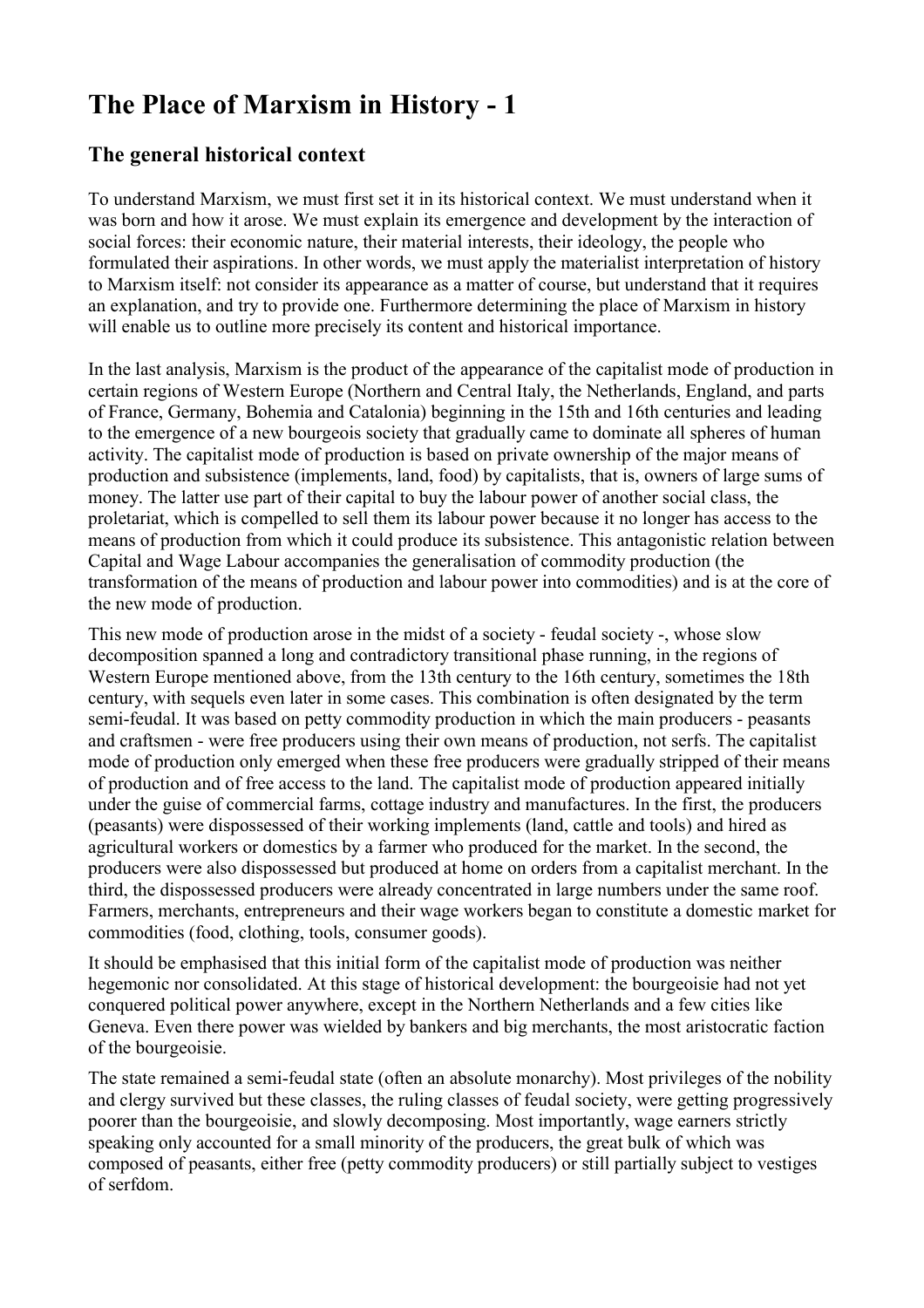The capitalist mode of production was only consolidated and imposed definitively with the advent of the industrial revolution in the second half of the 18th century. It was later to extend throughout the world on the basis of the factory system based on machinism; that was the point at which it fully revealed its fundamental features. Only then could it be fully understood and its laws of development (its internal dialectic) grasped.

Machinism, the basis of the modern capitalist factory, was the result of the slow transformation of artisanal and industrial implements from the 13th century onwards (water mills, progressive techniques of agriculture and animal husbandry, mining techniques, etc) ultimately leading to the use of a new source of energy in production: steam power. This transformation was stimulated from the 16th century onwards by the progress of the natural sciences whose advances were applied to the technology of commodity production and circulation with increasing speed.

One of the most spectacular results of this advance of applied science was the breakthroughs in navigation and shipbuilding science. These made possible the great discovery and plundering expeditions launched from Europe towards southern and eastern Africa, Asia and the Americas in the 16th century (1492: Christopher Columbus "discovers" America), triggering an enormous expansion of international trade. A genuine world market for so-called colonial products was created, while the market for food items extended to all Europe, to be followed some time later by the market for manufactured goods. In turn, this world market would stimulate the expansion of the capitalist mode of production.

But the rapid advance of the natural sciences combined with the expansion of the capitalist mode of production, eventually also entailed an upheaval in the way of life, the activities and patterns of thought of the urban masses, whether part of the new bourgeoisie, the petty-bourgeoisie or the first forerunners of the modern proletariat. It also influenced sectors of the rural masses, at least in certain countries.

The main feature of feudal society was the rigid stability of human existence. Each individual "had his or her station in life" and "remained where they belonged." Children of serfs were serfs. Children of nobles were nobles or joined the upper clergy. Children of craftsmen became craftsmen. An equally inflexible religious ideology, the Catholic religion bolstered by scholasticism, crowned, rationalised and justified this extremely hierarchical society.

True, this was not an absolutely rigid society. Along with technology, thought and social criticism experienced significant breakthroughs inside European feudal society, particularly in the 13th century. Philosophy registered some advances; the "Avicenian left", for instance, a current of Islamic origin, came close to materialism. The expansion of international trade stimulated intellectual practices (like accounting!) that fostered rationalist thought. But all these advances were slow, contradictory and subject to grave regressions towards religious control (the creation of the Inquisition) and obscurantism, especially in the 15th century, in line with the generalised crisis of feudal society.

Beginning in the 16th century and with the emergence of the capitalist mode of production, the ideological and cultural climate changed in tune with the radical change in daily life and outlook of the urban populations. The feeling that everything changed, and fast, replaced the feeling that there was an eternal frozen order. Doubt, challenges to "established values," the critical examination of allegedly "divine laws" as well as human institutions, spread further and further. Religious dogmas were the first to be subject to revision under the combined impact of advances of the natural sciences, the extension of critical thinking and revolts against the clergy's abusive practices, privileges and corruption. Thus, quasi-atheistic humanism, the Reformation (Lutheranism, Anglicanism, Calvinism and Puritanism) and rationalist-naturalist philosophy (Galileo, Descartes, Spinoza) developed side by side.

In the last analysis, these ideological movements expressed the aspirations of the new urban and rural classes developing along with the capitalist mode of production: the bourgeoisie, the pettybourgeoisie of functionaries and ideologues (teachers, erudites, artists), the independent craftsmen,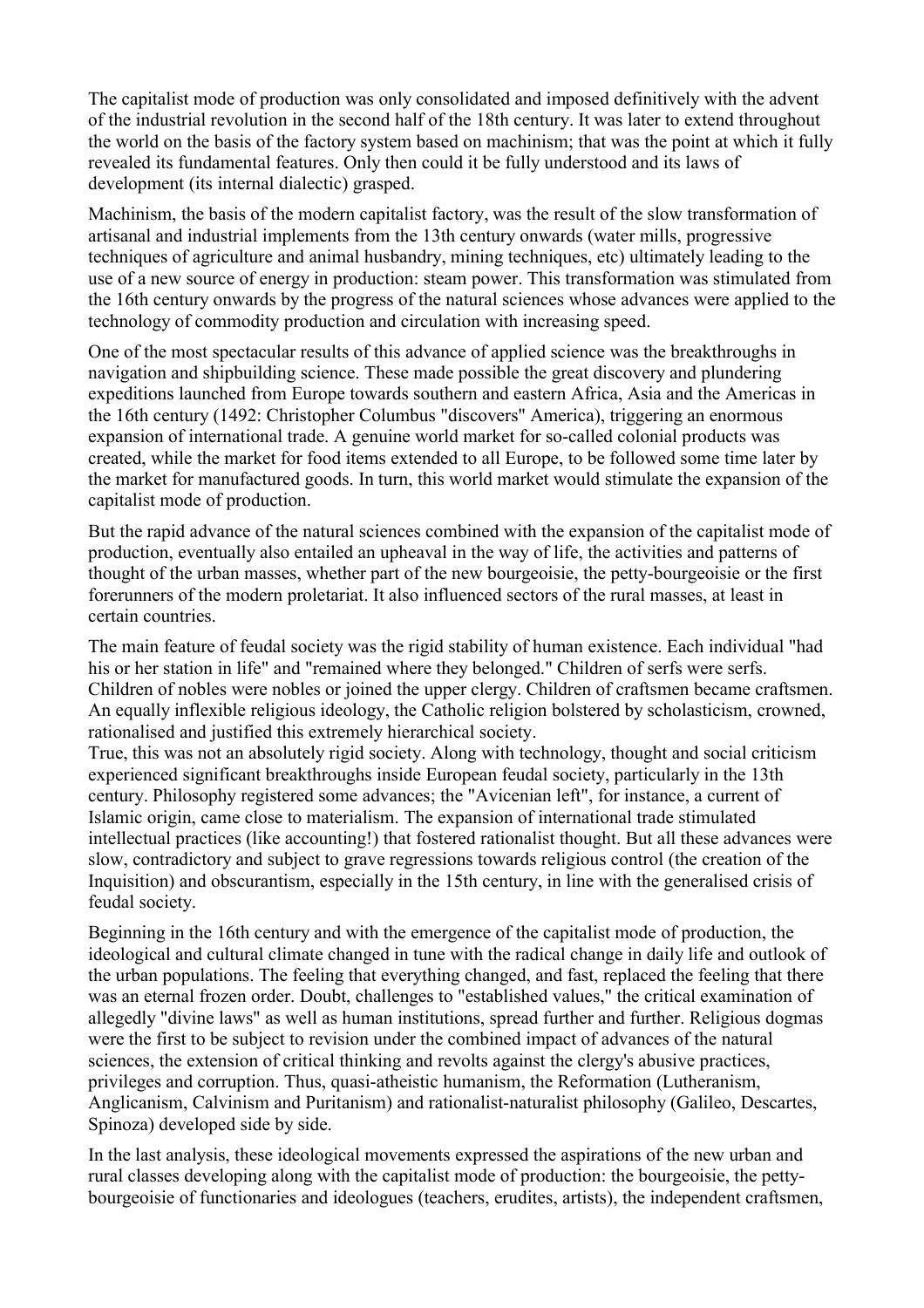the pre-proletariat (who earned wages only part of the year), the capitalist farmers. Each of these classes identified wholly or in part with variants of the new religion and the new philosophical currents.

The ideological struggle took an essentially religious form, a fact that can be explained by the role of religion as the hegemonic ideology of feudal society, an ideology which deeply impregnated the education and daily life of all classes of society. But the struggle was no less a real class struggle, as was demonstrated when these religious conflicts turned into civil wars and even genuine revolutions ending with major social and political battles such as: the revolt of the Hussites in Bohemia in the 15th century; the Peasants' War in Germany, the revolution of the Netherlands, the insurrections of Ghent and the Commune of Munster (linked to the Anabaptist movement) in the 16th century; the Religious Wars in France in the 16th and 17th centuries; all leading up to the English revolution of 1640-1688.

Given the relative weakness of the bourgeoisie in the 16th and 17th centuries, these movements were only partially victorious. They often ended in defeats. On the heels of the Reformation came the Counter-Reformation, which triumphed under the Jesuits in Italy, Spain, the southern Netherlands, Austria and parts of Germany. In the political field, absolute monarchy, not the bourgeois republic, gained ground. Many sequels of the Middle Ages - serfdom, arbitrary judicial procedures, including the Inquisition and torture, censorship and the listing of "seditious" publications on the Index - survived. Galileo was forced to recant publicly and admit that he had been wrong when he demonstrated that, contrary to what was said in the Bible, the earth revolved around the sun, not the reverse.

Progress combined with regressions everywhere in the world, European colonisation led to the extermination of the native Americans. Commercial capitalism organised the slave trade, devastated Africa and operated plantations, mines and manufactures in the Americas, not with free proletarians, but with millions of slaves.

Only with the advent of industrial capitalism in the second half of the 18th century did the hope of progress and social optimism become widespread. Under the leadership of the bourgeoisie and its revolutionary ideologues, all the remains of the semi-feudal order were easily challenged, attacked and ridiculed. The assault on absolute monarchy turned into a general assault on the social order that underpinned it, into an ever broader triumph of the new bourgeois society in all fields of social life. These victories in the field of transformation of customs, ideas and recognised "values" eventually led to the great bourgeois revolutions of the 18th century: the American revolution of 1776 and the French revolution of 1789. This movement continued in Europe and Latin America in the early 19th century, with uneven success in different countries.

These revolutions were also the end product of a wide-spread new awareness among the bourgeois, petty-bourgeois and pre-proletarian layers: the perception that humanity could decide its own future, that its destiny was not predetermined by divine Providence or some immutable fate. Faith in human reason as the motor of human emancipation, that was the formula that best summed up the "spirit of the times" of the Enlightenment. After gaining the upper hand in the natural sciences and technology, this "spirit of the times" broke through in the criticism of state institutions, in philosophical and literary activities, in the arena of political struggle. Driven by a radical upset of the relationship of forces between the bourgeoisie on the one hand, and the monarchy, nobility and clergy on the other, this emancipatory thrust found its supreme expression in the two great revolutions of the 18th century.

But, as the capitalist mode of production grew, the contradictory aspect of bourgeois society, the ambivalent and contradictory nature of the economic and political progress carried by the extension of bourgeois society and bourgeois revolutions, appeared ever more glaringly. Capitalism meant not only a colossal expansion of knowledge, wealth and human rights. It brought in its train deprivation, injustices, oppressions and denials of human rights. The polarisation of society between rich and poor was such that all observers, even writers known for their reactionary outlook, like Balzac, and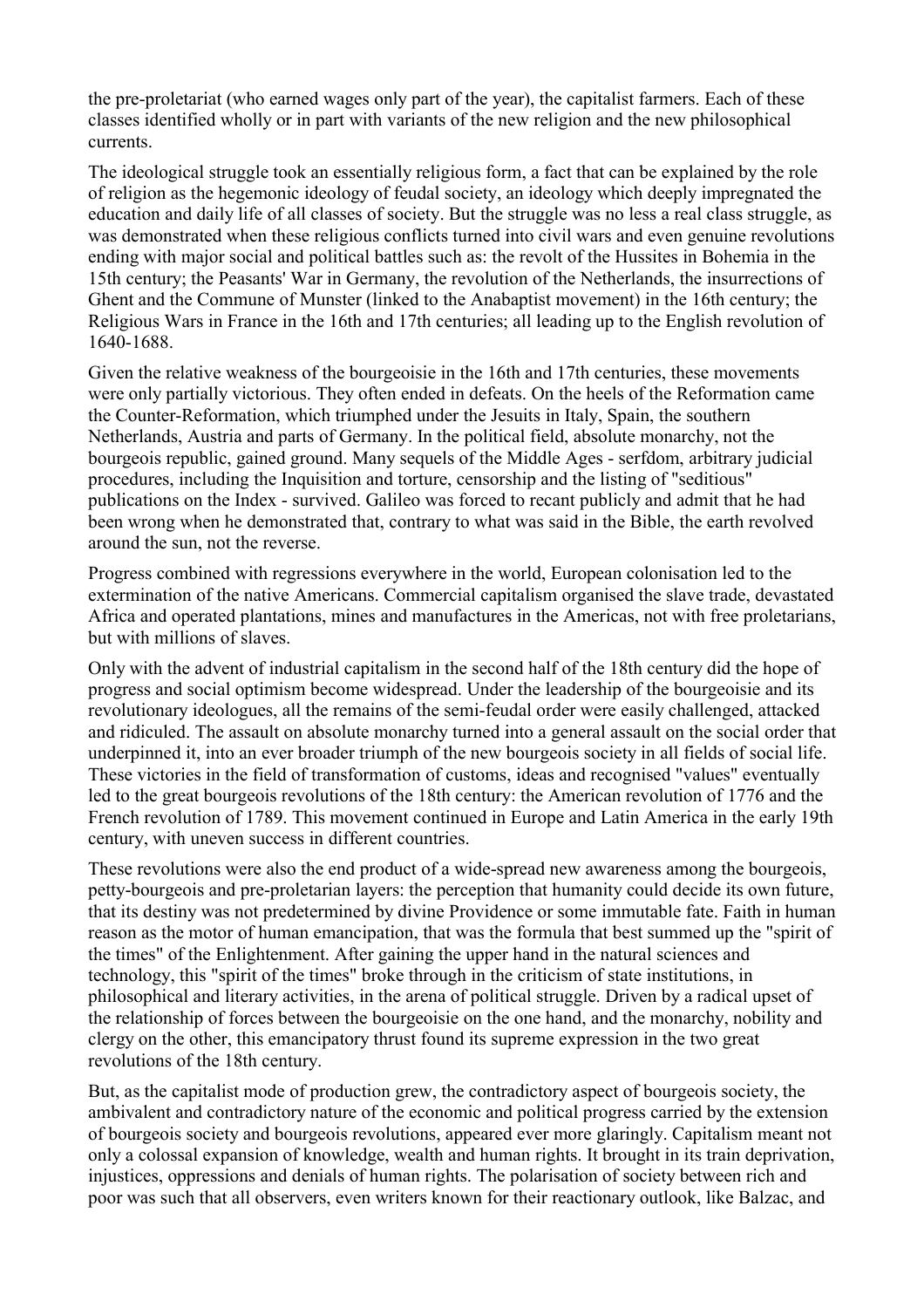conservative ideologues, recognised it. Along with this new awareness came a new social practice: the class struggle of the workers-craftsmen, the pre-proletarians ("sans culottes," "bras nus," "diggers") and proletarians against the capitalists. Whereas in the past, the entire Third Estate had struggled against the monarchy, nobility and upper clergy, now the "Fourth Estate" progressively emerged from the Third Estate and turned against it, and this struggle came to dominate the political and social scene.

The weakening of the absolute monarchies and the emergence of mass revolutionary movements made it possible for various oppressed social layers to express their demands, often on the basis of a more radical interpretation of the principles of democracy. Equality between individuals was to be extended to individuals of both sexes. Thus, a "Declaration of the Rights of Woman and Citizen" emerged in the midst of the French revolution. Equality should not allow for caste or race discrimination: thus began the emancipation of the Jews, the movement for the abolition of slavery, the extension of universal suffrage. Finally, it implied equality between nations and their right to self-determination, hence the rise of national democratic movement, notably in Ireland, Italy and Germany.

The new economic reality and class political practice also generated new scientific questions and new ideologies. Should emancipation be confined to the "citizen," that is to juridical and political human rights? Or should it not be extended to the producer, the exploited, to "economic man (and woman)"? Thus, looming at the end of the Enlightenment, there stood the social question, the question of economic emancipation, and, with it, socialism as an ideological current and as a real movement working for that emancipation.

From the emergence of the capitalist mode of production to the birth of machinism and the modern factory; from the emergence of a proletariat concentrated in factories to elementary proletarian class struggle; from the resistance of colonised peoples against new capitalist forms of exploitation to the emergence of radical independence movements (Latin America, Ireland, etc); from the appearance, at the climax of the great bourgeois revolutions, of revolutionaries whose goals were no longer determined exclusively from the vantage of the revolutionary bourgeoisie, to the initial formulation of socialist goals on behalf of the young proletariat; from radical bourgeois rationalism to its supersession by critical and lucid social sciences that began to unveil all the hidden motive forces of history and the "social order" in general (that is, class-divided society, private property), unwilling to confine their criticism to the boundaries of the semi-feudal order: that was the evolution and historical context that made possible the birth of Marxism.

Socialism, the idea of a return to some "Golden Age," that is a classless society, is much older than industrial capitalism. It is practically as old as class-divided society itself. We hear its echo in ancient Greek poetry and in the philosopher Plato, in the writings of the Hebrew prophets and first fathers of the Catholic church, in the work of many thinkers of classical China and Islam. This tradition grew and spread during the Middle Ages and through the great ideological movements of the 15th century onwards. It was fostered by the existence of relatively egalitarian societies encountered by Europeans in the course of their voyages of discovery and colonisation campaigns.

Marxism undoubtedly stands in the continuity of this old and venerable tradition of dreams and emancipation struggles of the poor, exploited and oppressed. It shares their questions, protests, concerns and revolts. But all that is specific to Marxism can be explained in the last analysis only by what was new in the 18th century and intimately connected to the consolidation of the capitalist mode of production by the industrial revolution: the definitive emergence of the proletariat as a social class based on wage labour; the radical awareness of the "social question" born of the new social antagonism: that of Capital and Wage Labour.

# **The fundamental characteristics of Marxism**

Marxism emerged at once as a revolutionary transformation and a progressive unification of: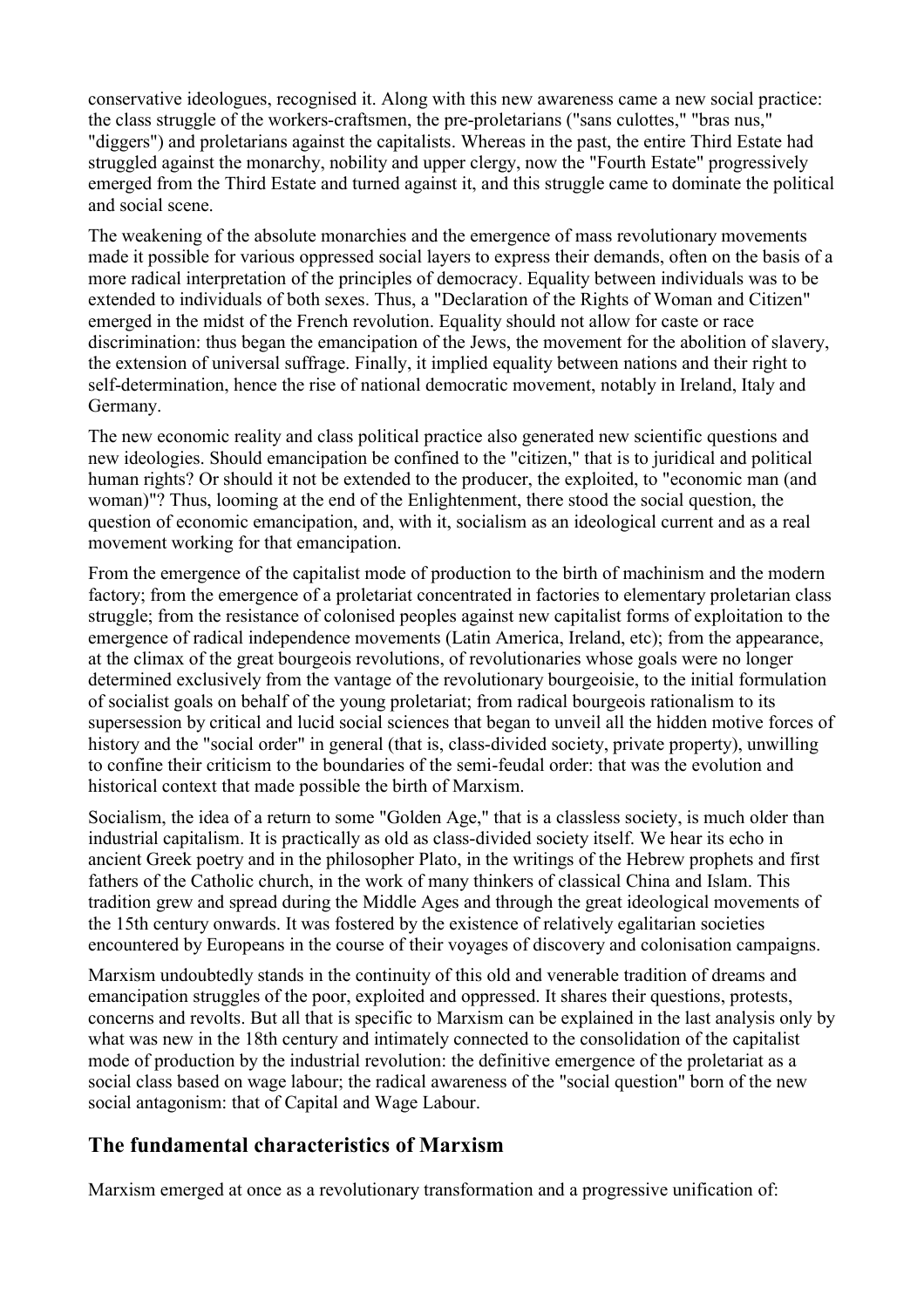- the social sciences.
- the political emancipation movement, mainly the revolutionary organisations born of the far left of the French revolution,
- the elementary and spontaneous workers' movement, created by the workers themselves outside any philosophical or sociological theoretical school,
- pre-Marxist socialism, that is the drafting of projects for a better society and other "solutions" to the social question" at a mainly theoretical and ideological level: philosophical, sociological, economic theories combined with educational and philanthropic activities (foundation of the first "communist" colonies).

In each of these fields, Marx and Engels started from what already existed, fully assimilating and then submitting to critical examination the advances accumulated before them. They thereby radically transformed those advances, all the while preserving everything they considered fundamentally valid.

In the field of social science, their critical appropriation concerned mainly classical German philosophy, English political economy and French sociological historiography, which had discovered and applied the concepts of social class and class struggle.

In the field of the social emancipation movement, Marx and Engels picked up the continuity of revolutionary action and revolutionary organisation developed by Babouvism and Blanquism, while combining them with the lessons drawn by the first German revolutionary organisations, which they knew, lessons which motivated the creation of the Communist League, which they joined. They integrated the radical democratic demands of organisations fighting absolutism and trying to establish democratic republics in Italy, Ireland, Spain, or to abolish slavery in the United States, Brazil and European colonies. They also strove to integrate the lessons drawn from the first experience of a mass workers' party, the Chartist party of Britain.

In the field of socialist thought and organisation (which was predominantly non-revolutionary and even non-political), they attempted to introduce a scientific analysis of bourgeois society, of its tendencies, dynamics and future, and of the contradictions that would lead to its decline and fall. They applied this method notably to the analysis of women's oppression initiated by feminist utopian socialists. This effort was summed up as the attempt to transform essentially utopian socialism into scientific socialism. At the same time, Marx and Engels tried to base socialist thought and organisation on the necessity of political action, that is to fuse them with revolutionary organisation and action.

Finally, Marx and Engels attempted to introduce into the elementary self-organisation movement of the working class above all the programme (the principles) of scientific socialism, of communism, which meant emphasising both the socialist goal as well as the immediate needs, and revolutionary political action as well as economic (trade-union, mutual aid) and educational action.

Marxism thus emerged as a quadruple synthesis:

- a synthesis of the main social sciences,
- a synthesis between these social sciences and the project of emancipating humanity,
- a synthesis between the project of human emancipation and the real self-organisation and self-emancipation movement of the modern proletariat, and
- a synthesis between the real workers movement and revolutionary political organisation and action.

These syntheses have not been finalised once and for all. They are not dogmas and do not spring from any a priori and axiomatic bias other than the recognition that human beings are the ultimate goal of human beings, the only measure of all human action. They are therefore always subject to new tests of practice. They must be re-examined constantly in the light of new experiences and also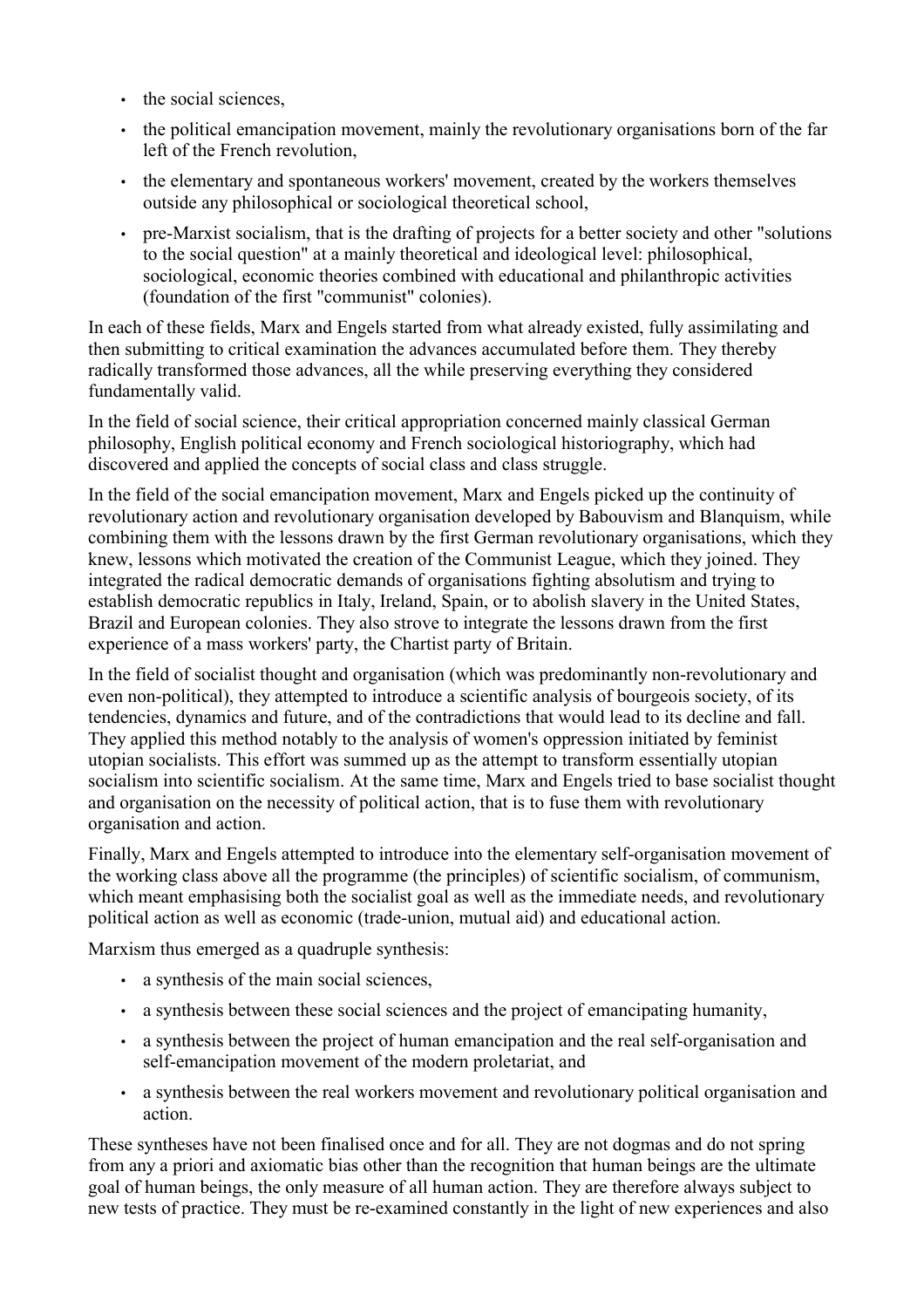of new data on the past, much of which is still not known to us.

Conversely, much of this quadruple synthesis is already based on an enormous body of knowledge derived from many experiences and profuse empirical data, and can therefore not be challenged light-mindedly on the basis of new partial and conjunctural data, that is in an essentially impressionistic fashion. Moreover, such a challenge ought itself be criticised and subject to revision in light of subsequent events, if these confirm the initial thesis.

More generally, these syntheses are based on an overall view of bourgeois society and human history in its successive modes of production, that is on the capacity to lay bare the laws of development of a given society considered in its totality. Any fragmentary approach that would try and "do without" this overall view, should be treated with the utmost caution. It almost always and inevitably leads to false analyses and forecasts that are not borne out by the facts.

Moreover, these syntheses always imply a critical appropriation of the data produced by the most advanced academic and scientific research combined with a critical analysis of the emancipation movement, including its various attempts to build revolutionary organisations, its various attempted solutions of "the social question" and the elementary self-organisation and self-emancipation efforts of the working class. This critical appropriation continually moves back and forth between retrieval and innovation, in dialectical fashion.

In the Marxist approach, given the method of apprehending reality (that is social evolution) adopted by Marx and Engels, this pendulum motion is unavoidable. Marxism does not believe in innate knowledge let alone intuition. Nor does it behave one-sidedly as the "educator" of the proletariat, or the "judge" of the historical movement (the various ups and downs of the class struggle). It constantly learns from perpetually changing reality. It understands that the educators themselves need to be educated, that only a collective revolutionary praxis, rooted on the one hand in scientific praxis, and on the other in the real praxis of the proletariat, can produce this self-education of the revolutionaries and all toiling humanity.

# **Marxism's transformation of the social sciences**

# **a) The transformation of German classical philosophy**

German philosophy's main contribution to Marxism was Hegel's dialectic, most of which Marx and Engels assumed as their own after transforming it, "setting it back on its feet."

The origin of dialectics is quite ancient. It is visible at the very dawn of philosophical inquiry, notably in the works of the Greek philosopher Heraclitus ("everything changes," "everything moves;" in Greek: "panta rei") and several Chinese thinkers like Kung-sun Lung and Tai-Chen. It was subsequently developed by the Judeo-Dutch philosopher Spinoza (17th century). German classical philosophy, incarnated by Hegel, one of the greatest thinkers of all time, brought it to its pinnacle.

The main advances of dialectical thought were:

- Conceiving all reality as in continual change, that is, not as a sum of facts but as a combination of processes
- Conceiving all reality as a whole in motion, no part of which can be understood in isolation, outside its interconnections, its relations with other parts.
- Conceiving movement as the result of the internal contradictions of this whole.
- Conceiving knowledge as the apprehension of reality by thought (by human activity), that is, as an interaction between subject and object. The subject tends to transform reality as he/she apprehends it, but is himself/herself transformed by his/her effort to investigate, apprehend and transform reality.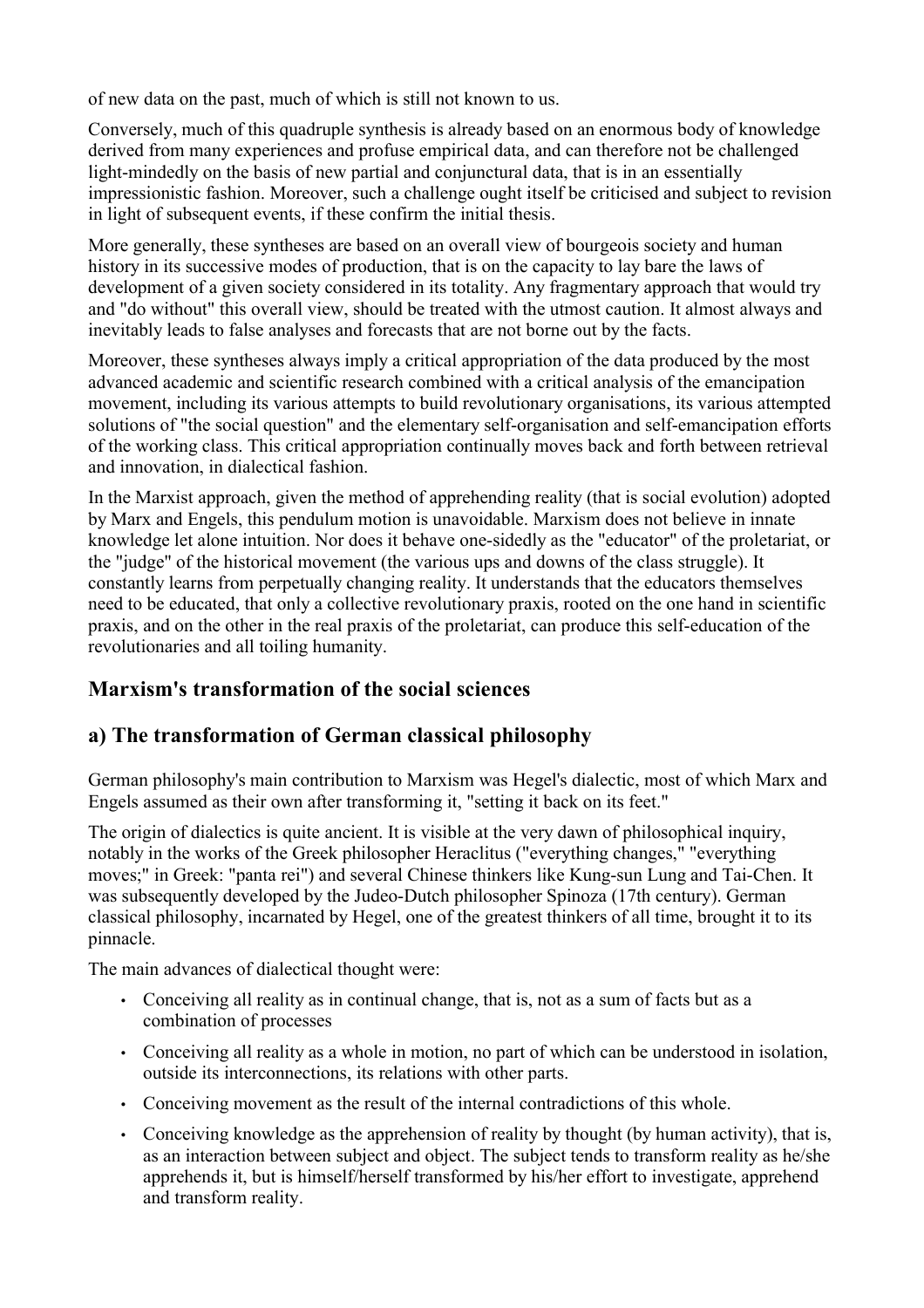• Conceiving knowledge as the laying bare, through analysis and action, of the inherent laws of development of the processes apprehended. The dialectic of thought must conform to the dialectic of reality (to the real movement) to understand the latter.

This general methodology of effective, scientific thought, of thought advancing through successive approximations towards understanding the whole of reality, constitutes an enormous step forward by comparison with the purely analytical method of fragmentary knowledge, with its excessive specialisation, based mainly on partial experimentation and formal logic.

Dialectics does not reject partial experimentation and formal logic. It incorporates them. But it also grasps their limits. It thus opens the way to inter-disciplinary advances of knowledge such as Marxism has achieved notably in the field of history and economics, whose object is society as a whole, and which it will, sooner or later, extend to all sciences having humankind as their object.

Hegel's thought, stimulated by his experience of the French revolution (in his youth, the great German philosopher had even belonged to a pre-Jacobin revolutionary group), advanced to the verge of a "qualitative leap" in several key areas: notably that of the key, role of social labour in human history. But the victory of the political counter-revolution in France and Europe and the immature nature of bourgeois society and the proletarian class struggle in the first two decades of the 19th century, did not allow this great genius to go beyond certain limits of his thought. It thus remained flawed by the following weaknesses:

(a) He conceived dialectics essentially in the realm of ideas. For him, the movement of thought was fundamental in relation to the movement of material reality. In fact he often identified the real with the ideal. In the last analysis, he reduced the dialectics of history to the dialectics of the "absolute idea." For him, the realisation of freedom, conceived as the finality of history - a conception Hegel shared with the Enlightenment -, that is with the project of human emancipation that underpinned the entire struggle of the revolutionary bourgeoisie, was above all the realisation of spiritual freedom: "A slave whose spirit is free can be freer than his master."

(b) The philosophy of history that emanated from this idealistic conception of dialectics was marked by an excessively abstract quasi-metaphysical quality. It was not concrete men and women, as they lived, worked, were exploited and suffered at the same time as they thought and experienced "their inner soul" and "moods," who were the protagonists of history, the object of research and the subject of the emancipation movement. Too often, he assigned that role to "spiritual beings," that is ideas, ideologies, including religions.

But this metaphysical flaw in Hegel's philosophy of history was tempered by several brilliant, intuitions into the relations between labour (production), the organisation of material life, and the state (the social structure), intuitions which led the German philosopher to the very edge of a genuinely materialist analysis of many historical phenomena.

(c) An idealist philosophy of history based on an idealist conception of dialectics, could easily degenerate into an apologetic view of social reality, particularly of the state (the Prussian state) in which the philosopher was inserted.

Hegel's famous formula: "All that is real is rational; all that is rational is real," is not automatically apologetic, provided the verb "to be" is conceived dialectically as the equivalent of "to become, to be transformed, to grow, then to decline and disappear." It can mean: "All that is real survives only insofar as this reality corresponds to a necessity and, in that respect, to its own rationality. Insofar as this rationality declines and decomposes, insofar as its contradictions sharpen and become more and more explosive, this reality becomes more and more 'unreal', that is begins to decompose and therefore to disappear, to make way for a new, more rational, reality." Likewise: "All that is rational, even though not yet fully realised, even though still merely potential, embryonic, will become more and more real, will gradually be realised in its entirety."

But the same, potentially revolutionary, formula can also be interpreted in a thoroughly conservative way. It then becomes: "All reality is rational (otherwise it would not exist), that is to say necessary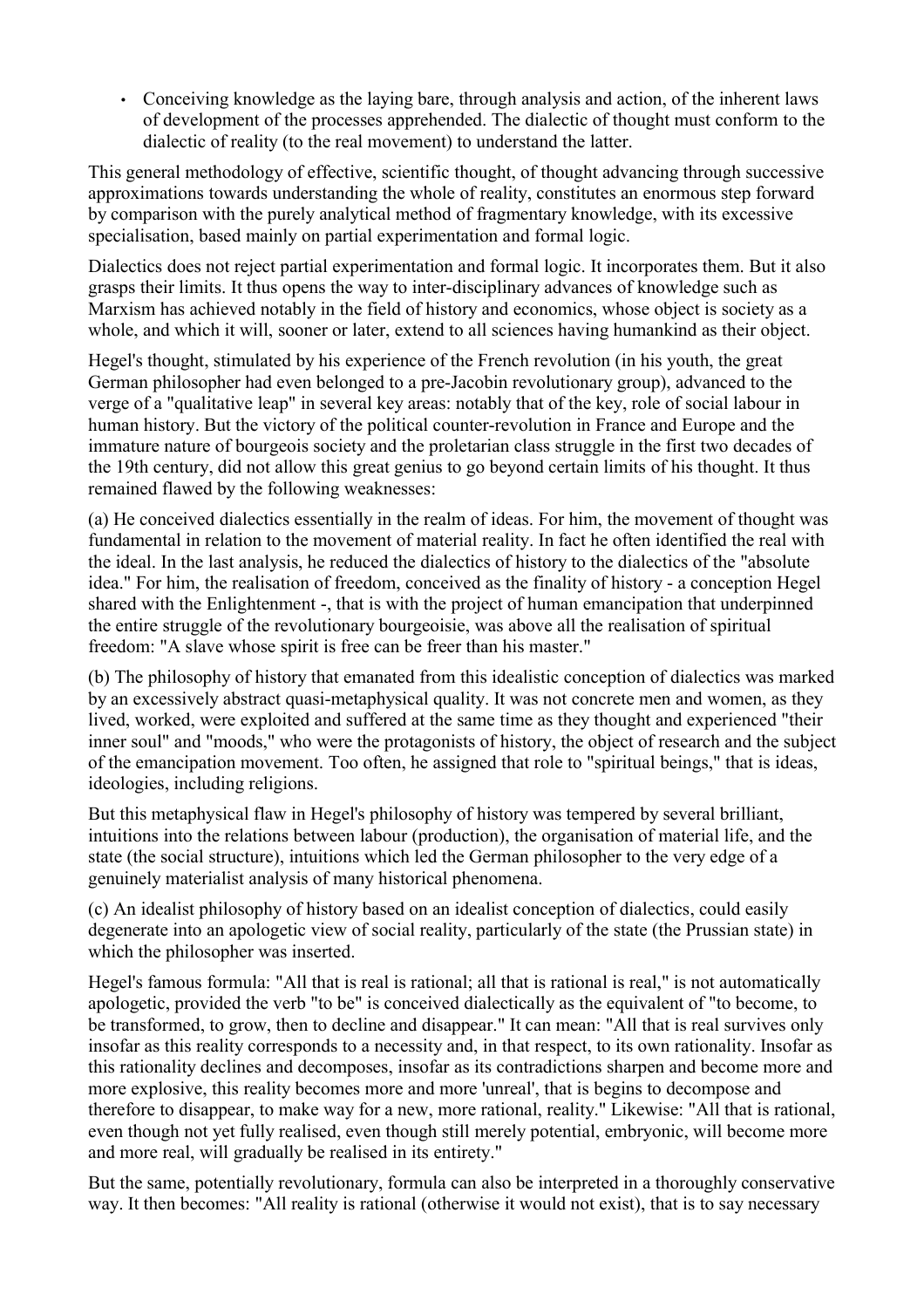(the inevitable result of the processes that produced it). It must therefore not be challenged. All that is rational and necessary has already been realised. What has not been realised is neither (or not yet) rational, nor necessary; otherwise it would already have been realised."

In fact, both these parallel interpretations were present in Hegel's own thought. The former predominated in the works of his youth. The latter in the works of his old age. They gave birth to two schools, two lineages of disciples. The latter was characteristic of the "Old Hegelians," who supported the Prussian monarchy, religion and the state, which, they claimed, embodied "virtue" (as in Plato and Aristotle) and the "common good", as opposed to "civil society" in which economic and social selfishness prevailed. The former brought forth the "Young Hegelians"; these were radical, anti-establishment, rebellious, atheistic (particularly Feuerbach) philosophers whom Marx joined in his youth, and whose merciless philosophical, historical, social, economic and political critique he would continue.

In one of his least known youthful works, Der Geist des Christentums (The Spirit of Christianity), Hegel even dared to write: "Only what has freedom as its object is the Idea. The state must therefore be superseded! For all states are called upon to treat free human beings as if they were dealing with the cogs of a machine (Räderwerk). And that ought not to be. It (the state) must therefore cease… At the same time, I wish to establish here the principles of the history of humanity, that this the whole miserable human labour of the state, the constitution, government and legislation - and bare it to the skin!" (G.W. F. Hegel, Der Geist des Christentums, Ullstein, 1978, p, 341. From French trans. by E. M. Translator's note.)

(d) Removed from material reality, idealist dialectics risks standing beyond the reach of any epistemological criterion, any ultimate instrument of verification. By the same token, it risks locking itself into a circular line of reasoning, and even falling into solipsism. It risks adopting a dogmatic bent in which the internal consistency of the reasoning alone serves as the ultimate justification of the system of thought, the final proof of its degree of truth, its veracity.

Marx and Engels tried to correct these weaknesses of idealist dialectics by "setting it back on its feet" (implying Hegel had set it on its head, that is upside down). By the same token, they transformed idealist dialectics into materialist dialectics. The latter is based on the following observations:

(a) Material reality (nature and society) exist independently of the desires, passions, intentions and ideas of those who try to interpret it. It is an objective reality, which thought seeks to explain. Naturally, the processes of cognition, of mastering knowledge (and therefore science, including social science) are themselves objective processes, potential objects of critical scientific examination.

(b) Thought can never identify totally with objective reality, if only because the latter is in perpetual transformation, and the transformation of reality always precedes in time the progress of thought. But it can get closer and closer to it. Reality is therefore intelligible. Thought and science can progress (though not necessarily in a linear and permanent manner), and this can be verified concretely and practically, in human history by the consequences (verified predictions, successful applications, etc) that is the practical results of these advances. The ultimate criterion of the veracity of thought, of science, is therefore practical. Thought is effective (scientific) insofar as its explanation of the real processes is not only coherent to explain what already exist, but can also be used to predict what does not yet exist, to integrate this prediction into the interpretation of the real process considered as a whole, and to alter and transform reality in line with a pre-established goal. In the last analysis, knowledge is a tool of survival for humankind, a means by which this species can change its place in nature and, thereby, increase its viability.

(c) The dialectics of history is a dialectics of real and concrete human beings, not a dialectics of "the human in general", or of "the human as an essentially spiritual being." Real and concrete human beings are socially and historically specific human beings, that is, beings determined by the specific social conditions in which they live, conditions which change in each given historical period.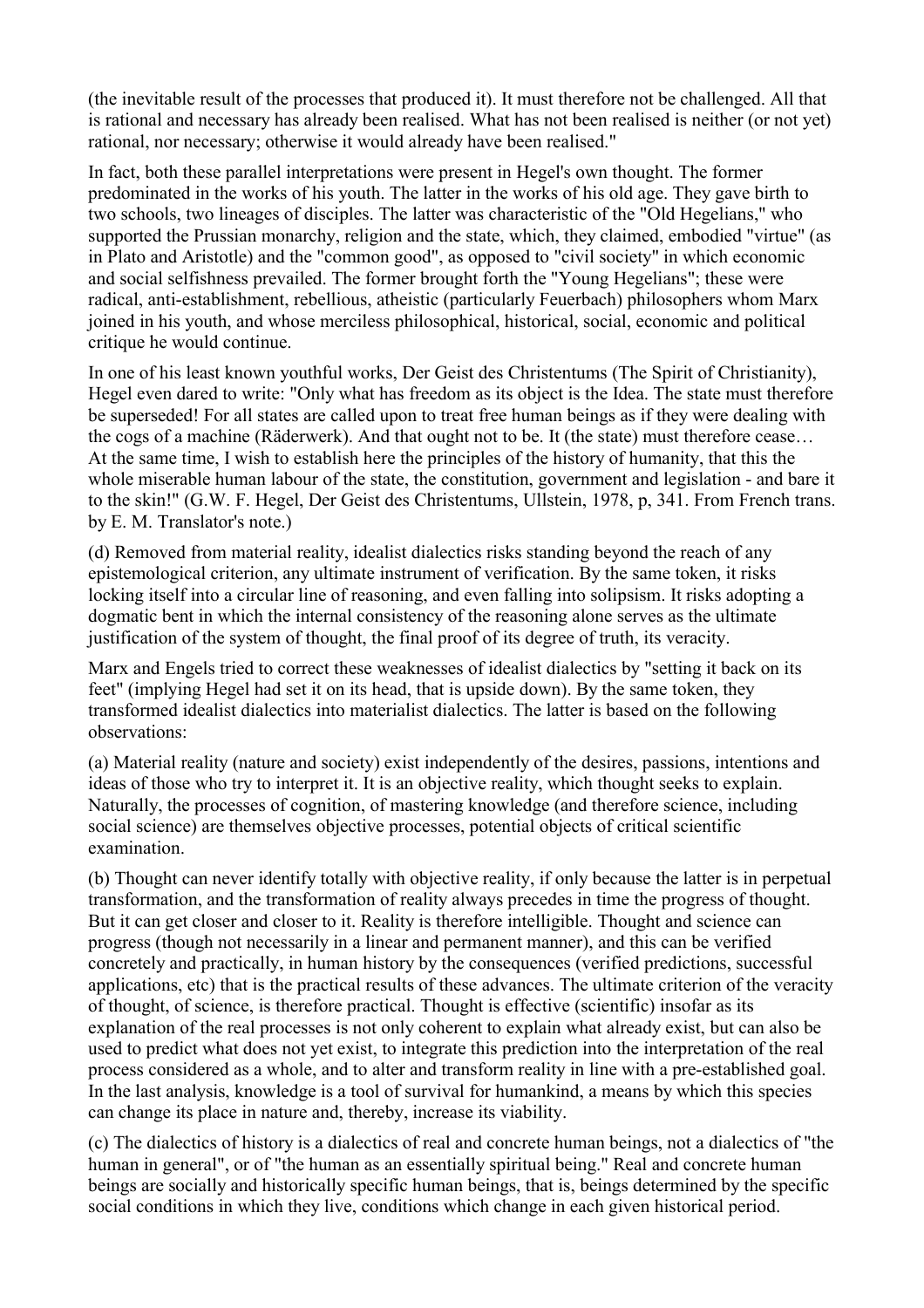(d) The real emancipation movement progressively unfolding throughout history, with its leaps forward and grave setbacks, is neither exclusively, nor essentially, nor even predominantly the spiritual emancipation movement. It is not in the first place a progressive conquest of spiritual freedom, but a progressive conquest of greater material space for life, for freedom, for the possibility of enjoying life. Spiritual, aesthetic and other such pleasures undoubtedly occupy an important place in this range of possibilities. But the precondition for their satisfaction is the prior satisfaction of the elementary needs for food, shelter, health, sexuality, education, material access to culture, etc. The point is to free the individuals from the constraints that too close a dependence on the forces of nature impose on them. The point is to free them also from the constraints that too close a dependence on other individuals imposes on them.

The spiritual freedom of slaves is probably essential for the their survival. But the fight for their material liberation, that is for the abolition of slavery as a social institution, and of the entire social structure that underpins it, is even more important in the long run. At any rate, history produced a real movement of the slaves themselves for their material emancipation. The programme which Marx and Engels set for themselves in their youth and to which they remained faithful their entire life, was to fight all the institutions and all the conditions in which the human being is a miserable, exploited, oppressed, alienated, and therefore mutilated, being, incapable of realising all his or her human potential. This was a radical break with any form of apologetic use of dialectics.

The fusion of materialist dialectics with the main discoveries of French sociological historiography, enriched by the main insight of English political economy - the centrality of social labour in human existence - enabled Marx and Engels to elaborate their theory of the social evolution of humanity in a coherent fashion. Thus emerged the theory of historical materialism, also called "the materialist interpretation of history."

# **b) The transformation of French sociological historiography**

The observation that history was not made by great men, but fundamentally shaped by conflicts opposing large numbers of individuals, that is conflicts of social forces, became obvious to historians from the very dawn of historiography. Thucydides, an ancient Greek historian, for instance, already came up with a formula that said: every city is divided into a city of the rich and a city of the poor which wage a permanent war against each other. Classical Chinese authors rapidly came to similar conclusions. The greatest thinkers of the Islamic world also accepted this view, particularly the great historians-sociologist Al-Biruni and Ibn-Khaldun who advanced to the very threshold of historical materialism.

The experience of the great bourgeois revolutions of the 16th century to the 18th century, the lessons that were drawn from them and periodically surfaced in ongoing political debates, provided the impetus that led early 19th century French historiography to create the concepts of social classes and conflicts between social classes, that is class struggle, as instruments for the understanding of history. The concepts were applied successively by François Quesnay, Benjamin Constant, Augustin Thierry, Mignet, Guilt, and Viers to their studies of the English revolution, the conquest of England by the Normans, the French revolution and the restoration of the Bourbons in 1815.

Others had taken this path before them, notably British and German authors, among them Schiller, in his study of the 16th century Dutch revolution. Certain great thinkers of the Enlightenment, particularly Voltaire and Montesquieu, had already established that history is determined in the last analysis by the material conditions in which it unfolds. But they tended to place the emphasis on the natural (climatic, geographical, racial, etc) and political (constitutional) conditions, rather than the social and economic conditions. Jean-Jacques Rousseau and Condorcet went further in the latter direction.

The merit of sociological historiography lay in its systematic application of the new concepts of class, if not to the entire span of human history, at least to major periods of history lasting several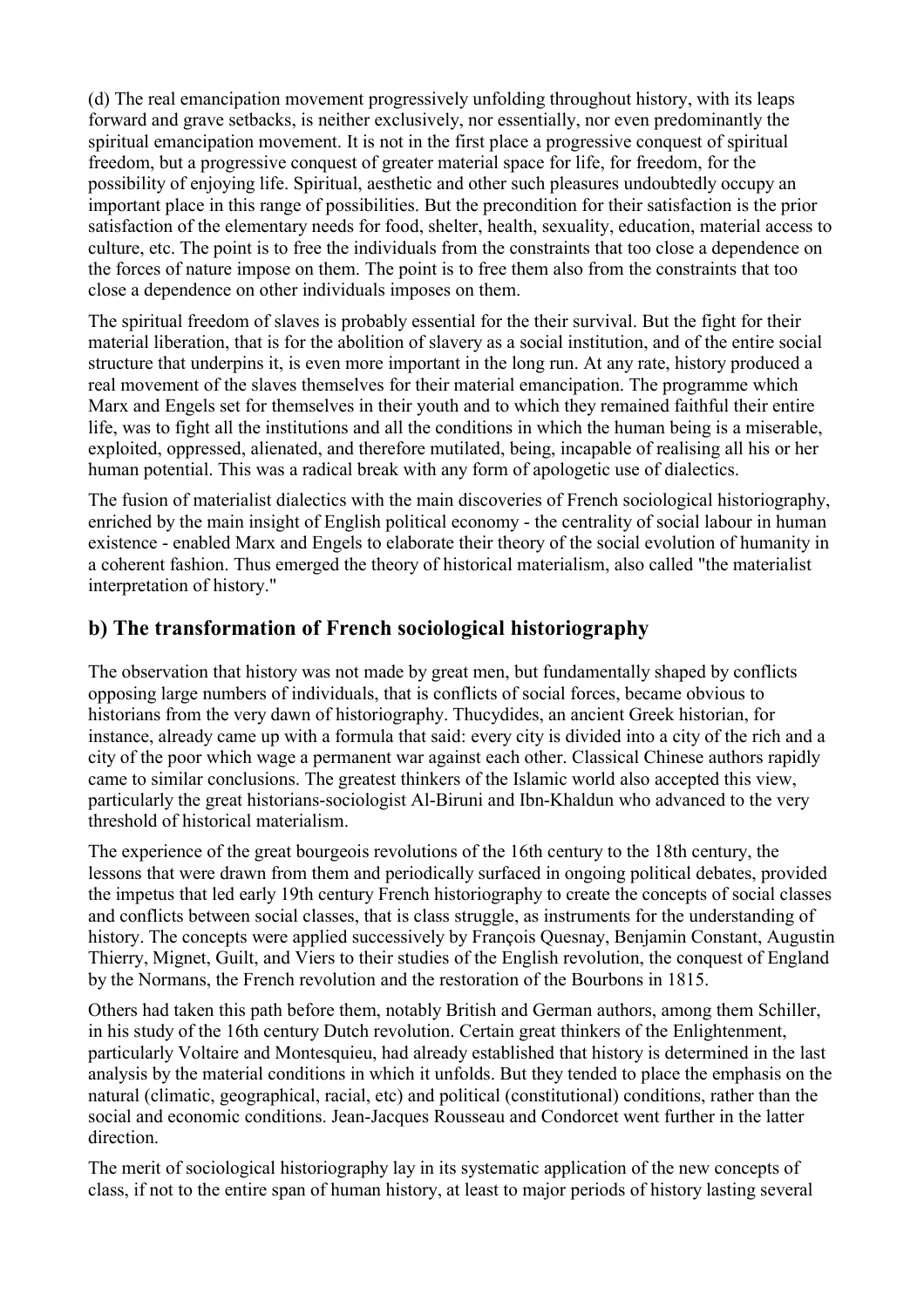centuries. In this respect, they accomplished a genuine revolution in the social sciences, combining the advances of historiography with a better understanding of the structure and dynamics of different societies. Marx and Engels integrated this understanding and were therefore as much heirs of French sociological historiography as they were of German classical philosophy.

Nevertheless, while the work of the early 19th century French historians undeniably represented a great advance for historical science and the science of society, it still displayed major gaps in relation to a scientific interpretation of history, as well as flagrant contradictions in its understanding of the social/political (and therefore historical) reality of their epoch, that of triumphant capitalism.

(a) They handled the concepts of "social classes" and "conflicts between social classes" in an essentially descriptive way. While not denying the material basis of these conflicts, and sometimes even correctly exposing it, especially when dealing with certain class antagonisms (not all!) in feudal society, they failed to clearly establish the structural and organic link between the place of social classes in society, above all in production, and their material interests, social role and political struggles.

(b) They generally viewed ideological struggles, conflicts between systems of ideas, "spiritual values" (God, Religion, Freedom with a capital "F", the Common Good, Beauty, and even Nation) as superimposed on, and separate from, the conflicts of material interests, as endowed with their own allegedly intrinsic meaning, or even as having eternal value.

(c) They generally did not treat, or treated only marginally, the interests and struggles of the poorest layers(classes) of society, of those who had never gained the upper hand in the past for any substantial amount of time, who had been the eternal losers of revolutions and social and political struggles. When they did describe these elements, they most often did it without understanding, in the light of their own obvious class bias, and sometimes even class hatred.

As a result they perpetuated innumerable slanders passed on from one generation of chroniclers and historians to the next, despite the sometimes grotesque nature of the contention. These slanders included, selected at random: the legend that the Albigensians or Cathars refused to have sexual relations and, at the same time, practised infanticide on a mass scale; the myth that the Slav peoples of the High Middle Ages were incapable of constituting states, a "quality" allegedly reserved to the Germanic Peoples; the myth that the Jews were deprived of "martial abilities;" the legend that the Anabaptists had "socialised" women at Münster; the legend that the Mexican Indians practised human sacrifice on a vast scale; the myth of the "cruelty" of the Native Americans, and that of the "congenital laziness" of Blacks, who allegedly would have refused to work had they not been subject to slavery, etc.

Indeed, it is regrettable but undeniable that historiography - save for historiography influenced by Marxism - has generally produced history written by and for the victors, to the detriment both of historical truth and the honour of the vanquished.

(d) More precisely, these historians applied the same concepts of class and class struggle with steadily greater reticence as they began to account for the antagonism between Capital and Wage Labour, as they drew closer to the 19th century, as they began dealing with contemporary social struggles, and therefore as historiography and sociology inevitably became intertwined with politics. From that moment on, under the obvious pressure of their own class interest, these great bourgeois historians-sociologists denied that in acting the way they acted in the political arena, they were defending specific material interests, different from those of other social classes. They suddenly became transformed into defenders of some eternal "Social Order," the "Common Good," the "General Interest of the Nation," the "Supreme Spiritual Values," etc.

They no longer presented their class enemies as such, but as "breeders of disorder," "bloody Anarchists" (later, some would say "Bolsheviks holding a knife in their teeth and cutting children'sfingers into the soup", and even "those who incarnate the Evil Empire"), "violencemongers," in a word as "barbarians" opposed to "civilisation." The racist and fascist ideologues and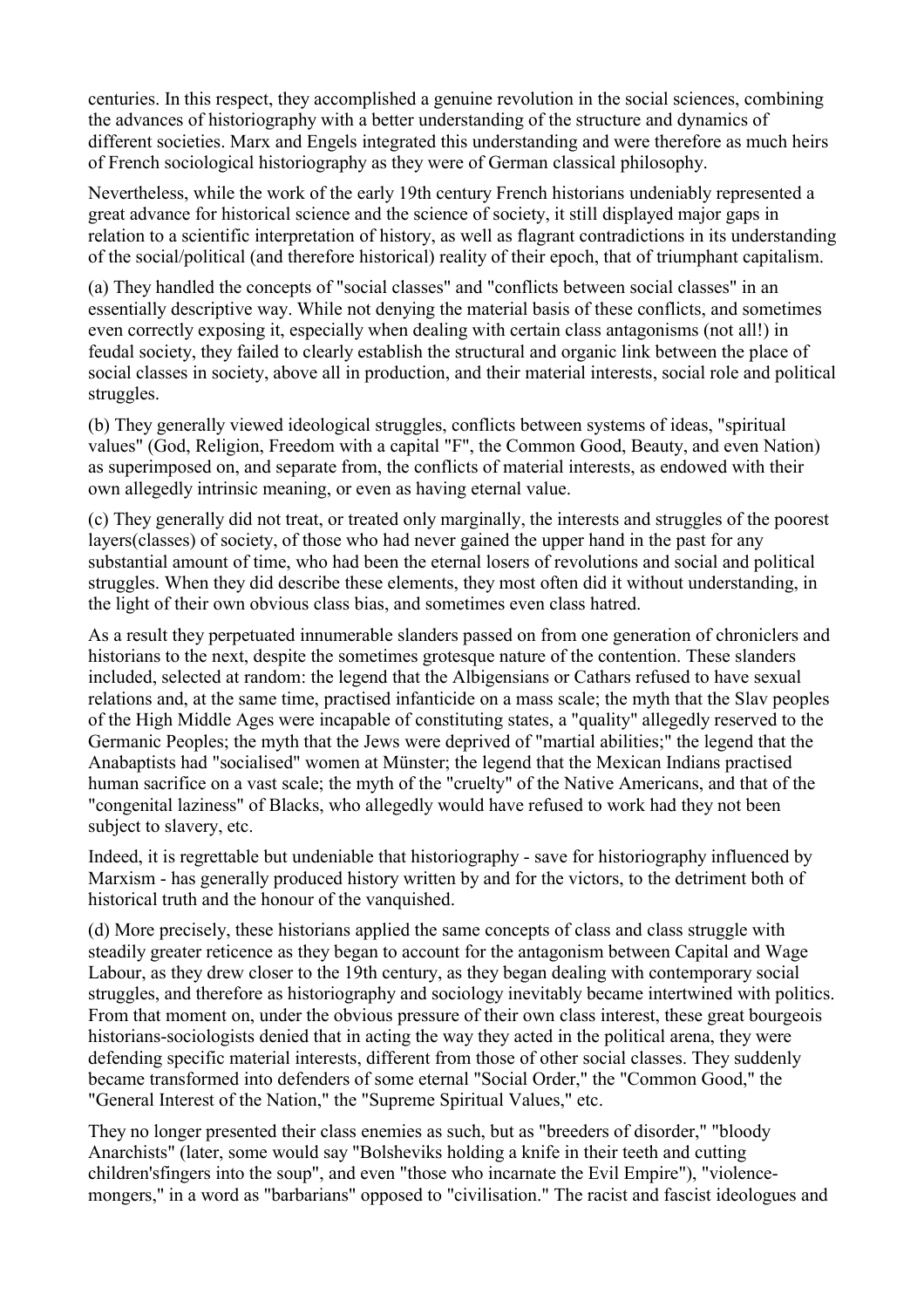politicians would state it even more clearly: "sub-humans," beings deprived of human quality, thereby justifying the inhuman way in which they treated these adversaries.

(e) They failed to lay bare the origins of social classes and the state. By the same token, they presented social classes and the state as more or less eternal, except perhaps for the most primitive stages of human existence. They considered the disappearance of these institutions as impossible, and even "contrary to human nature."

In developing the theory of historical materialism, Marx and Engels superseded these gaps and contradictions of French sociological historiography. In doing so, they enriched and clarified the concepts of social class and class struggle.

(a) Social classes are not permanent and eternal institutions of human society, let alone human existence. They arise at a given stage of the development of society. They develop and are transformed from one social formation to the next. They are destined to disappear. Social organisation is passing and will pass through the successive stages of primitive classless society, various forms of class society, and the future classless (communist) society.

(b) To understand this general line of march of history, that is the origin, development and withering away of the division of society into classes, you must start from the primacy of material survival for humankind as well as for all living species. But, unlike all other species, the human species produces its means of survival (its daily subsistence and the reproduction of the species) itself, through deliberate collective action: social labour. This social labour creates a social product which basically includes the necessary product and the social surplus product.

The necessary product makes possible the maintenance (and therefore the reproduction) of the existing labour force and tools. The social surplus product includes all the commonly produced goods not indispensable to maintenance. As long as the social surplus product remains insignificant, the division of society into classes is impossible, if we mean by that that a fraction of society is released from the necessity of producing its own subsistence (is supported thanks to the social surplus product). As long as the social surplus product is significant, even expanding, yet insufficient to free the great majority of society from the obligation to devote the bulk of its efforts to the production/reproduction of its material existence (the material existence of all society), the division of society into classes is inevitable. As soon as the social surplus product becomes so large and valuable that the necessary product can be produced by a considerably smaller effort (a mere few hours of work a day), the material basis for the advent of a classless society exists.

(c) The size of the social product, and therefore also of the social surplus product, depends in the last analysis on the social productivity of labour. Economic progress is measurable by this average labour productivity as well as by the average life expectancy (average longevity) of human beings. The level of average labour productivity depends essentially on the level of development of the productive forces, that is of the objective productive forces (tools, work implements, etc) and of the human productive forces (number and skill of producers). The technique of production (technology) is therefore a combination between these two elements, and co-determined by the level of the technical (and more or less scientific) and cultural knowledge accumulated.

By the same token, the release of a part of society from the necessity of devoting most of its time to the production of its subsistence in the broad sense of the term - and therefore the existence of ruling and propertied classes - is not just exploitative and predatory, although those are its prime features. It also corresponds to society's objective need to insure the accumulation, transmission and availability of a store of knowledge, and, if possible, the expansion of that knowledge, making possible an increase in the productivity of labour. This social function may be called the function of accumulation.

At a certain point of social development (of the development of the productive forces), the function of accumulation formerly performed by small collectivities on a communal or tribal and voluntary basis, is monopolised by a fraction of society which simultaneously takes over the means of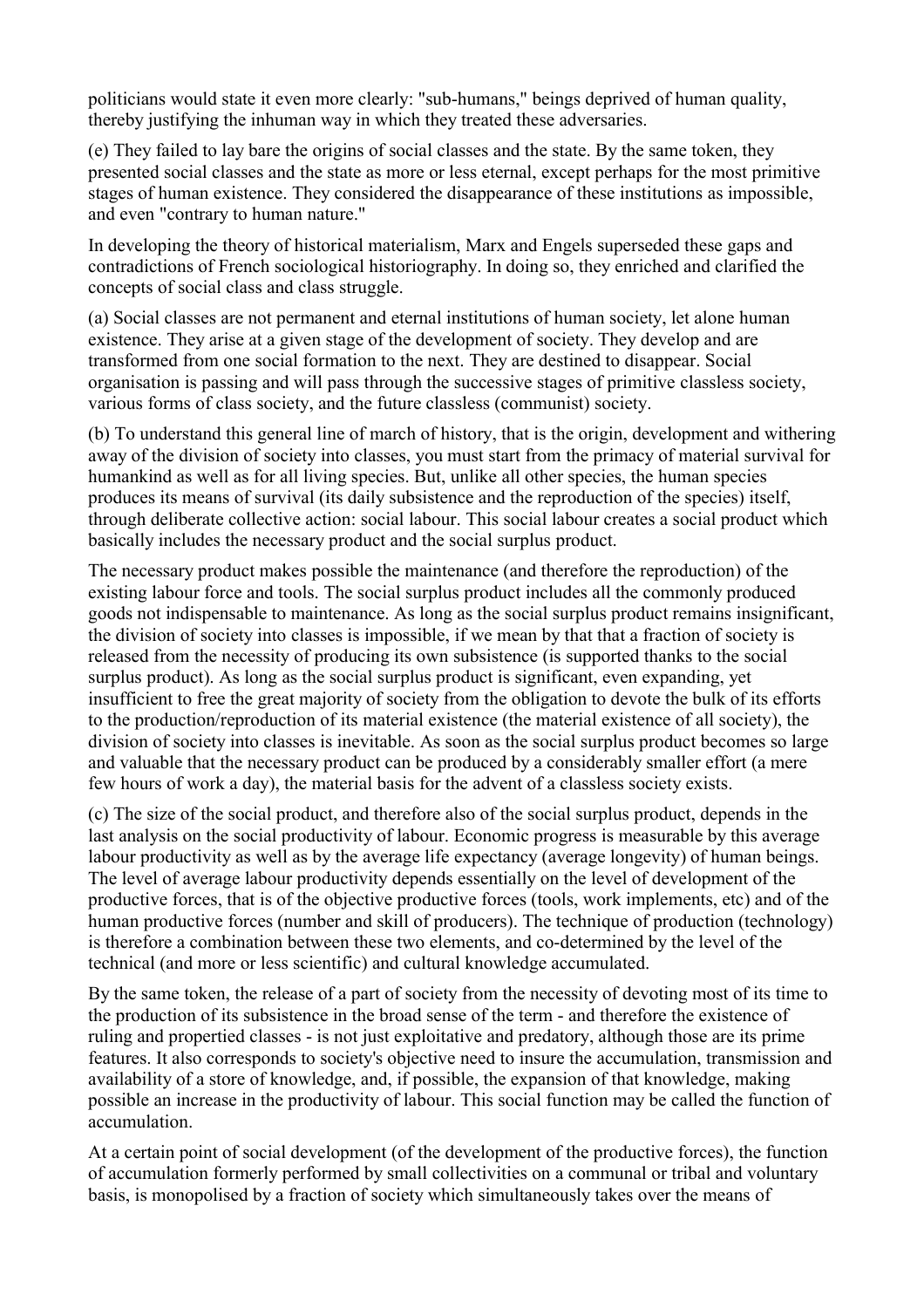production and a part of the social surplus product to be used for unproductive (and often wasteful) consumption. That is the social basis and social function of ruling classes. They live off the labour of others and monopolise the functions of management and accumulation.

(d) In the course of producing their material life and organising social labour, human beings, and after a certain stage of evolution, social classes, establish particular relations to each other, which Marx and Engels called relations of production. Every form of society, every concrete social formation, is characterised by such specific relations of production. These relations of production determine all "economic relations", that is, not only the immediate production but also the circulation of goods and the way in which they are made available, the mode of appropriation of working implements by the producers (the units of production). The totality of these relations of production determine in the last analysis all social relations - in class society: all class relations and by the same token, the very structure of society. This is the first central thesis of historical materialism.

(e) Stable relations of production that reproduce more or less automatically, constitute distinct modes of production. Marx and Engels recognised a series of modes of production: the primitive communism of hordes, clans and tribes; the slave mode of production; the Asian mode of production (which contemporary Marxists more and more prefer to call: the tributary mode of production); the feudal mode of production; the capitalist mode of production; the communist mode of production (of which socialism will be the first phase).

Interspersed between these historically distinct modes of production, that do not necessarily follow each other in linear fashion or in the order given, there generally appear transitional periods, characterised by less stable relations of production and a broader range of possible evolutions. Marx and Engels, for instance, called the transitional phase between feudalism and capitalism "petty commodity production", a form which, incidentally, had already appeared at the height of the slave mode of production.

A mode of production is a structure and cannot be fundamentally modified in gradual fashion. It can only be overthrown by revolution. Moreover, it should be noted that even when a new mode of production has stabilised, relations of production that represent a survival of the past can coexist with relations of production characteristic of the new mode of production. But the assertion of the new mode of production precisely implies that its characteristic relations of production be hegemonic, and engulf and eventually assimilate these survivals (law of uneven and combined development).

(f) A "progressive" mode of production, that is one that is superior from the standpoint of material civilisation and culture to the mode of production which it replaces, must eventually give a major impulse to the development of productive forces, that is, must enable society to save labour, to reduce physical effort. (In class-divided society, this advance benefits mainly the ruling classes, who use it to extend their leisure activities, consumption and culture, But the productive classes can fight to partake of this advance with some, albeit modest, success.) This is generally what happens during the phases of consolidation and rapid development of a given mode of production. But the very nature, internal laws of development, and intrinsic contradictions of each mode of production entail that a phase of decline will inevitably follow those phases. In the phases of decline, the existing relations of production become fetters on a new leap forward of the productive forces, either because the latter cease to grow altogether, or because their growth is achieved at the expense of an "erosion" and more and more explosive demobilisation of the existing relations of production, social structure and "social order." At that point, a period of acute and ever more generalised social crisis opens, leading to social revolutions and counter-revolutions.

(g) There is no automatic link between the level of development reached by the productive forces on the one hand, and the survival or displacement of the existing relations of production and mode of production on the other, except in the most general sense, namely that this level limits the range of possible forms of social organisation (the modern factory and the world market were not possible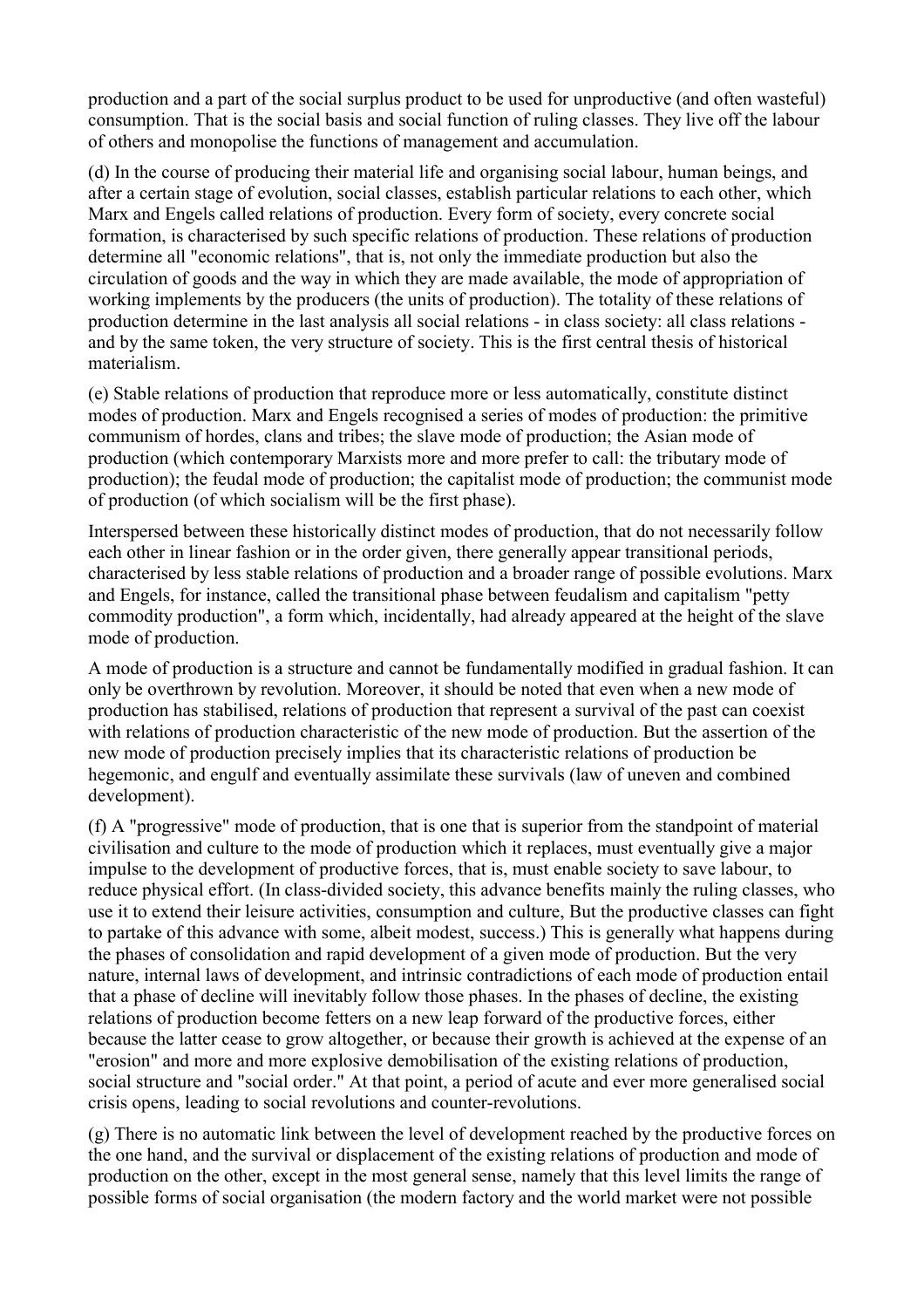with the techniques of 100 BC; slavery cannot become general on the basis of today's industrial techniques; communism was impossible with the techniques of the 15th and 16th centuries, etc.). The two terms are mediated by the real class struggle and its overall outcome at any given moment.

Men and women make their own history. They do not make it free from any material constraints, with an unlimited range of possibilities. But they do make it, and the concrete historical process depends in the first place on the outcome of their struggles ("the subjective factor of history"), even though the latter may be "over-determined" by a series of historical and social factors beyond their control ("the objective factors of history"). This "over-determination," however, is never so strict as to leave open only one path of historical development. Marx and Engels stressed that, out of the periods of acute social revolution - the epochs of decline of a mode of production -, there could arise either a superior mode of production, a superior organisation of society from the standpoint of the life and survival of humankind, thanks to the victory of the revolutionary class, or the mutual decomposition of the contending social classes, and a general decadence of society. This is what happened, for instance, with the decline of the slave mode of production in Ancient Rome. It is also the historical basis of the dilemma that we face today: "Socialism or Barbarism."

(h) The class struggle is always an overall class struggle, encompassing most if not all spheres of social activity, whether or not the participants are conscious of it. Men and women cannot interact and establish relations of production without at the same time establishing relations of communication. Everything humans do or produce, must "go through their heads" and is therefore accompanied by "ideological" representations (in the guise of ideas, systems of ideas, hopes, fears and other feelings) which react in turn on the material actions of those who experience them. These "systems of representation of the material world in the heads of human beings" constitute a component of the ideological superstructure of all societies. In the last analysis, the social base (or infrastructure), the social relations of production determine this social superstructure, that is determine the evolution and prevailing forms of the state, law, morals, religion, philosophy, science, art and literature in each epoch. Social existence conditions social consciousness. That is the second central thesis of historical materialism, Because the ruling class controls the social surplus product and therefore all society, the ideology of the ruling class is generally the dominant ideology of each epoch.

This does not mean, though, that it is the only existing ideology in a given epoch. Remains of the ideologies of old ruling classes can survive long after the end of the latter's rule and exist alongside it. Ideologies of intermediate classes (such as the petty-bourgeoisie in capitalist society) as well as ideologies of newly rising classes, that are revolutionary in relation to the existing ruling classes, can also coexist with it. In general, an intense ideological class struggle precedes and opens a historical epoch of social revolution. But it is impossible for a social class to conquer ideological hegemony, without controlling the social surplus product, that is without having achieved economic hegemony. This is why the bourgeoisie, which had prospered extensively under the absolute monarchy, could become ideologically hegemonic before the victory of the bourgeois revolution, whereas the proletariat cannot conquer a comparable hegemony before the revolution that overthrows the bourgeois state and expropriates capital.

(i) The state is the product of the division of society into classes, an instrument for the consolidation, maintenance and reproduction of the rule of a given class. That is the third central thesis of historical materialism. The state is not consubstantial with "organised society" or "civilisation" in the broad sense of the word. It has not always existed. It will not always exist. The analysis of the origins, specific development and possible withering away of the state is one of the main contributions of Marxism to social science.

State institutions are an essential component of the social superstructure; they include both coercive elements (the army, repressive bodies and judicial system) and integrative elements used to persuade the productive classes to accept the class exploitation and oppression they suffer, to mask and "legitimate" the exploitative and oppressive nature of these institutions. This cooptative purpose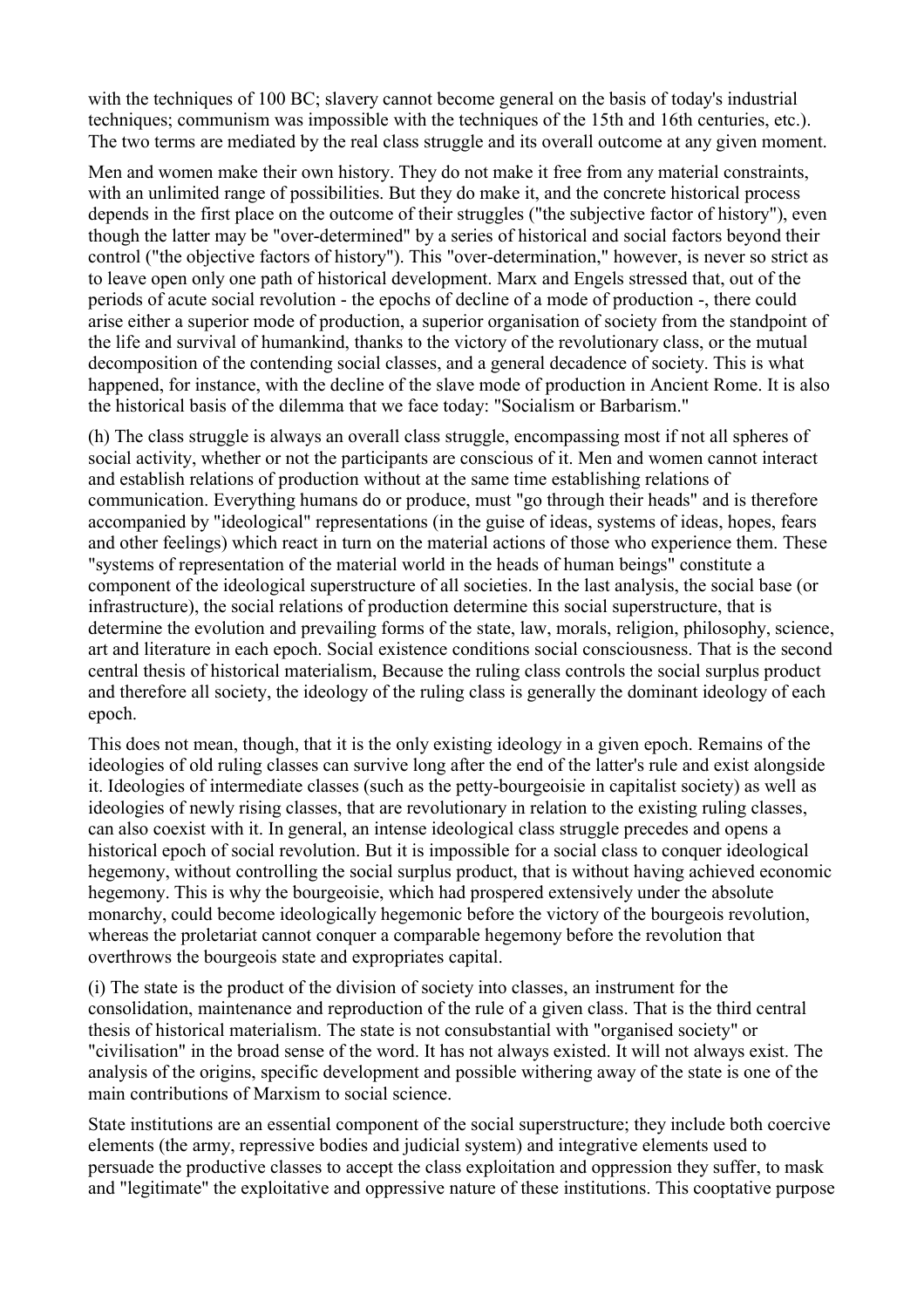is the basic function of the ruling ideologies mentioned above, and of the institutions which transmit them such as the educational system, the churches, the mass media, advertising in bourgeois society, etc. By the same token, any large-scale, let alone generalised, class struggle must necessarily be a political struggle - independently of the consciousness of the fighters -, a struggle for the maintenance, or the weakening or even the overthrow of a given state, of the political power of a given class.

(j) Between the overthrow of state power and economic domination of the bourgeoisie, and the advent of a classless and stateless society, stands a historical transition period characterised by the dictatorship of the proletariat, that is the exercise of state power by the wage earning working class. Its function is to prevent the old exploiters from reconquering power, and to organise the economy and society with a view to the emancipation of humanity through a progressive and conscious reorganisation of all spheres of social activity, beginning with material production, the distribution of goods and services, the management of the economy and state by the producers themselves, the diffusion of culture (universal access to existing knowledge and information), etc.

# c) The transformation of English political economy

Marx's and Engels's critical appropriation of French sociological historiography led them to link the concepts of social class and class struggle to the concepts of social labour and social product. This led them to deal with the problems of economic science and analysis, chief among which was the question of the nature of exchange. After some hesitation by Marx, they embraced the fundamental thesis of the classical English school of political economy: exchange was based on the equivalence (the comparison) of the quantities of labour contained in commodities.

This theory known as the labour theory of value had an ancient pedigree. It had already been crudely formulated in the Middle Ages by Scholastic and Islamic theoreticians (Thomas Aquinas, Albertus Magnus, Ibn Khaldun). It was refined in the 17th century by William Petty, and received its final form in the 18th century in the works of Adam Smith, and in the early 19th century, of David Ricardo.

As the theory of the rising and revolutionary bourgeoisie, classical political economy was distinguished by a frank and open attitude towards the problems to be resolved. Almost from the outset, it approached economic life under capitalism as an objective phenomenon requiring explanation, not a set of principles and "moral" values requiring approval or condemnation. It recognised that economic science, as all other sciences, ought to begin with immediate empirical data (chief among which were prices) and proceed to discover the laws that explained the movements of these data. This led it to place the value of commodities at the very centre of its explanation. For Adam Smith and others, the historical origins of the market economy constituted at least one of the foundations of the validity of the labour theory of value.

The 18th century French Physiocrats (Quesnay, Turgot) applied the idea that labour alone produced value in their own specific way: they asserted that only agricultural labour was productive. Their inflection and restriction of the concept clearly reflected the predominance of agriculture over industry in pre-revolutionary France. Nevertheless, they opened the way to two important advances over the existing tenets of English political economy. They conceived the income of the ruling classes (landowners as well as merchants/industrialists) as deductions from the product of the labour of the only productive class (for the Physiocrats, the peasant class); and they represented economic life as a whole as a flow of products and incomes governing both current production and future production, i.e. reproduction. Marx drew on these advances to perfect his own economic theory.

For Marx had to seek to resolve several fundamental contradictions and riddles of English political economy to which Adam Smith and Ricardo had found no solution: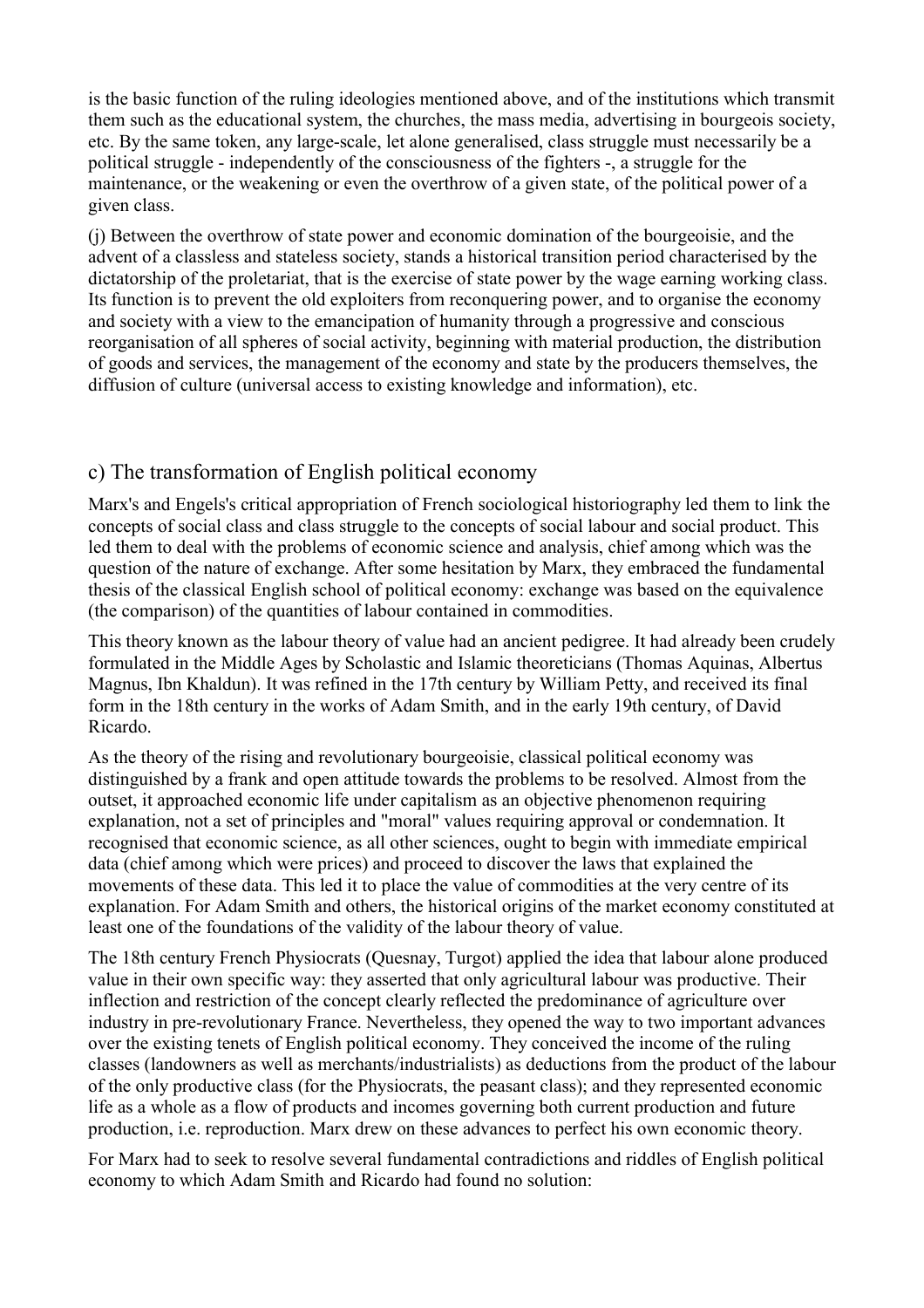(a) Their very definition of value was incomplete, unsatisfactory and obsolete. Classical English political economy held that labour was, at bottom, merely a measuring instrument, a numéraire making it possible to reduce to a single "factor" the various cost items of a commodity, or the income of various social classes. But Smith and Ricardo did not proceed to answer the question: what is the essence, the nature of this mysterious value measured by labour?

(b) This lack of precision on the nature of value led Adam Smith to an inextricable contradiction - a genuine circular argument - in his attempts to find a quantitative measurement of this value. (Ricardo only partially overcame the contradiction.) Adam Smith contended that labour determined the value of commodities. But "the value of labour" in turn was determined by its wage. The deadend was obvious as soon as one asked: but what determines the value of the wage, that is of the subsistence commodities purchased by the worker with her or his wage?

(c) The capitalist economy was perceived as essentially static. The classical school aimed above all to explain "the state of equilibrium." It only considered disruptions of this equilibrium due to imperfect competition, that is the survival of monopolies of all sorts, or to monetary phenomena. It did not perceive, let alone explain, the fundamental dynamic of competition which creates a quasipermanent disequilibrium between supply and demand, the former often exceeding the latter, and its outcome, periodic crises of overproduction. This was not merely a reflection of the fact that both Adam Smith and Ricardo lived before the phenomenon of periodic crises had manifesto itself in its full magnitude. It was due above all to their total failure to understand the way in which capitalist competition is based in the production process itself on a constant transformation of techniques and costs of production, which imply rapid changes in the value of commodities.

(d) Even classical political economy's theory of wages - the theory of Malthus and Ricardo - was essentially static. Wages, it asserted, oscillate around the minimum amount physiologically required for the workers' survival. This theory of wages, incidentally, was less economic than demographic. It claimed that the fluctuations of birth rates and infant mortality regulated the supply of workers on the "labour market." Any increase of wages above this physiological minimum would cause the supply of workers to grow significantly enough to cause the latter's wages to be lowered; the theory therefore conclude that wages more or less automatically sank back to the physiological minimum. Later in the 19th century, the German Socialist Ferdinand Lassalle would revive this false theory of wages with his "iron law of wages" formula (Eisernes Lohngesetz). One could point out that this theory of wages, grounded in the situation of a pre-industrial or under-industrialised capitalist society (with little industry or enormous permanent structural under-employment) was a rationalisation of the interests of the young bourgeoisie and of its attempts to drive wages down to a very low level (absolute pauperisation of the proletariat).

(e) The main representative of classical political economy, David Ricardo, defended a false theory of money: the so-called quantitative theory of money, which introduced a fundamental contradiction in his entire economic analysis (in fact his entire system of thought). On the one hand, Ricardo was a systematic and coherent defender of the labour theory of value and asserted that the value of all commodities was determined by the quantity of labour which they embodied. On the other hand, he contended that the value of gold was determined by the quantity of gold in circulation. Yet gold too was undeniably a commodity produced by human labour. Why then should its value not be determined by the quantity of labour which it embodied - but by the magnitude of its circulation?

(f) Classical political economy purported to be essentially objective. It accounted for what was sometimes so brutally that it verged on cynicism, particularly when it identified productive labour with labour productive of profits. But when confronted with the reality of workers' struggles and workers' organisation, particularly in favour of wage increases and shorter workdays, it suddenly ceased to be content with an account of what was an undeniable reality, and became normative, subjective, moralising. It tended to condemn workers' organisations and struggles as "fetters on freedom," "obstacles to free competition," "conspiracies," "utopias running contrary to the inexorable laws of economics (the laws of the market)," "offences against public order," etc. To do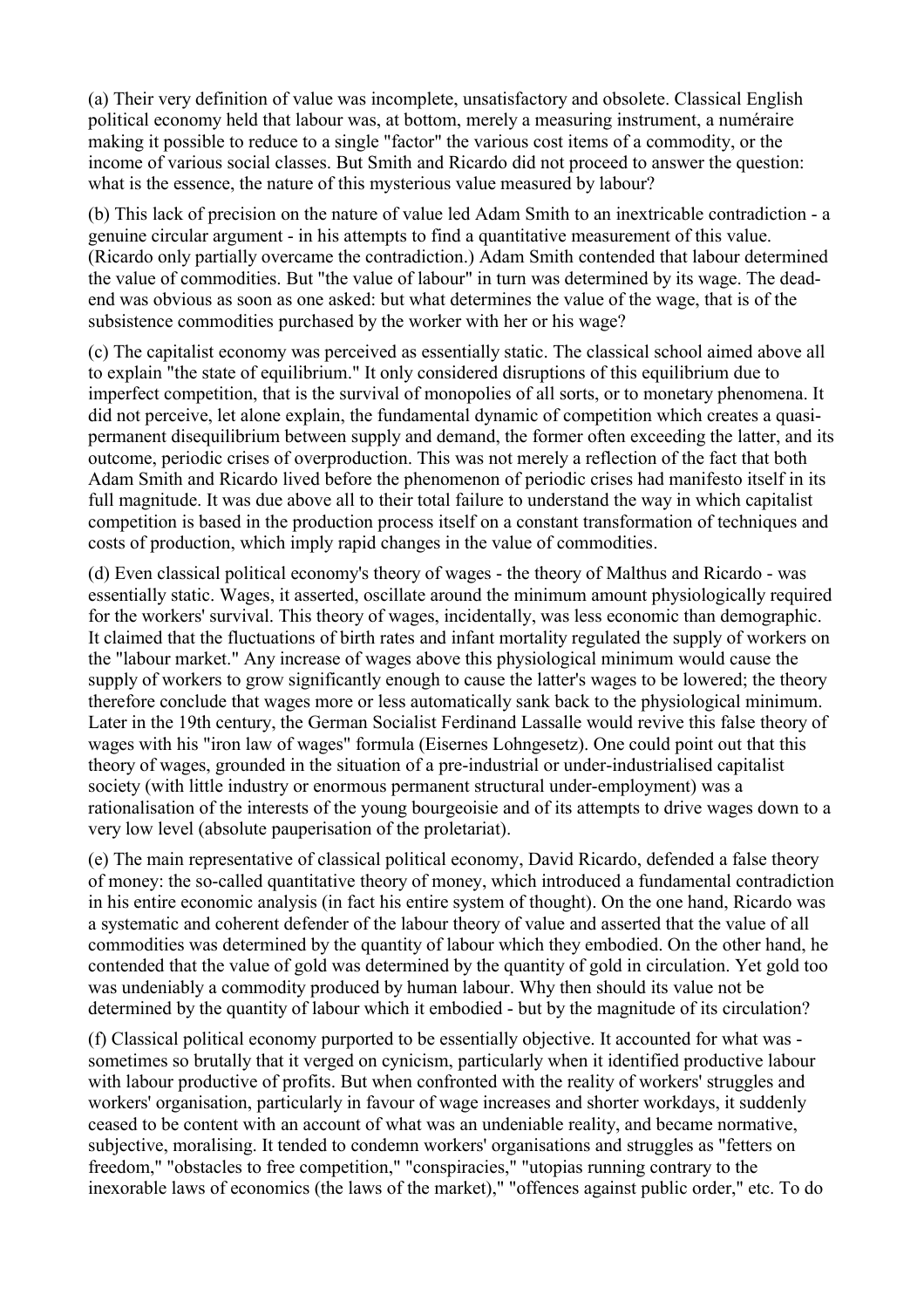so, it had to deny a fundamental aspect of economic and social reality, one which its most lucid exponents, the "Ricardian left" (the most radical disciples of David Ricardo), nevertheless laid bare, namely the exploitative nature of the capitalist mode of production, which inevitably sharpened the class struggle between employers and wage earners, and inevitably led the latter to regroup and coalesce to defend their interests. If (bourgeois) freedom implied the right of each and every one to defend his or her "selfish" economic interests, why should wage earners not enjoy the same right? Why should it be legitimate for bosses to try and increase their profits, and illegitimate for wage earners to try and increase their wages?

Marx and Engels succeeded in overcoming all these inherent contradictions of classical political economy thanks to two fundamental scientific discoveries of Marx, and to their consequences: the elaboration of a coherent system of economic analysis incorporating a coherent, faultless explanation and critique of the capitalist mode of production and its laws of motion.

Marx established that labour was not first and foremost a unit providing a common standard for measuring the different production cost elements of commodities. It was the very essence of value. Value was labour, or more precisely, a fraction of the labour potential (the total mass of workdays or work hours) available in a given society during a given period.

Social labour in general (that is, abstracted from the particular trade or skill of each particular worker) is the basis for the life and survival of all human societies. In a society based on private property, this total social labour is fragmented and broken up into private labours performed by individuals and units of production independently of each other. These tasks are not distributed to the producers on a conscious basis, but spontaneously. The producers' spontaneous performance is only subsequently corrected by the market. Individuals have to get the labour which they have actually already performed, recognised as social labour. Private labour is always a parcel of social labour, but every quantity of private labour is not automatically recognised as such. It is precisely the value of commodities that governs this recognition. The value of commodities is the quantity of socially necessary abstract labour needed to produce them (the formula "socially necessary" is based on the average productivity of labour in each particular branch of production).

From this first great discovery of Marx emerged a second. Wage earners, proletarians, male or female, do not sell "labour" but labour power, that is their ability to produce. It is this labour power which bourgeois society transforms into a commodity. It therefore has its own value, as objectively given as that of any other commodity: its own costs of production, its own costs of reproduction. As every other commodity, it has a usefulness (its use value) to its purchaser, a usefulness which is the precondition for its sale but which does not determine the price (value) of the commodity sold.

But the usefulness, the use value, of labour power to its purchaser, the capitalist, is precisely that it can produce value, since by definition all labour power in a market society adds value to the value of the machines and raw materials to which it is applied. Every wage earner therefore produces "added value." Since the capitalist pays wages to the worker - wages that represent the cost of reproduction of her or his labour power -, he will only purchase this labour power if the "value added" by the worker exceeds the value of the labour power itself. This fraction of the value newly produced by the wage earner is called by Marx surplus value. Surplus value is the difference between the value newly produced by a labour power and this labour power's own value, that is the difference between the value newly produced by a worker and the costs of reproduction of her or his labour power, etc.

Surplus value, that is the total sum of the incomes of the owning classes (profits  $+$  interests  $+$  land rent) is therefore what remains (a deduction) of the social product, after the reproduction of the workforce is assured and its maintenance costs covered. It is therefore nothing else than the monetary form of the social surplus product, which is the owning classes' share in the distribution of the social product in all class societies: slave-masters income in a slave society; feudal land rent in a feudal society; tribute in the tributary mode of production, etc.

The discovery of surplus value as a fundamental category of bourgeois society and its mode of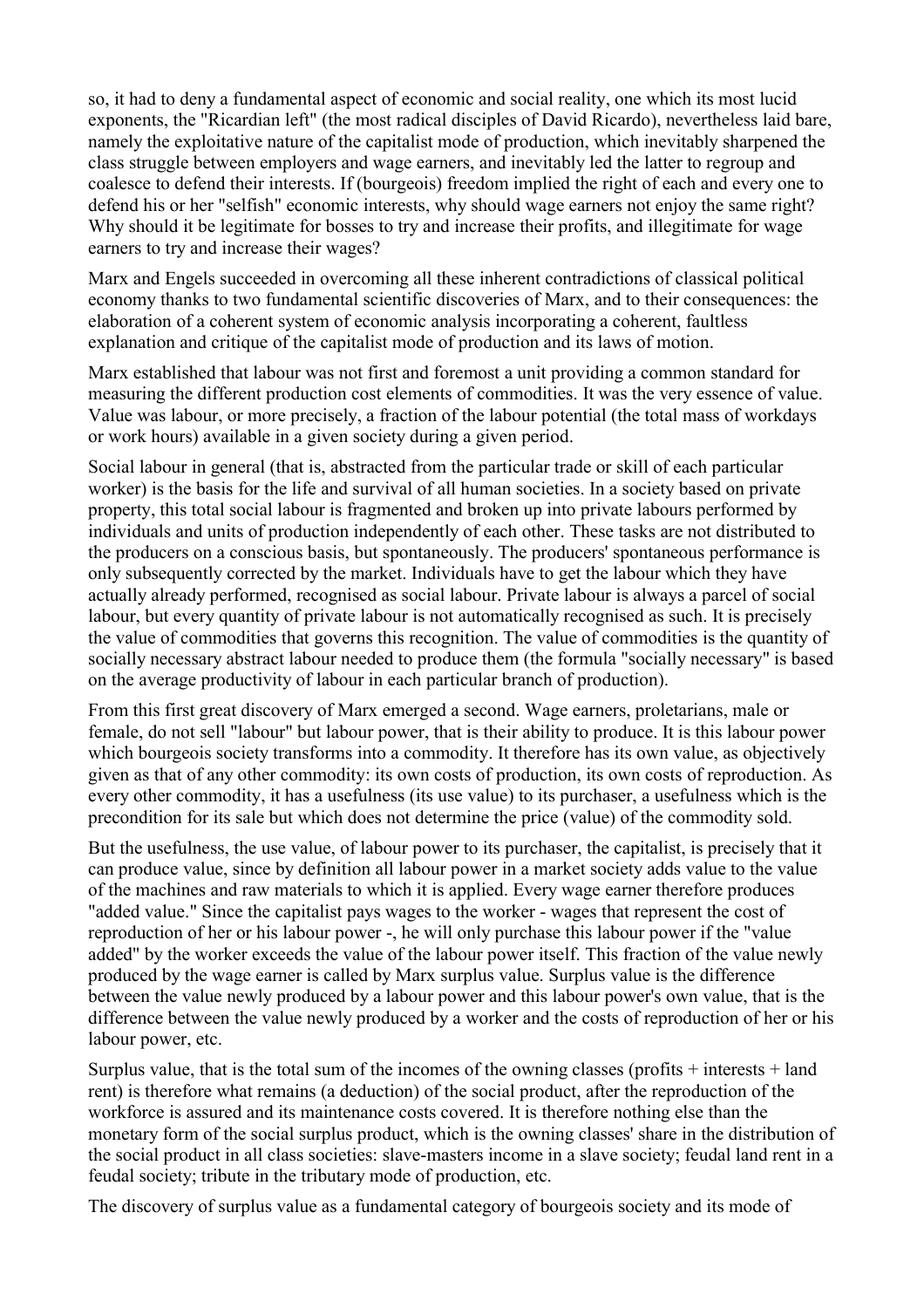production, along with the explanation of its nature (a result of the surplus labour, of the unpaid, unremunerated, labour supplied by the wage earner) and of its origins (the economic compulsion driving the proletarian to sell her or his labour power to the capitalist as a commodity) represents Marx's main contribution to economics and social science in general. But it is itself an application of the perfected labour theory of value to the specific case of a particular commodity, labour power.

However, a rigorous application of the labour theory of value to the case of the commodity "labour power required a deeper analysis of the particularities of this commodity. "Labour power", the ability to work, is not a purely physical quality that can be measured entirely in energy terms (the consumption of calories and the production of ergs which those calories permit). Workers are not only endowed with muscles, but also with nerves and a brain. While the reproduction of their purely physical ability to work is always indispensable for them to perform the labour expected by their boss, it is, in most cases, not sufficient.

The domestic labour of women in the family contributes to the reproduction of the work force from generation to generation, from meal to meal, from illness to illness, etc. But since it does not produce commodities, it does not enter into the calculation of the quantities of labour spent on commercial production in a market economy. Marx merely noted, studied and explained this form of accounting without, of course, either approving it or identifying with it.

Moreover, the full utilisation of labour power depends on the worker's diligence and attention, qualities which are by no means purely physiological. The worker must be ready to work at a certain pace, with a certain attention and assiduity, with a minimum amount of skill (except perhaps for the lowest paid labourers, and only sometimes at that). Meeting all these requirements entails "costs of reproduction" that enter into the determination of the wage. This is obvious with respect to the costs of acquiring skills (apprenticeships, etc), but it also applies to learning to be attentive, getting used to assiduity, caring for tools, etc.

The capitalists, of course, try to obtain these qualities at the lowest possible cost, through threatening workers with the loss of their job or through discipline enforced by supervisory staff (foremen, headmen, time-motion experts). But experience has shown that these extra qualities of labour power beyond the mere physiological ability to produce energy, can only be produced and reproduced normally through the consumption of certain goods and services.

The value of labour power therefore includes two items corresponding to the value of two sets of commodities: those that are intended to satisfy the most elementary physical needs of the worker, that is the physiological minimum required to guarantee survival in the strictest sense of the word; and those which are intended to satisfy needs which Marx calls "moral-historical," items that have been incorporated into the average wage through historical evolution, thanks to workers' struggles, and which vary from one country to another and from one epoch to the next.

Far from permanently and automatically falling to the physiological minimum, wages therefore fluctuate, according to Marx, in tune both with the economic outlook and with the long-range tendency of this "moral-historical" component of wages to expand or contract. The bottom line of these fluctuations is the absolute physiological minimum beyond which the worker's physical ability to work begins to deteriorate (she or he loses weight; faints on the job; falls ill). Their ceiling is the level above which profits disappear.

Marx's theory of wages states that wages fluctuate on the one hand according to the size of the industrial reserve army (the extent of unemployment and the mass of potential but not virtual wage earners, such as housewives who are ready to sell their labour power, the surplus popular of the countryside, etc), and on the other hand according to the periodic impact of the outcome of struggles between Capital and Wage Labour on the balance of forces between these classes. The fluctuations of the industrial reserve army are determined in the last analysis by the ups and downs of capital accumulation. It will be readily seen that this theory represented an enormous improvement over Malthus's and Ricardo's theory of wages, since it no longer linked the evolution of wages to the population curve alone (by dealing only with the labour supply curve), but to the overall economic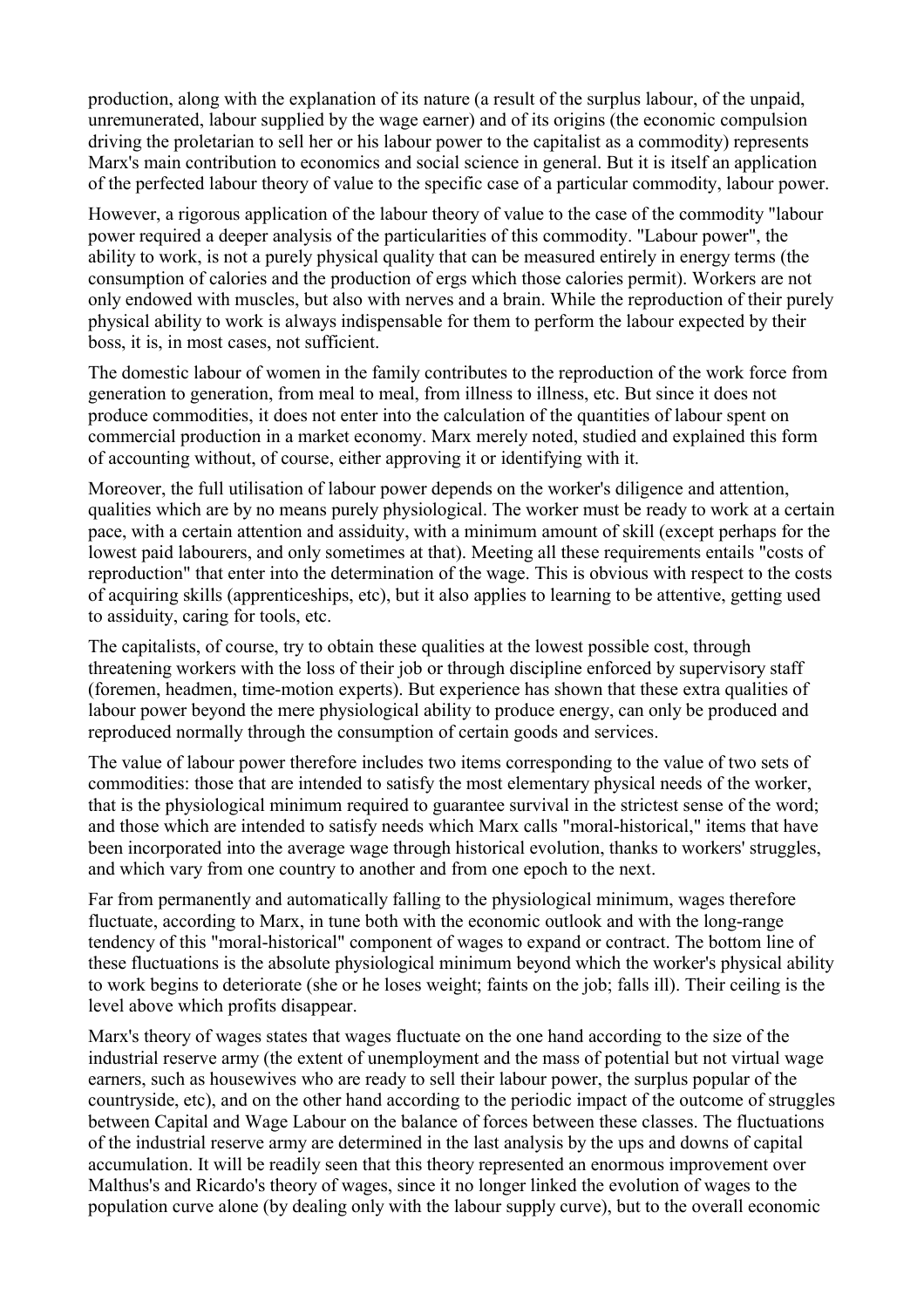dynamics of capitalism (by dealing with both the evolution of the labour supply and of the demand for labour).

But Marx and Engels also entered the periodic shifts in the relationship of forces between Capital and Labour into this wage determination equation, thereby breaking out of the narrow and mechanical economic determinism of classical political economy. The class struggle became a determining factor (a variable) partly autonomous from the evolution of the capitalist mode of production. They revealed that a genuine dialectic linked the economic motive forces of this mode of production to the class struggle. Economic analysis thereby made it possible both to explain and to justify the workers struggle from an objective, scientific standpoint. Science became a weapon in the proletarian struggle.

The way in which Marx resolved the contradictions of Ricardo's theory of money also constituted a major advance of economics. For Marx, only a commodity having a value of its own (an intrinsic value) could be the "pivot" of the monetary system. That commodity was gold. Since gold had a value of its own (the number of hours of labour socially necessary to produce one ounce of gold), prices evolved on the long term in accordance with the ratio between the trend of labour productivity in manufacturing and agriculture on the one hand, and the trend of labour productivity in gold mines on the other. The quantitative theory of money has no validity whatsoever for metallic money.

When there is an excess of gold in relation to the needs of circulation and payments due in a given country, gold "does not lose" its value. It is partially withdrawn from circulation, thesaurised. In the Marxist theory of money, the fluctuations of gold stocks (the amount of money thesaurised) play the role of regulators that (re)establish the equilibrium between the mass of money in circulation and the value of the commodities with which it must be exchanged, taking into account payments still pending and the velocity of circulation of this money. On the other hand, in strict application of the labour theory of value, paper money does lose "value" - that is, a unit of paper money does represent a smaller quantity of gold - if it is issued in excess (paper money inflation).

Starting from these two scientific discoveries in the field of economics, Marx was able to unravel the main laws of motion of the capitalist mode of production. One hundred and twenty five years of economic and social history since he wrote Volume One of Capital have resoundingly confirmed the validity of his findings:

(a) The tendency to constantly revolutionise production techniques and the organisation of labour through a form of technical progress whose fundamental thrust is labour-saving, that is substituting machines for living labour.

(b) The tendency for firms to subordinate all investment decisions to the search for additional profits. Capital thirsts for surplus value because surplus value is the only ultimate source of profits, and the drive to maximise profits is an inevitable consequence of competition and private property.

(c) No less inevitably, the accumulation of capital (the expansion of the mass of capital) is at once the goal and the consequence of all capitalist economic mechanisms.

(d) The accumulation of capital takes the form of a progressive concentration and centralisation of the various existing capitals. Capitals increase in magnitude. But at the same time, an increasing number of small and medium-sized capitalists are absorbed by increasingly fewer giant corporations.

(e) As capitals grow, the portion of their mass allocated to the purchase of labour power (variable capital) expands more slowly than the portion allocated to the purchase of machines, raw materials and auxiliaries, energy, etc (constant capital). The organic composition of capital (the ratio of constant capital to variable capital) tends to increase on the long run.

(f) The ratio of the fraction of total surplus value received by each branch of capitalist activity to the capital invested in that branch, tends to even out in the different branches: this is the tendency to the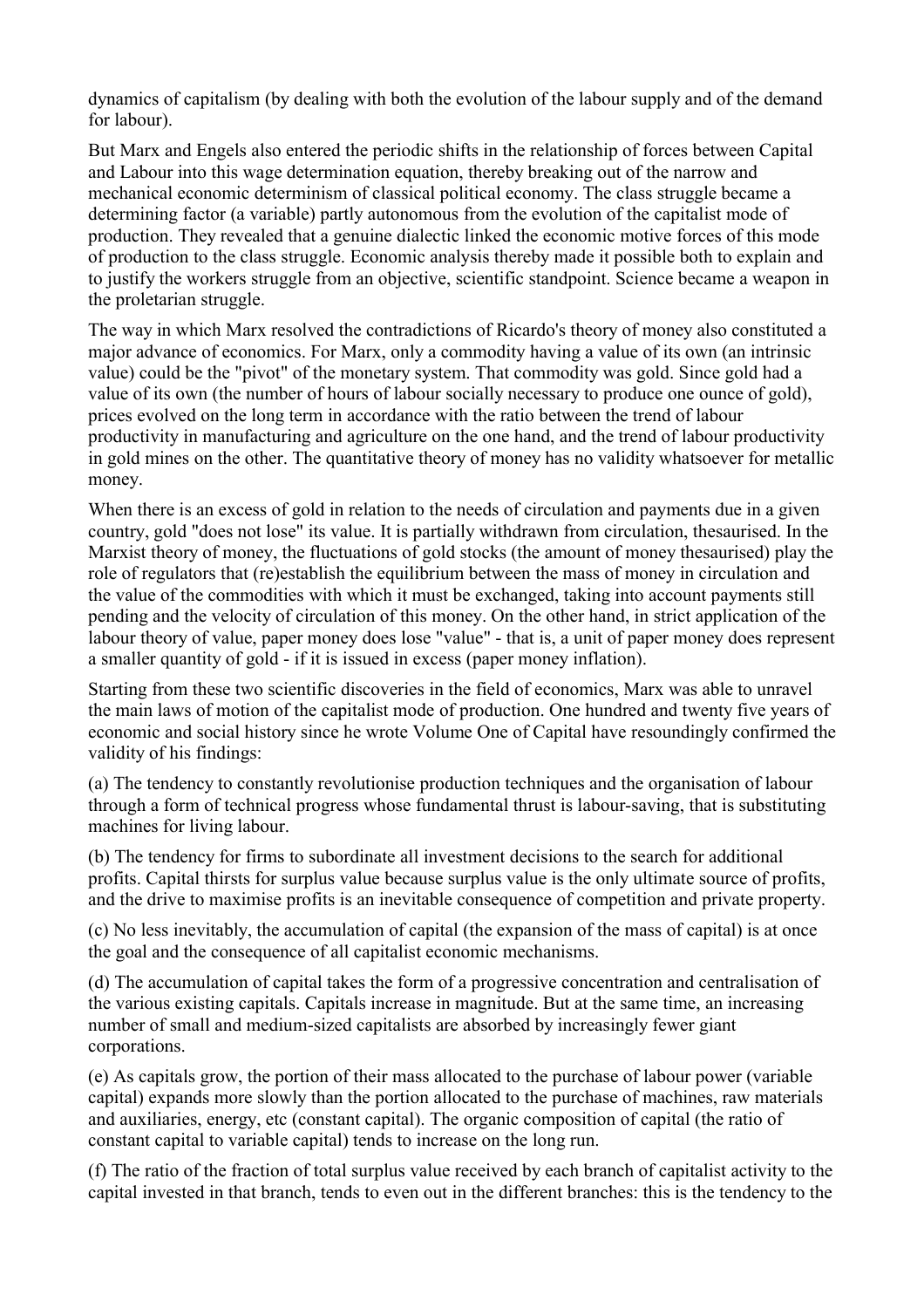equalisation of the rate of profit, to the formation of an average rate of profit at least in each country for a given period.

(g) This average rate of profit tends to fall as the organic composition of capital increases. The downward tendency though is compensated by several contrary factors, chief among which are increases in the rate of exploitation of the labour force, increases in the rate of surplus value (the ratio between surplus labour and necessary labour in the current production process). But on the long run, the falling tendency prevails.

(h) The decline of the average rate of profit results inevitably in periodic crises of overproduction of commodities and over-accumulation of capitals. These have occurred 21 times since 1825, that is since the first crisis on the world market for industrial goods. So far, the duration of the "industrial cycle" (the succession of phases of crisis, stagnation, economic recovery, prosperity, overheating and crisis) has varied between six and nine years, that is around an average of seven and a half years.

(i) As economic crises are inevitable under the capitalist regime, so are social crises. These are periodic large-scale struggles between Capital and Labour caused by the tendency of capital to increase profits at the expense of wages thereby provoking crises and unemployment, and the no less inevitable fight back of the wage-earners trying to defend and increase their wages and reduce their average work week.

(j) Periodic political crises, that is objectively revolutionary mobilisations of the proletariat combined with counter-revolutionary efforts by the bourgeoisie, break out recurrently after phases of relative political stability of capitalism. In creating the proletariat, capitalism produces its own gravediggers. It cannot grow substantially and durably without the proletariat also growing substantially and durably, and without the proletarian class struggle developing apace. Moreover, the proletariat tends to constitute a larger and larger majority of the active population, at least in the industrialised and semi-industrialised countries.

# **The supersession of utopian socialism**

One of the most notorious commonplaces used against socialism is the claim that "it goes against human nature." Private property, it alleges, is "innate" in the human species. Rich and poor have always existed and will always exist.

Anthropology, archaeology, prehistory and ethnology all teach us that this claim is groundless. Human beings lived for several million years without private ownership of the means of production, without a market economy and without a class-divided society. Homo sapiens, their most physically advanced type, did so too for tens of thousands of years. In fact, private property and class-divided society have probably existed for less than ten thousand years, during most of which only among a tiny fraction of the human species, in other words, for only a minute span of human life on Earth.

The apologetic thesis of the inevitability of social inequality is also disproved by a phenomenon that emerged after the division of society into classes, namely the fact that social inequality has been constantly challenged within class society itself.

These recurrent challenges can be interpreted in a variety of ways. They can be seen as the expression of the objective interests of the exploited, even though the latter - and their spokespeople - did not always understand their own revolts in that light. They can be seen as the manifestation of one of the innermost drives of our anthropological nature, the instinctive tendency to inter-human co-operation without which social labour and the survival of our species would be impossible. One can explain that the thirst for justice - and therefore the rejection of social injustice - are the equivalent at the level of individual psychology, of this social need, and make their way towards consciousness, at least among certain individuals, according to the vagaries of their individual histories (particularly what happened to them in their childhood). One can also propose a balanced combination of all these factors.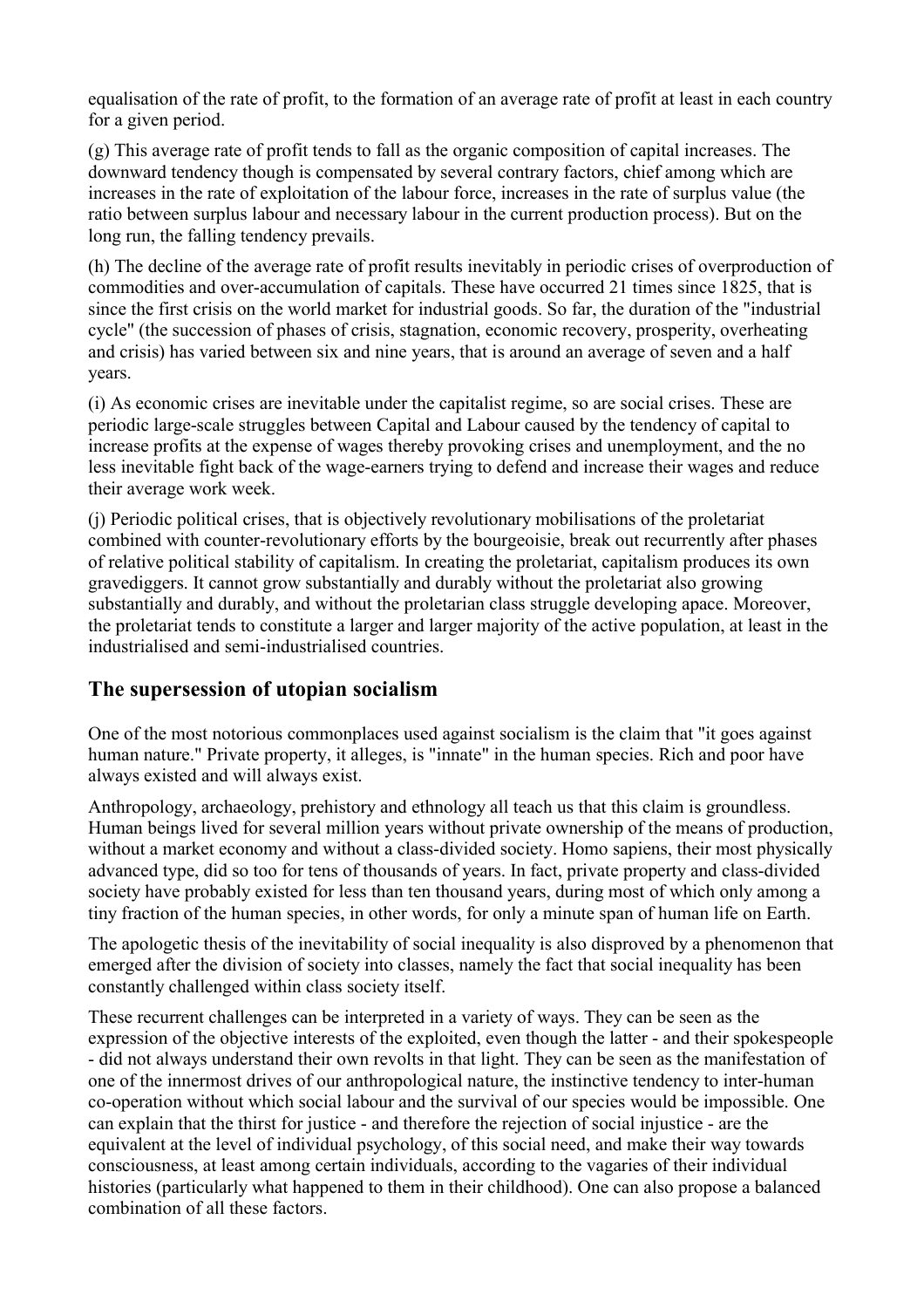Whatever interpretation is chosen, the fact remains that class-divided society has been challenged repeatedly for at least 5000 years, not merely by ideological critics, literature, and the vision and projection of a classless socialist society, but also and most importantly, in practice, by periodic revolts of the oppressed and exploited. These range from the first strikes and peasant revolts of Pharaonic Egypt, to the slave revolts of ancient Greece and Rome, the most famous of which remains that led by Spartacus in the first century BC. These were followed by the powerful slave movements that contributed to the fall of the Roman Empire, those of the Bagaudae in Western Europe and of the Donatians in North Africa.

The history of India and especially classical China is dotted with innumerable peasant revolts, several of which were victorious and gave birth to new imperial dynasties. During the Tokugawa period in Japan, between 1603 and 1863, there were over 1,100 peasant rebellions, Tsarist Russia also experienced many peasant uprisings, including the most famous, that of Pugachev in the Ukraine in the 17th century.

In the Spanish and Portuguese colonies of the Americas, the Indians driven into serfdom and the slaves organised repeated insurrections. The most famous is that of the Peruvian Indians led by Tupac Amaru in the mid-18th century. There was the victorious revolt of the Black slaves of Haiti, the Black Jacobins, at the end of the 18th century. There were numerous revolts of Black slaves in North America in the 19th century, notably that led by Nat Turner in 1831.

In Western and Central Europe, an almost uninterrupted chain of peasant rebellions (including the French jacqueries, and the English Peasants' Revolt of 1381 led by John Ball) and uprisings of craftsmen and journeymen against the reign of the nobility and rich merchants extended from the 13th to the 16th centuries. It led right up to the great bourgeois revolutions, those of the Netherlands, England, the United States and France, with which it intermingled, introducing into them deep contradictions, including an embryonic dynamic of permanent revolution.

All the religious and ideological challenges to class society, including utopian socialism, correspond in the last analysis to these real movements of revolt of the oppressed, whether free peasants subjected to state corvees or the payment of tribute, slaves, serfs, craftsmen and journeymen, or the first wage-earning and semi-wage-earning ancestors of the modern proletariat.

Many of the voices who rose from this long chain of revolts to speak out against social inequality with greater or lesser passion, harked back to the memory of a more egalitarian society. The myth or legend of a "golden age," a "fraternally united society," believed to have preceded the division of society into groups fighting each other, inspired the ancient Greek poet Hesiod, in the 7th century BC. The same theme recurs in the mythology of many peoples.

### **The proletarian transformation of revolutionary activity and organisation**

The subsequent evolution of utopian socialism was influenced by three key figures who pioneered the transition from pre-proletarian philanthropy and propagandism to proletarian action properly speaking: the German Wilhelm Weitling and the French Pierre-Joseph Proudhon and Auguste Blanqui. Proudhon stood in the direct lineage of utopian socialism; Weitling had some continuity with it, but was closer to the revolutionary tradition that grew out of the French and American revolutions. Of the three, Blanqui was the most closely identified with the revolutionary tradition.

The two great 18th century revolutions had produced a petty-bourgeois (Jacobin) and preproletarian far left embodied mainly by Sam Adams and Thomas Paine in America, and Gracchus Babeuf in France. This current had conceived a type of revolutionary organisation that would help to prolong political activism beyond the consolidation of the main revolutionary conquests.

The agitation of Tom Paine and his followers subsequently led to the creation of the London Corresponding Society, led by Thomas Hardy, and many similar associations in the rest of the British Isles, chief among which was the United Irishmen led by Wolfe Tone in Ireland. Whereas the LCS was strictly legal, the United Irishmen and other groups outside London organised as secret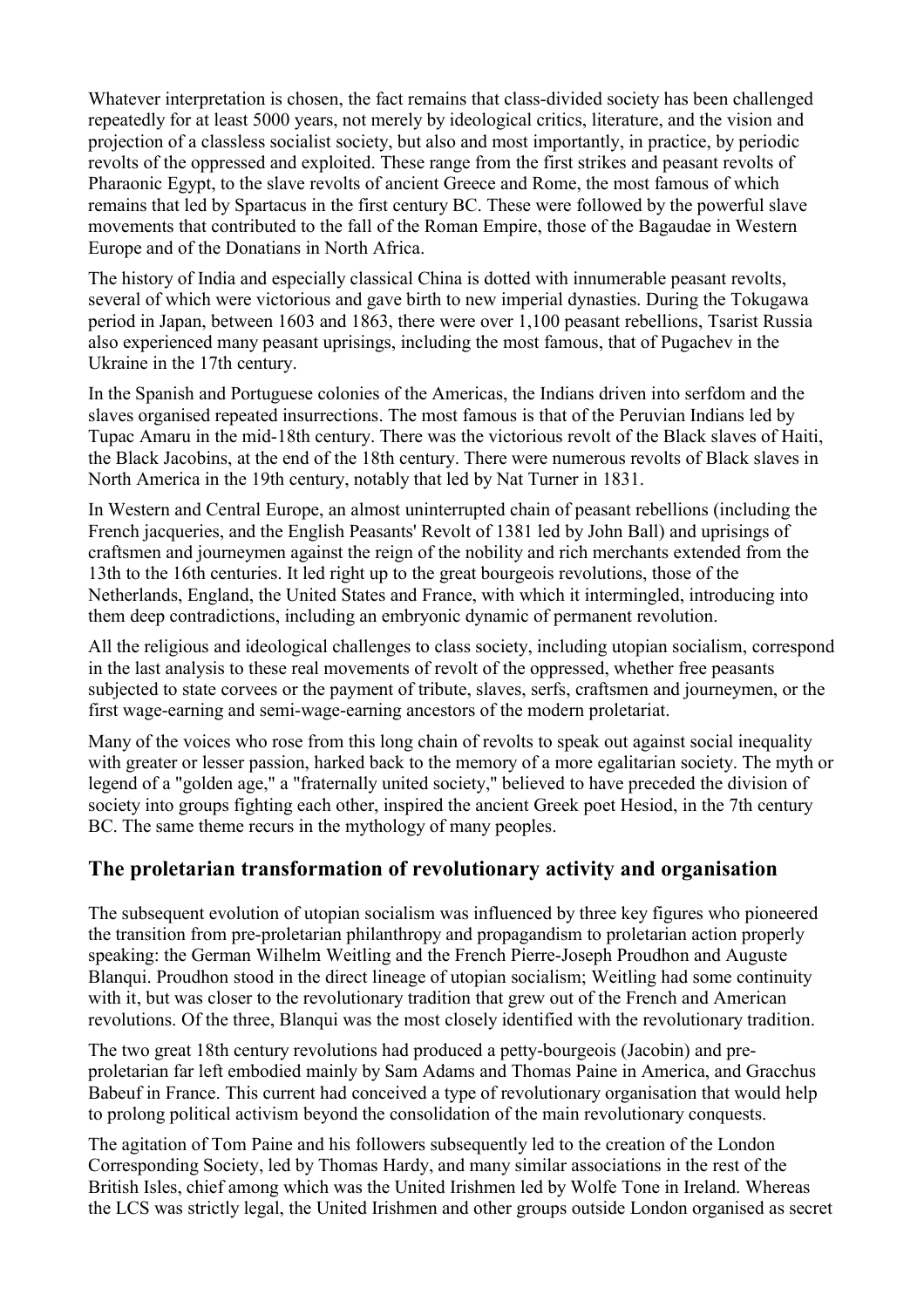leagues. Nevertheless, they all shared a common framework in that their main demands were political-democratic (the conquest of universal suffrage for the LCS; universal suffrage and national emancipation for the United Irishmen). Their economic demands, although favourable to the toiling classes, did not go beyond a reform of bourgeois society.

By contrast, for the head of the Conspiracy of the Equals (Conspiration des Egaux), Gracchus Babeuf and for his comrades, the point was clearly the revolutionary conquest of power, not merely the conquest of democratic freedoms. Moreover, they set themselves certain collectivist goals that tended to satisfy the economic and social demands of the poorest and most exploited layers of the population, above all the pre-proletariat (semi-proletariat) and nascent proletariat. Nevertheless these revolutionary organisations emerged independently from the self-organisation of the wage earners properly speaking.

The Babouvists attempted to seize lower by a coup d'etat while the Thermidorian counter-revolution was in full swing, in 1797. They were crushed by repression. Babeuf himself was executed. One of the survivors of the Conspiracy of the Equals, Buonarotti strove to preserve the continuity of Babeuf's revolutionary principles and projects in the Society of the Seasons (Société des Saisons). This league appeared in Paris around the time of the fall of the Bourbons, in the early 1830s; August Blanqui became its unchallenged leader.

Blanqui was the greatest French revolutionary of the 19th century, Possessed of unshakeable firmness, courage, honesty and conviction he embodied the aspirations and actions of the French, particularly the Parisian, proletariat. He tried repeatedly to seize power by a series of coups d'etat, was arrested many times - he spent over twenty years in jail - but succeeded in maintaining the continuity of his clandestine organisation. When the Paris Commune rose in March 1871, he was in jail in the territory controlled by the counter-revolutionary government of Thiers. Everyone, including Karl Marx, considered him the natural leader of the Commune, in which his followers formed a minority around Vaillant. The Paris-based revolutionary government proposed to Thiers that he be freed in exchange for the release of all the Commune's hostages, including the archbishop of Paris. But Thiers re- fused, demonstrating the extent to which the French bourgeoisie feared the organisational and leadership capacities of the great revolutionary, and the impact his political gifts could have had on the outcome of the civil war. The Blanquist current ended up fusing with the Marxist current during the 1880s and 1890s, as part of the process of creation of a mass Socialist workers party in France.

Contrary to Blanqui, the German Wilhelm Weitling was a self-taught worker who arrived at communist and revolutionary conclusions not only on the basis of study, but also on the basis of his own flesh-and-blood experience of the proletarian condition. At that time, certain German journeymen-craftsmen used to travel throughout Europe, a way of life that enabled them to supersede the localist and corporatist outlook of the first proletarian layers of their country. In 1834, some of them founded a League of the Outcast (Bund der Geächteten) in Paris (under the influence of the Blanquist Society of the Seasons), a secret society from which the League of the Just (Bund der Gerechten) led by Weitling emerged in 1838. The latter adopted a utopian communist program entitled "Humanity As it Is And As it Ought to Be."

This secret society abandoned its vague projects of struggling for power after the failure of the Blanquist conspiracy of 1839 and oriented instead toward the goal of establishing communist cooperatives and colonies, under the influence of Owen and Cabet. But as the Babouvist movement had done in France, the League maintained the tradition of clandestine revolutionary organisation in Germany. The League of the Just was renamed Communist League (Bund der Kommunisten) in 1847, at the time that Marx and Engels formally joined it. (The Communist Correspondence Committee which they had set up in Brussels in early 1846 had established contacts with the League of the Just from the outset).

The revolutionary Blanquist, Babouvist and German organisations represented an indispensable link in the chain that led from the bourgeois revolutions of the 16th, 17th and 18th centuries to the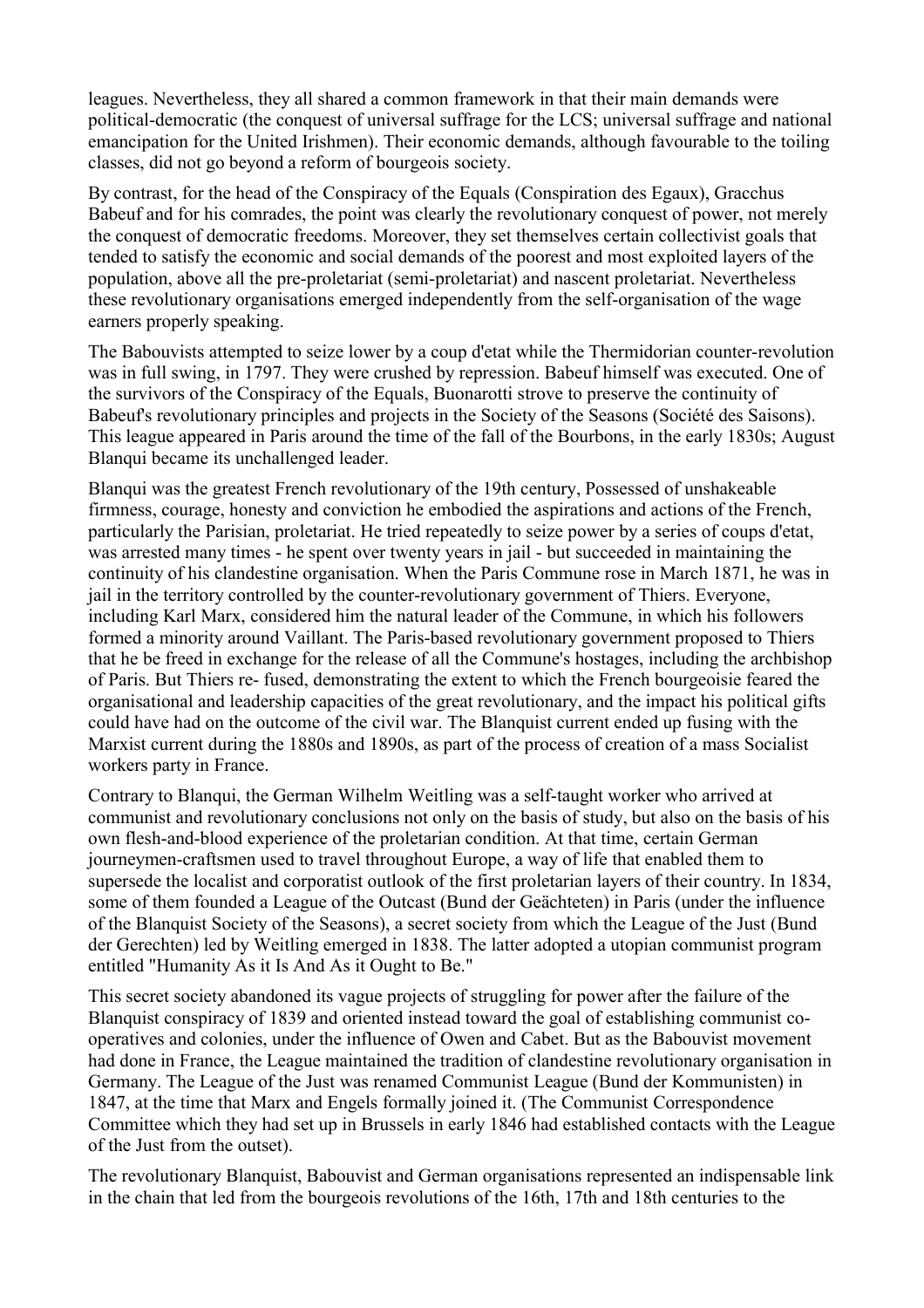revolutionary proletarian action of the 19th and 20th centuries. Their main achievements were:

(1) The realisation of the need for political action for the conquest of power, a realisation that grew out of their understanding of the main lessons to be drawn from the bourgeois revolutions, and perhaps even all revolutions of history. These lessons were not learned by all. They were not widely understood among the adherents of socialism or accepted among the new wage-earning working class. Quite the contrary, apoliticism prevailed in both these milieus, either as a result of scepticism and disgust with traditional bourgeois and petty-bourgeois political action ("the workers always end up being tricked by politicians and politics"), or as a result of a lucid but incomplete balance sheet of contemporary revolutions. Indeed, as far as the working class was concerned, these revolutions had led to the substitution of one group of exploiters by another, and by no means to genuine emancipation. The utopian socialists and workers on the road to self-organisation therefore drew the conclusion, that political action was deceitful and useless: all efforts should be concentrated on economic emancipation. The type of organisation should be consonant with that goal.

By contrast Babeuf, Blanqui and Weitling had understood, albeit to different degrees, that political power played a key role in the consolidation of the exploitation imposed upon the proletarians and pre-proletarians. That is why they advocated political action of a new, proletarian revolutionary type, with a view to overthrowing the bourgeois state. They adapted their form of organisation to the goal they set.

(2) The advocacy of a revolutionary vanguard organisation. Starting from an acute awareness of the power and efficiency of the bourgeois repressive apparatus and counter-revolutionary potential of the bourgeoisie, Babeuf, Blanqui and Weitling were convinced that only a nucleus of deeply motivated, hardened and disciplined revolutionaries could overcome this powerful enemy. They believed the main lesson of the defeat of the "Fourth Estate" in the French revolution and aftermath of the 1830 revolution, was not the futility of popular revolutions allegedly doomed to defeat, but the inevitability of the defeat of the toiling classes if they rose against the rich without a iron leadership and organisation. They were convinced that, led by this sort of minority, well-prepared for its historical task, the toiling classes could triumph in future revolutionary confrontations. In this sense, Babeuf, and more particularly Blanqui, were obvious forerunners of the Leninist concept of "professional revolutionaries."

(3) Defence of revolutionary tradition and continuity. As Thermidor, the Consulate and Empire followed the achievements of the great French revolution of 1789 to 1793, the popular masses and progressive intelligentsia of France and Europe displayed immense disappointment, a phenomenon comparable in some respects to the waves of disillusionment, scepticism and "reprivatisation" that developed after the defeats of the revolutions of 1848 to 1850, later when people realised the extent and meaning of the Thermidor that unfolded in the USSR in the 1930s and 1940s, and still later when the hopes for revolution in Europe ebbed in 1975-76. Some of the most prominent intellectuals of the time who had been enthusiastic supporters of revolution, like the German philosopher Kant and the English poet Wordsworth, became reactionary opponents of revolution. There were some exceptions, however, like the English poet Shelley, who remained a convinced revolutionary.

This wave of ideological reaction generally caused a retreat towards purely legalistic and reformist (gradualistic) conceptions of action and organisation among the radical democrats involved in political activity and the wage earners involved in trade-union activity.

Against this wave of adaptation and capitulation to the ideology of the ruling class, the first preproletarian and proletarian revolutionary nuclei upheld the revolutionary tradition of the 18th century after submitting it to the most extensive critical review that revolutionaries of that time could undertake. This continuity made it much easier for new, purely proletarian traditions and conceptions to emerge on the basis of the revolution of 1848.

Nevertheless, alongside the merits of Babeuf, Blanqui and Weitling, the flaws of their revolutionary projects must be noted: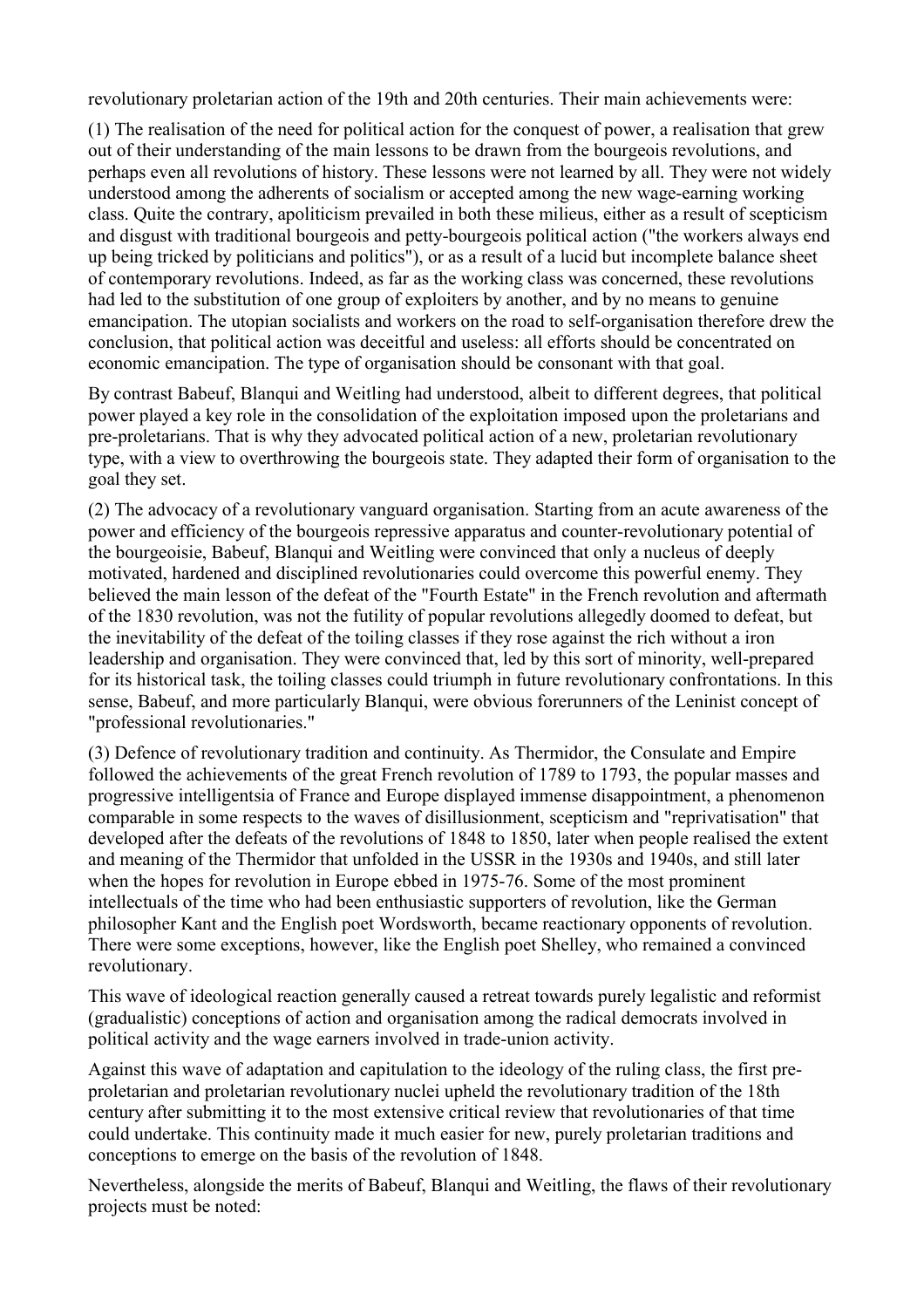(a) They conceived the struggle for political power as emanating essentially from a very small minority of society, and even of the popular classes. This necessarily imparted to the projected revolutionary action a violent and conspiratorial character, in which the "technique of the coup d'état" was more important than political mass action properly speaking. Since the ability of a small group of conspirators to eliminate in a single blow powerful repressive apparatuses like the French and Prussian states was quite limited, the struggle took on putschist and utopian features.

(b) The revolutionary organisation suitable for this sort of political activity was necessarily clandestine and elitist, the product of a selection so severe that few individuals could endure it for a long time. The small nature of the organisation in turn intensified the putschist nature of the activism, and the tendency to neglect linking up with broad spontaneous mass movements, economic class struggles, etc.

(c) Essentially clandestine organisational efforts and essentially insurrectional activities led these revolutionaries to a definitely elitist and authoritarian conception of the state that would emerge from a victory of the revolution. This new state would serve the people, would be for the people, but power would not be exercised directly by the people. (Weitling, who was more directly proletarian than Blanqui, was more cautious about the latter point). Here too, the link with the real emancipation movement of the wage earners was not, or was insufficiently established.

(d) The revolutionaries of this lineage only defined the social and economic goals to be achieved by the revolution in vague (especially Blanqui) or utopian (in Weitling's case) terms, because they lacked the adequate data and knowledge of economics and, more importantly, because they failed to develop an adequate analysis of the nature and contradictions of capitalism. In this regard, Babeuf, Blanqui and Weitling did not even reach the level of the utopian socialists and most daring post-Ricardian economists.

In the last analysis, these weaknesses and omissions of the first pre-proletarian and proletarian revolutionary nuclei can be explained by their social nature and the environment in which they developed. They were organisations emanating from the pre-industrial, artisanal and manufacturing proletariat, that were not yet able to generalise, and sometimes even understand, the actual industrial proletariat's first experiences of mass struggle and organisation. In fact, they were striving to combine the petty-bourgeois Jacobin tradition of the great 18th century revolutions, with the organisational experience of the pre-industrial proletariat, not to draw conclusions from the first revolutionary experiences of the industrial proletariat itself.

Marx and Engels had to supersede these inadequacies in a systematic way and elaborate their own conceptions of proletarian revolutionary organisation and action. Drawing on the lessons of the revolutions of 1848 to 1850, they developed a distinctive conception of the proletarian revolution:

(a) Revolutionary political action - that is the struggle for the conquest of power - was conceived as the product, in the main, of the activity of the broad masses of wage earners and their direct allies, but above all of the proletarians themselves. The economic potential of the wage earners was decisive ("Alle Räder stehen still, wenn Dein Starker Arm es will": All the wheels stand still, when thine stronger arm so wills); their numerical increase to the point of becoming a majority of the nation was considered one of the essential preconditions for a lasting victory of the revolution.

(b) For this reason, legal political organisation - the constitution of the proletariat as a political party independent of the bourgeoisie and petty-bourgeois democracy - was considered essential to revolutionary victory. The organisation of secret societies was discarded, except under conditions of extreme repression, and even then, it was restricted to maintaining continuity and was not to be an instrument for the seizure of power. Putschism was resolutely condemned.

(c) The project of the self-organisation of the proletariat, at once to prepare for the exercise of power, to conquer power and to actually exercise it, was put forward as a priority. Elitism and authoritarianism were rejected along with the excessively "instrumental" conception of the state. Whereas Babeuf and Blanqui had favoured a strong state in the Jacobin tradition, Marx and Engels,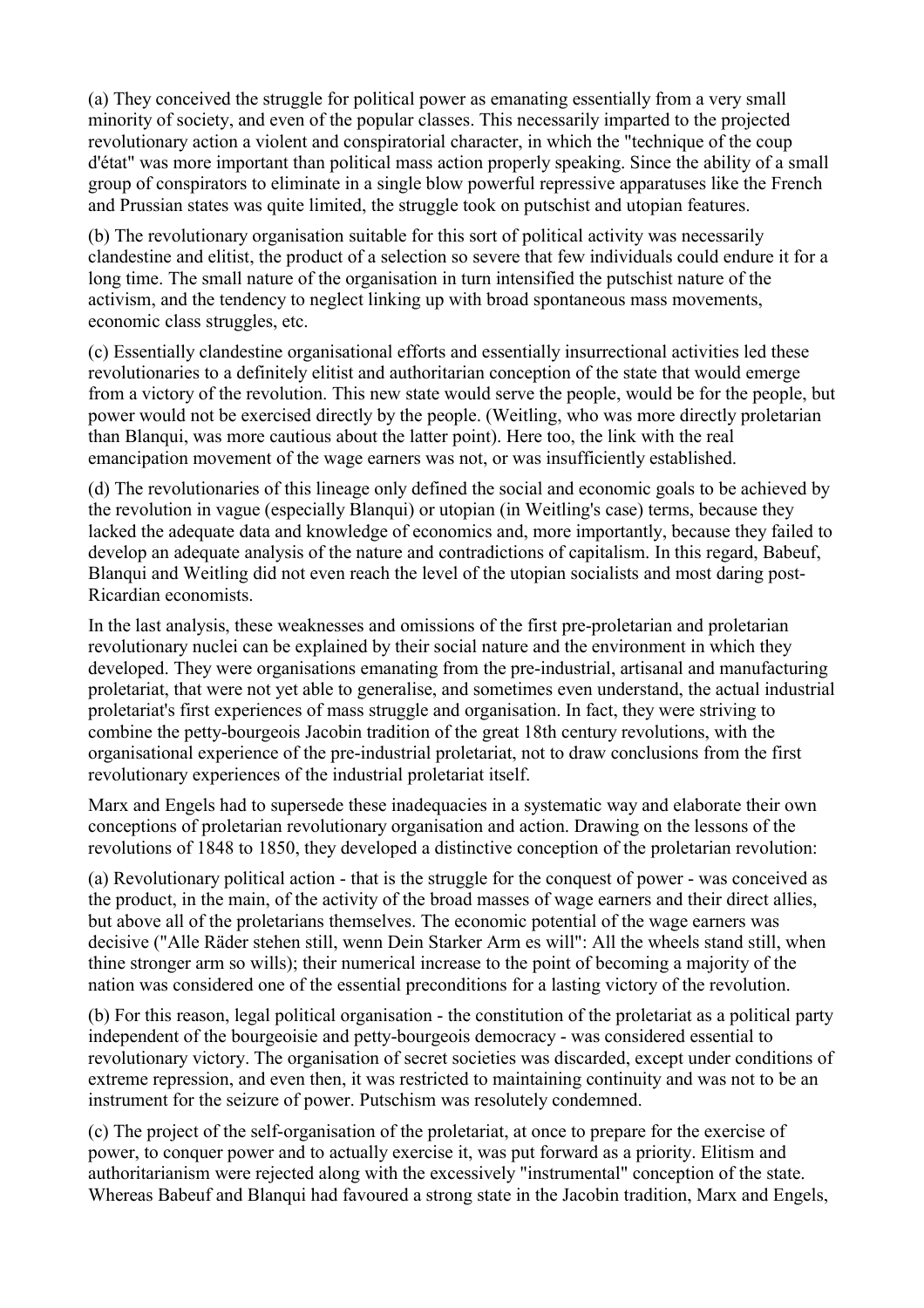under the influence of the revolution of 1848-1850, and especially of the Paris Commune, advocated the idea of the destruction of the state machine, and the dictatorship of the proletariat - a concept which Blanqui originated - as a state that began to wither away from birth.

(d) Marx and Engels closely combined political emancipation (political revolution) with economic and social emancipation. As early as the Communist Manifesto, they linked the programme of the revolutionary seizure of power to a series of economic and social transformations intended to allow the producers to free themselves from the chains of the proletarian condition and enjoy the material conditions necessary for the exercise of power and for the development of all their individual capacities. Short of the achievement of these social and economic conditions, the advent of a genuine classless society would remain a utopia.

Marx's and Engels's ability to supersede the revolutionary conceptions of the first pre-industrial proletarian nuclei was not only the product of a broader revolutionary experience and deeper understanding of the dynamics of bourgeois society and conditions for the victory of socialism, that is of the advances achieved by historical materialism. It also and obviously corresponded to the class interests of the proletariat, whose own distinctive outlook it expressed.

### **The fusion of the real workers movement and scientific socialism**

Mass organisation of workers by the workers themselves began in Britain, the cradle of the industrial revolution and large-scale industry. It began there, in fact, before the spread of large factories. It dates as far back as the second half of the 18th century, at which time the British proletariat was employed mainly in artisanal, manufacturing and agricultural firms.

Its main form of organisation was the association of artisans/journeymen (often benevolent societies; in France, the compagnonnages) which constituted a genuine bridge between the semifeudal corporations and modern trade unions. Their narrow outlook and concerns, their localism and corporatism reflected the past. But their main forms of struggle prefigured the future: strikes and actions against strike-breakers, tenacious solidarity, attempts to achieve a minimum threshold of financial strength for self-defence, and more and more democratic statutes and outlook evidenced in the holding of general assemblies, the elections of their leaders, the formation of committees, the audit of the treasury, etc.

British employers were frightened by these associations and strikes. Their fear was compounded by the turbulent political nature of the epoch which witnessed the unpopular wars against the French revolution and the spread of the influence of pro-Jacobin associations like the London Corresponding Society. They therefore passed an Act in 1799 banning combinations of workers. In France, a similar interdiction had been promulgated when the Le Chapelier Law was adopted in 1791, confirming the bourgeois nature of the great French revolution.

The adoption of the Combinations Act obstructed the organisation of the young British proletariat, but did not bring it to halt. Organising efforts were forced underground and struggles in defence of the material interests of the workers acquired a more violent character. This became obvious first in the Luddite movement (1811- 1812) centred in Nottinghamshire; this movement was remarkably well-organised and almost totally impermeable to police infiltration, stool pigeons and strikebreakers. Contrary to the myth spread by the class enemy, the Luddites were by no means opposed to machines in principle.

The goal of their activities was not to eliminate machines from the textile industry, but an increase of their wages, the struggle against the high cost of living and unemployment, and other such classical goals of the first trade unions. The tactic of making machines unusable developed because workers still rented their machines from their employers and operated them at home. Under those circumstances, the workers considered that making the machines unusable was the only way to make the strike really general. The British bourgeoisie was so scared by "the machine-breakers" that it had a bill voted punishing this "crime" with the death penalty.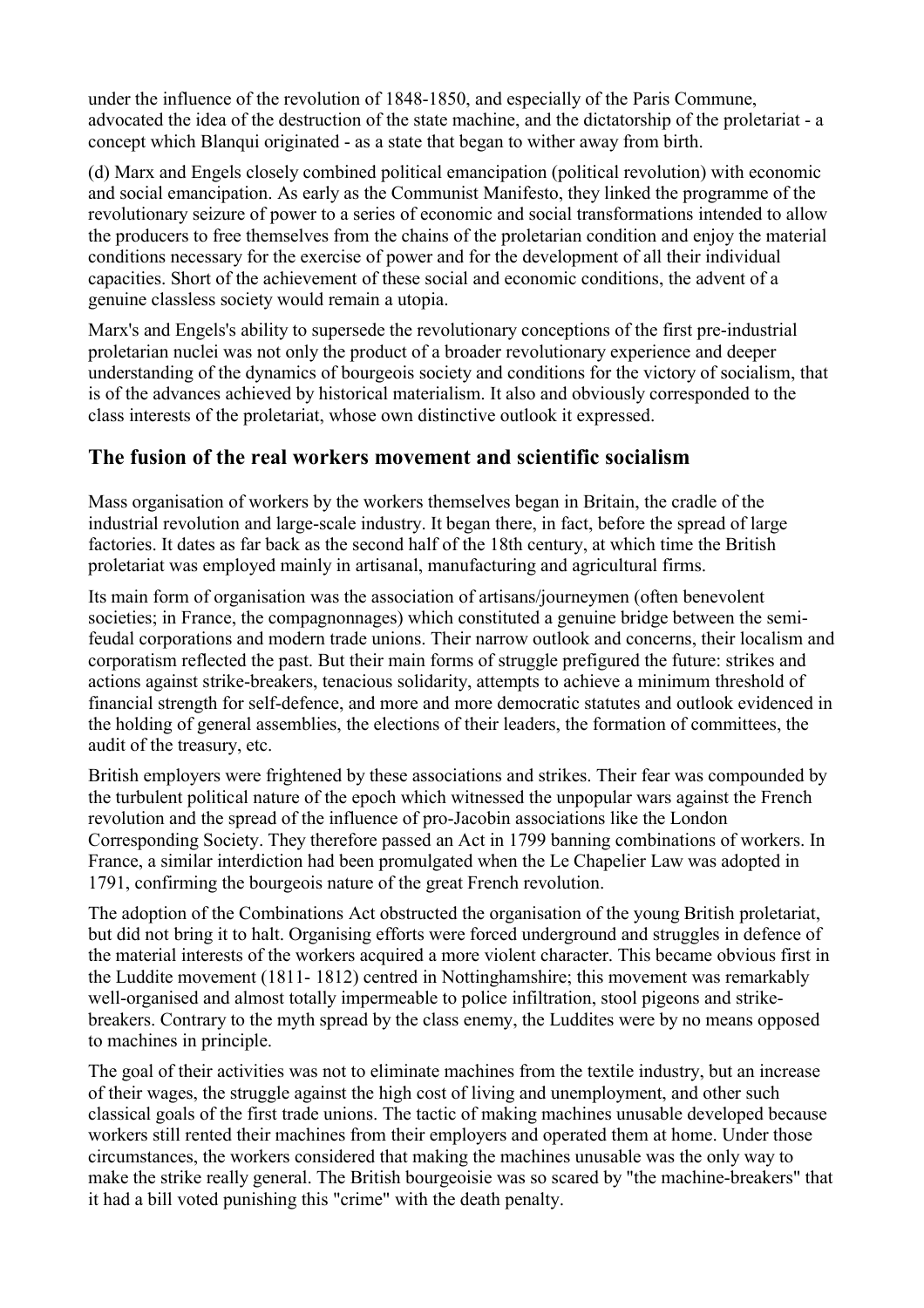Following the fall of Napoleon and the return to peace, a long economic depression hit Britain, condemned hundreds of thousands of workers to unemployment, caused wages to drop and provoked violent hunger riots. As these riots were combining with a resumption of the agitation for universal suffrage, the bourgeoisie further escalated its repressive moves. A large demonstration scheduled at St Peter's Field, near Manchester, in 1819, was drowned in blood by the Duke of Wellington, the winner of the battle of Waterloo. This caused radical pamphleteers to dub it "the massacre of Peterloo." Many historians consider this massacre as the spark that gave birth to the modern British labour movement.

From that point onwards, the movement followed a two-level trajectory. On the one hand, underground and semi-legal trade unions multiplied, along with economic strikes. The pressure to repeal the Combinations Act mounted steadily, including among the more intelligent employers who understood that, if strikes were going to happen, it was preferable to deal with legal and authoritative representatives of the workers, with whom a prompt end to the strike could be negotiated, rather than have the strikes drag out over long periods. The Act was finally repealed in 1825. The professional associations of workers systematically adopted the name of trade unions (unions of a craft) as early as 1824 and 1825. They rapidly superseded their narrow localist and corporatist outlook.

On the other hand, the agitation for universal suffrage begun by William Cobbett in the 1815-1819 period, at which point it had culminated in the Peterloo rally, was revived by a new campaign in 1830-1832. This time, it led to the adoption of the Reform Bill of 1832, a law drafted by the Liberals to increase the representation of the cities. After the failure of the Liberals to obtain further advances in Parliament, this agitation led to the creation of the first mass workers party, the Chartist Party. This movement borrowed from the agitation of 1815 to 1819 the tactic of mass petitions as its main weapon of struggle. Its goal was to collect signatures in favour of a Charter demanding universal suffrage. Launched in 1837-1838, the campaign began with an impressive rally of 150,000 people in Glasgow, Scotland. The city had already been the site of a successful fusion of the economic and political struggles of the working class in 1819-1820, when 60,000 workers, mainly miners, struck for universal suffrage.

The first attempts to achieve autonomous organisation and action of the working class occurred around the same time on the European continent and in the United States. In the United States, artisans created the first local workers party in history in Philadelphia, in 1828. In France, the first purely working-class insurrection, that of the "canuts", the weavers of the area of La Croix Rousse, was attempted in Lyons, the capital of the French silk industry, in 1831; the workers held the city for several days. In Germany, the revolt of the weavers of Silesia, immortalised by the great poet Heinrich Heine, took place in 1844.

In Belgium, the most industrialised country of the European continent, the workers of the Ghent spinning mills attempted to create trade unions as early as 1810-1815. Following the revolution of 1830, petitions were sent to Parliament by Ghent workers demanding universal suffrage, freedom of association, total freedom of the press and the establishment of an inheritance tax. They were supported by workers in Brussels and Liege. In 1836, the first workers political meeting took place in Brussels, at the initiative of Jacob Kats, the author of the first workers' catechism, a piece that undeniably influenced the young authors of the Communist Manifesto, also written in Brussels.

Finally, one should note the emergence of Proudhon's current among the utopian socialist sects. Contrary to the Saint-Simonian, Fourierist and Owenite groupings, this was a current of purely working-class origin. Proudhon, like Weitling, was a self-taught worker, albeit an artisanal worker. Appearing on the historical scene later than his great forerunners, he tried, like Marx and Engels, to incorporate lessons drawn from classical German philosophy and English political economy into the socialist doctrine. But he did so on the basis of insufficient and poorly assimilated knowledge, with an obvious lack of scientific maturity, which reflected in the last analysis the particular social situation of the French crafts and pre-proletariat.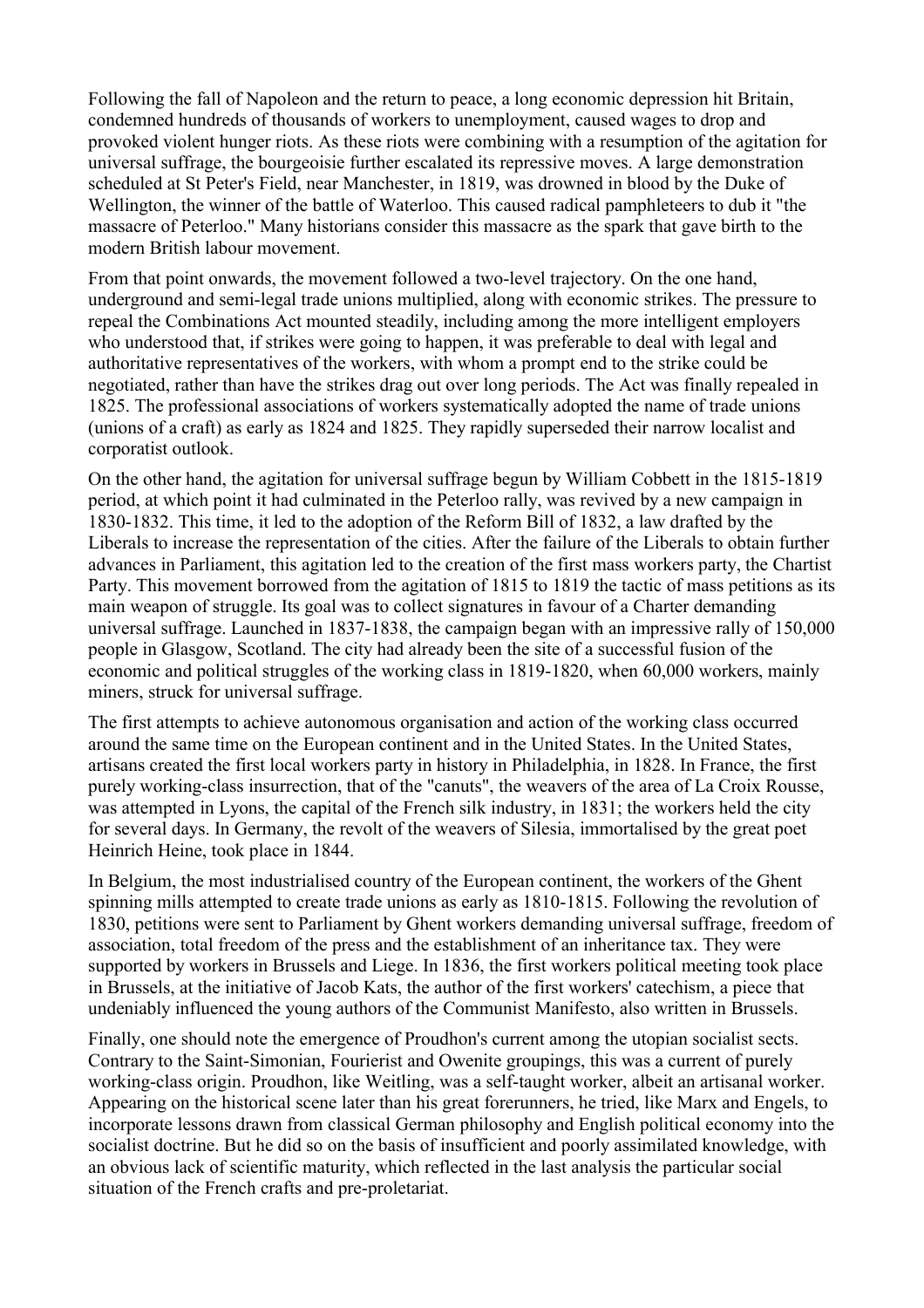As he saw it, the problem was to emancipate the worker/craftsman from the domination of money (capital), without abolishing commodity production and competition: a typically artisan-pettybourgeois illusion. While Proudhon has sometimes been presented with some justification as the father of the idea of workers self-management, his system quite clearly also contained some of the dead-end solutions typical of "market socialism". We are now in a position to witness the economic results of this sort of solution in post-1970 Yugoslavia. The political and social risks that arose from his dead-end economic proposals are also visible there, namely the risk of breaking the working class up into groups competing with each other, their monetary incomes depending on each group's performance on the market.

Despite their very great diversity, all these initial attempts at autonomous action and organisation of the workers/direct producers shared certain common features that made them the true initiators of the modern labour movement. The latter was therefore born before Marx and Engels, and independently of their activity or, for that matter, of the activity of any intellectual agitator or (utopian) "theoretician." It was the direct product of the exploitation and poverty suffered by the workers under the capitalist regime, the immediate product of bourgeois society.

As a matter of fact, if "responsibility" for the struggle of the working class had to be laid at the doorstep of some figure, that figure would be the employing class, through the day-to-day, permanent, ruthless class struggle it wages against the wage earners with the help of its capital and its state.

The great merit of the first actions and organisations of wage earners mentioned above, was the conquest of class independence, the realisation that workers needed to organise themselves, separately from their bosses, whether large or small, with a view to defending their own interests which were different from those of the bourgeoisie and petty-bourgeoisie, including the latter's most radical political wing. This enabled thousands of workers to achieve an initial level of class consciousness: economic, trade-union class consciousness, which, when it becomes massive and permanent, must be considered an enormous leap forward compared to the atomisation and disorganisation of the workers' very existence and first attempts at resistance.

Finally, these first attempts of the working class at collective action and permanent organisation sketched the essential forms of struggle which were to mark the class struggle throughout the entire world down to this day: strikes and forms of organisation designed to insure their success (creation of mutual aid and resistance funds, strike pickets, propaganda and action against strike-breakers, education for collective solidarity, etc); mass demonstrations and processions; mass meetings and rallies; mass circulation press (in England, William Cobbett, who was one of the first political propagandists of the working class and a precursor of Chartism, published 200,000 copies of a special issue of his newspaper, The Political Register, containing his "Letter to labourers and Wage Earners," in 1816); petitions and various forms of agitation for universal suffrage, the generalisation of democratic rights, etc.

Nevertheless, these first manifestations of the independent class action and organisation of the wage earners themselves were marked by a series of weaknesses, which almost all these attempts shared:

(a) Their activities and organisations were not continuous. Even the first trade unions did not last very long. The only exceptions were a few craft unions of highly skilled trades who enjoyed a defacto monopoly on the very narrow market for their skills and often defended it with corporatist methods against the entrance of other male and female workers, particularly by trying to exclude women from permanent skilled jobs. Most unions tended to grow stronger in periods of bullish economic activity and to disappear in periods of crisis and unemployment. On the other hand, struggles tended to be broad and violent in periods of crisis and milder in economic up-swings. In addition to being discontinuous over time, these organisations tended to be fragmented geographically, often only local or regional in reality. Only the Chartists emerged as a genuinely nation-wide movement of the class.

(b) Their activities and organisations concerned only a small minority, a very small fraction of the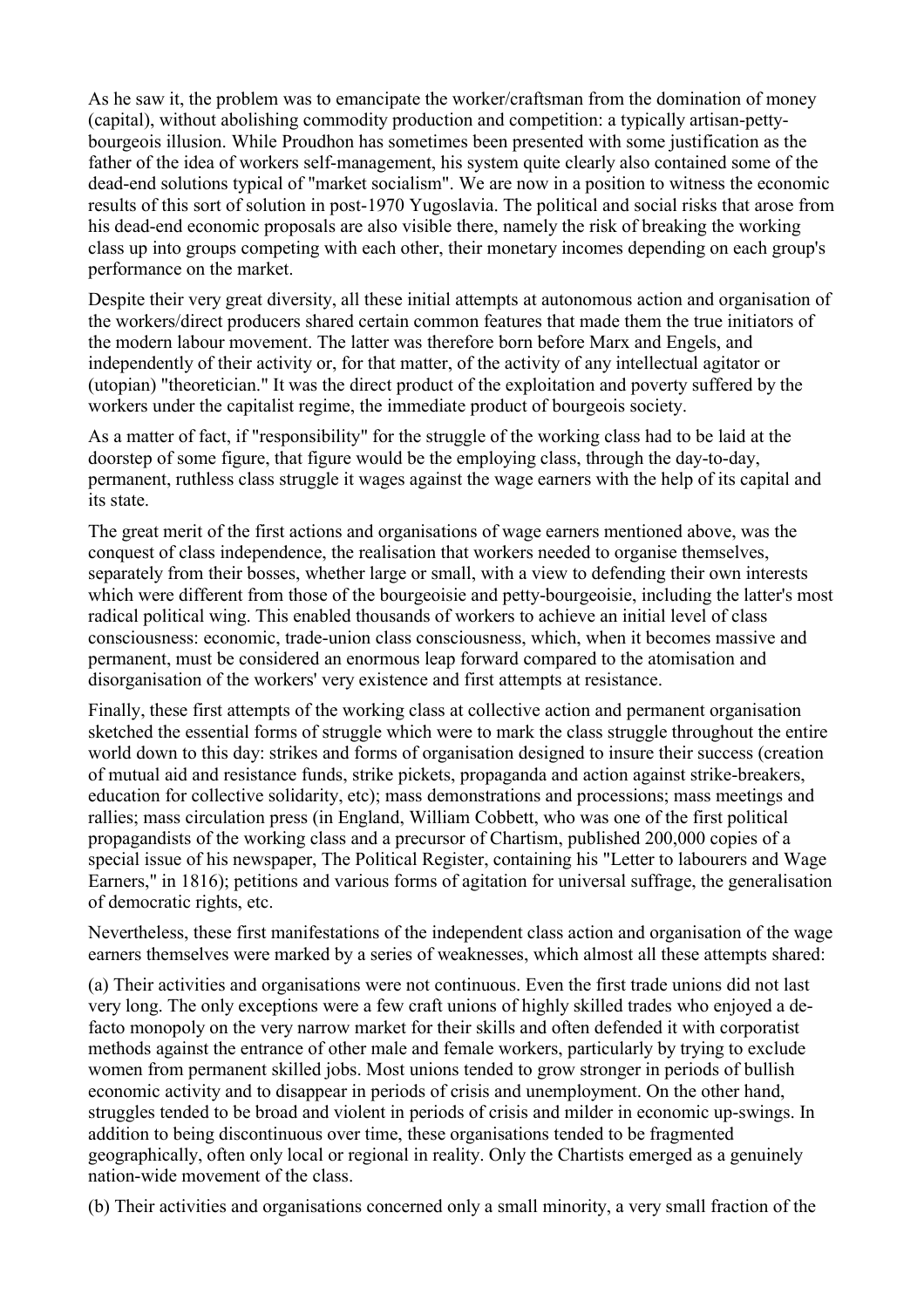whole proletariat. As a result, they tended to reflect the particularities of each distinct group both in their demands and forms of action, rather than what was common to the class as a whole.

(c) Their demands generally reflected real interests of the workers, but most often only immediate or medium-range interests. When they tried to sketch out a "maximum programme," that is to project the contours of a society in which the exploitation of humans by human would be abolished, they generally did so in vague and inadequate terms, borrowing ideas from either the utopian socialists or the most critical post-Ricardian economists, and sometimes even from pure and simple charlatans.

(d) While workers conquered almost complete class independence on the level of economic struggle and organisation in the first genuine trade unions (the case of the first co-operatives is a more complex matter), the same was not true in the arena of political struggle and organisation. The separation of proletarian democracy from petty-bourgeois democracy is an extremely complex, discontinuous, irregular process, with successive ups and downs and multiple metamorphoses and relapses towards multi-class organisations.

The most typical case is that of England. The most politically active workers first supported the petty-bourgeois agitation in favour of universal suffrage, then the struggle of the liberal Whig Party for the Reform Bill, then formed their own independent political party in the guise of Chartism, only to fall back into dependence on the policy of the Liberal Party beginning in the 1850s and for a long time thereafter.

The same was true for over two decades in Germany, where the first permanent independent workers party was only founded by Ferdinand Lassalle in 1863, around the demand for universal suffrage; this party fused with the "Marxist" party of Liebknecht and Bebel in 1875.

In France and Belgium, even more time went by before lasting independent workers parties were created. In the United States, Argentina, Mexico and other countries where the trade-union movement has a dynamic tradition, this second stage of proletarian class consciousness still has not been conquered to this day.

Marx and Engels undertook a gigantic effort, for over half a century, to overcome these weaknesses. In the end, they were basically successful, at least in a large number of countries (all the industrialised countries of the 19th century except the United States). Their efforts can be described as a gradual, progressive fusion of the real movement of the proletariat towards independent action and organisation, with the main achievements of scientific socialism accessible to the broad masses (not with all aspects of the Marxist doctrine):

(a) Marx and Engels participated in the struggle to get the permanent organisation of workers into trade unions accepted as the elementary and indispensable form of organisation of the working class in its struggle for emancipation. This led them to oppose the sectarian influence of many tendencies: the Proudhonists, the post- Ricardians, Lassalle, certain dogmatic co-operativist and communist tendencies; and later, certain Anarchist/Libertarian tendencies.

(b) Marx and Engels succeeded in gaining acceptance for the principle of independent political organisation (the independent political party) of the working class, and for this party's participation in the ongoing legal political struggles of each country, whenever possible, including but not restricted to elections. While their role was that of a stimulator in the struggle for the generalisation of trade unions, they were an essential driving force in the fight to extend independent political organisation, even though the first successful initiative in this field in Germany was the work of Lassalle.

(c) They strove to unite the workers movement above trade-union and political barriers, above national/ethnic, racial and continental boundaries and above sexual divisions. The foundation of the International Workingmen's Association (the First International) in 1863 represented the first fruition of their efforts in this direction. In addition to the British trade unions of the time, this International brought together the first working class parties and nuclei in Germany, Switzerland, Belgium, Italy, Spain, France, etc, as well as Socialist groups or correspondents in the United States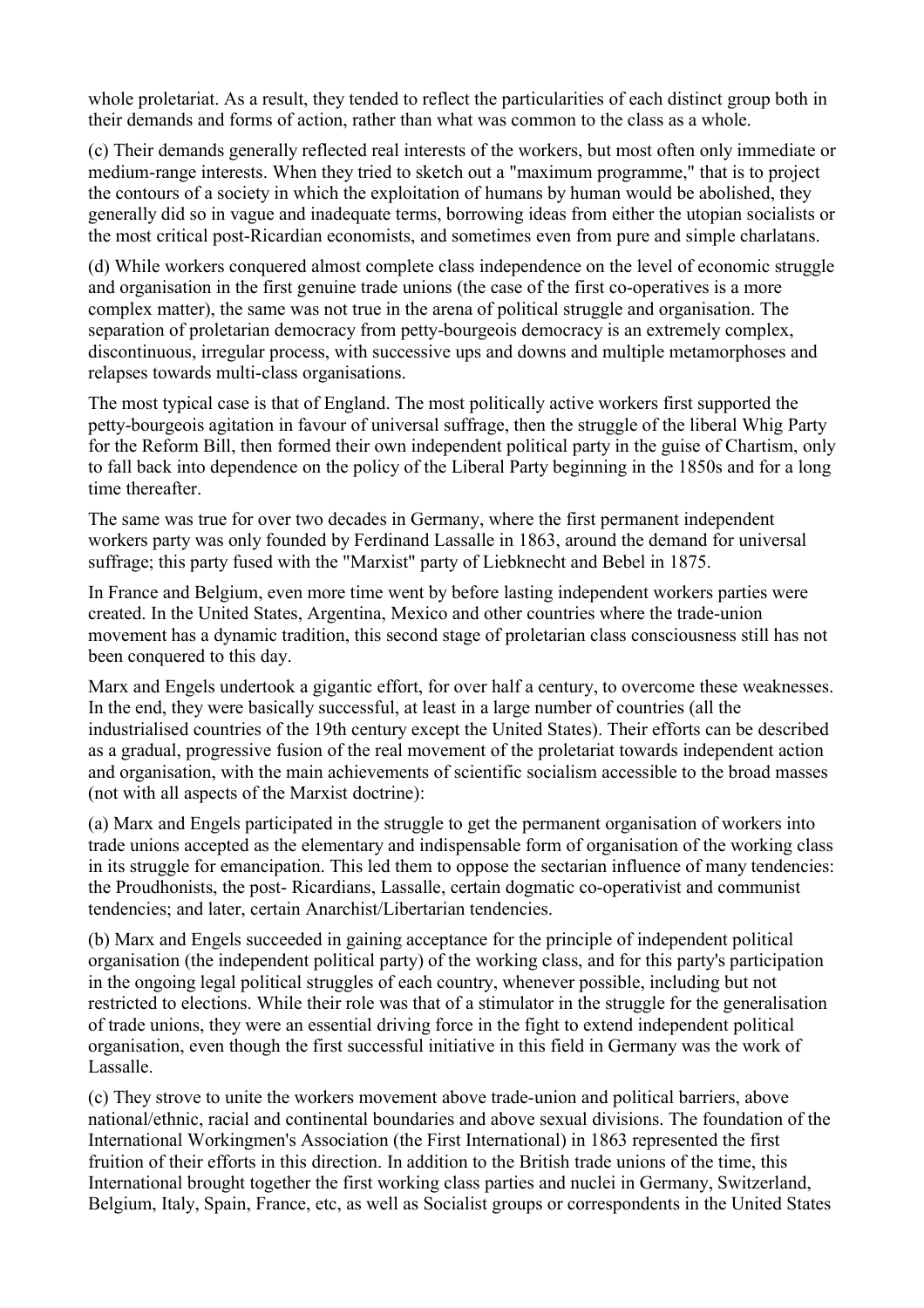(mainly composed of German immigrants), Poland, Russia, Uruguay, Argentina, Cuba, Mexico, etc. This endeavour to concretise proletarian unification was based on democratic and pluralistic organisational conceptions, without which no headway could leave been made.

(d) They armed it with clear and precise long-range goals which became the common legacy of the vast majority of working class organisations around the end of the 19th century: collective ownership of the major means of production and exchange; creation of a classless society; workers democracy based on the self-organisation of the proletariat ("the emancipation of the working class will be conquered by the working class themselves").

(e) They established a clear and simple perspective by which this goal could be achieved, a perspective accepted by millions of workers around the world in the early 20th century: broader and broader organisation of the working class masses into unions and parties (and accessorily into cooperatives, health insurance associations, etc); steadily more effective education of these masses through propaganda, agitation and mass action; launching of more and more massive and more and more generalised struggles, taking the most diverse issues as their point of departure (democratic, national, economic, anti-war demands, etc), and combination of these struggles with the contradictions and internal crises of the capitalist mode of production, until the point where this avalanche of mobilisations triggered a struggle for the conquest of power, seen as a genuine social revolution (a profound transformation of the ownership system and relations of production).

(f) They provided a scientific theoretical analysis of the laws of motion and the internal contradictions of the capitalist mode of production to underpin this entire perspective, explaining why pre-revolutionary and revolutionary crises were becoming inevitable on the long run in that regime.

(g) By the same token, they made possible the integration of the workers' struggle for immediate improvements (reforms) into the drive for a radical transformation of society. As a result, the unification of the real movement and organisation of the working class (which always set themselves immediate goals) with the socialist/communist goal became more and more of a reality. This gave the working class extraordinary confidence; it had the feeling of marching from one success to the next, in almost irresistible fashion. The enormous expansion of the workers movement in the period running from the 1890s to the 1920s (in Spain, France and the United States, the climax was reached later in the 1930s) was a reflection of this self-confidence.

In retrospect, we can see that although that unification provided the basis for a first impressive expansion of the organised workers movement, it was not sufficient to insure the victory of proletarian revolutions. Nevertheless, it was indispensable for the creation of the conditions needed for such victories.

# **The personal itinerary of Marx and Engels**

Marxism was a product of its time. But it was neither a spontaneous nor an automatic one. For the transformation of the social sciences, the evolution of utopian socialism towards scientific socialism, the supersession of petty-bourgeois and pre-proletarian practices and organisations by proletarian revolutionary organisations, and the consolidation of working class political independence in mass workers parties actually to take place, at the time when they did, the role of two individuals, Karl Marx and Friedrich Engels, was decisive.

Of course, they were able to play this role because "history needed them," that is because their activity corresponded to a need felt by many people (mainly proletarians, but also other socialists/communists of their time). The existence of a demand for their work is confirmed by the fact that other people attempted to advance in the same direction. Attempts at syntheses of that sort were in the air at the time. Nevertheless, the precise manner in which these syntheses and supersessions were effected, their exact content and dynamics, were shaped to a large extent by the distinctive personality of the two founders of Marxism. As in most cases, "historical necessity" was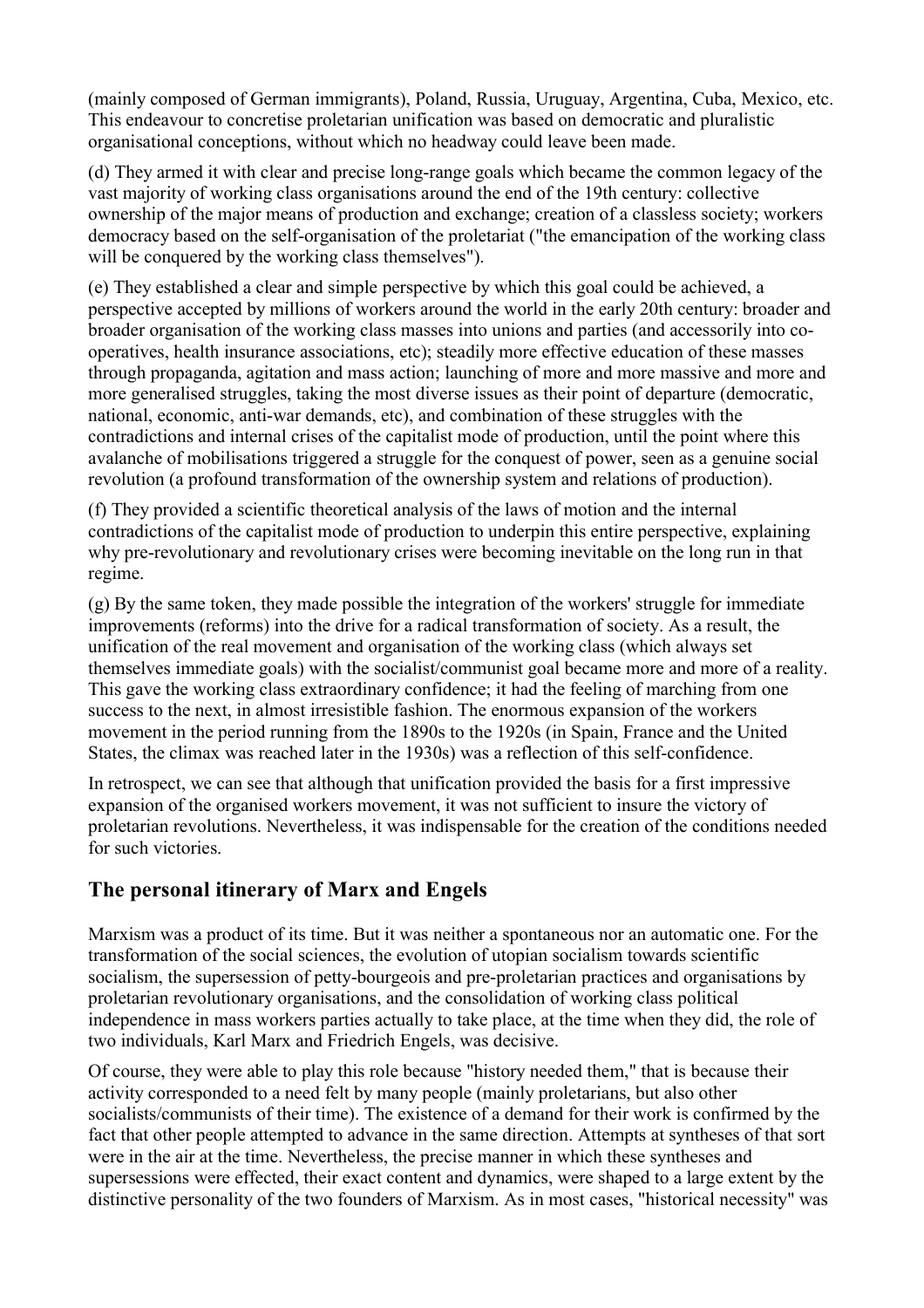filtered through specific personalities who could not alter its fundamental course, but could, to a point, impart their individual imprint and characteristics to it.

Neither Marx nor Engels were proletarians. The former was the son of a well-to-do petty-bourgeois family. He was born in 1818: his father was an influential liberal lawyer in the Rhineland city of Trier who, although descended from an old family of rabbis, had converted to Christianity for reasons of personal convenience rather than conviction. Through his mother and through his wife, Jennie von Westfalen, Marx was connected to the big bourgeoisie rather than to the toiling classes. Manifestly, his evolution towards communism was not determined by his own immediate experience, or by his own deprived living conditions (his years of deprivation came after he threw in his lot with the struggle of the nascent proletariat, mainly during his second exile in London, in the 1850s and 1860s; his material situation improved in the 1870s). It was essentially the result of his intellectual labour and moral impulses.

The same applies to Friedrich Engels with even greater force. He was born in 1820 into a bourgeois family of textile industrialists based in Barmen, in the Ruhr. He spent the greater part of his life as the manager of a textile mill that his family owned in England. He lived comfortably and left a sizeable estate when he died in 1895. For him too, the journey towards communism was essentially motivated by intellectual and moral considerations.

But the evolution and progressively greater social awareness of the two thinkers was not the result of an intellectual effort detached from the real conflicts unfolding around them. Not only their scientific, but also their moral motivation sprang precisely from such encounters with social situations - of workers' poverty, workers' revolts, political struggles - that occurred before their very eyes and influenced them profoundly. It is obviously also the result of a commitment, the resolve not to behave in a purely interpretative and therefore quietist and passive fashion in the face of human misery in general, and the "social question" in particular. Marx and Engels quickly decided to act, to bring their activity into line with their beliefs, to tend towards that unity of theory and practice that became at once an epistemological criterion (in the last analysis, only practice can verify the truthfulness of a theory) and a moral obligation.

In fact, their commitment to and involvement in the labour movement became the precondition for their ability to complete their most important contribution to history: the progressive fusion of the real emancipation movement of the workers with the main advances of scientific socialism.

Indeed, the individual journeys of Marx and Engels revolved around a series of encounters and involvements in situations and conflicts that periodically oriented and reoriented them. Together with the results of their critical scientific analyses - that is, the critical examination of the findings of the main social sciences of their time - these encounters determined the theoretical and political positions they defended as well as their subsequent evolution, from neo-Hegelianism to pettybourgeois political radicalism, from petty-bourgeois democracy to socialism/communism, and from rudimentary communism to the scientific and revolutionary socialism/communism of their mature years.

(a) The encounter with the proletarian condition, with the poverty of the workers. It occurred right at the very beginning of Marx's journalistic activity as editor (and later chief editor) of the Rhineland Gazette (Rheinische Zeitung), following the end of his university studies, in 1842. It occurred with even greater clarity in Engels's case, when he was confronted with the living conditions of workers in England upon his very arrival in that country. This experience led him to write the first major work of the two young thinkers, The Condition of the Working Class in England (1845 - Die Lage der Arbeitenden Klasse in England).

(b) The encounter with proletarian resistance and organisation. This encounter took place mainly during Marx's first exile in Paris and later Brussels, through contact with workers' associations in Paris and Ghent, and most importantly through contact with the workers of the League of the Just in Paris, London and Brussels, in 1846 and 1847. In Engels's case, it was the contact with the Chartist groups and groups of trade unionists in the Manchester region that was decisive, along with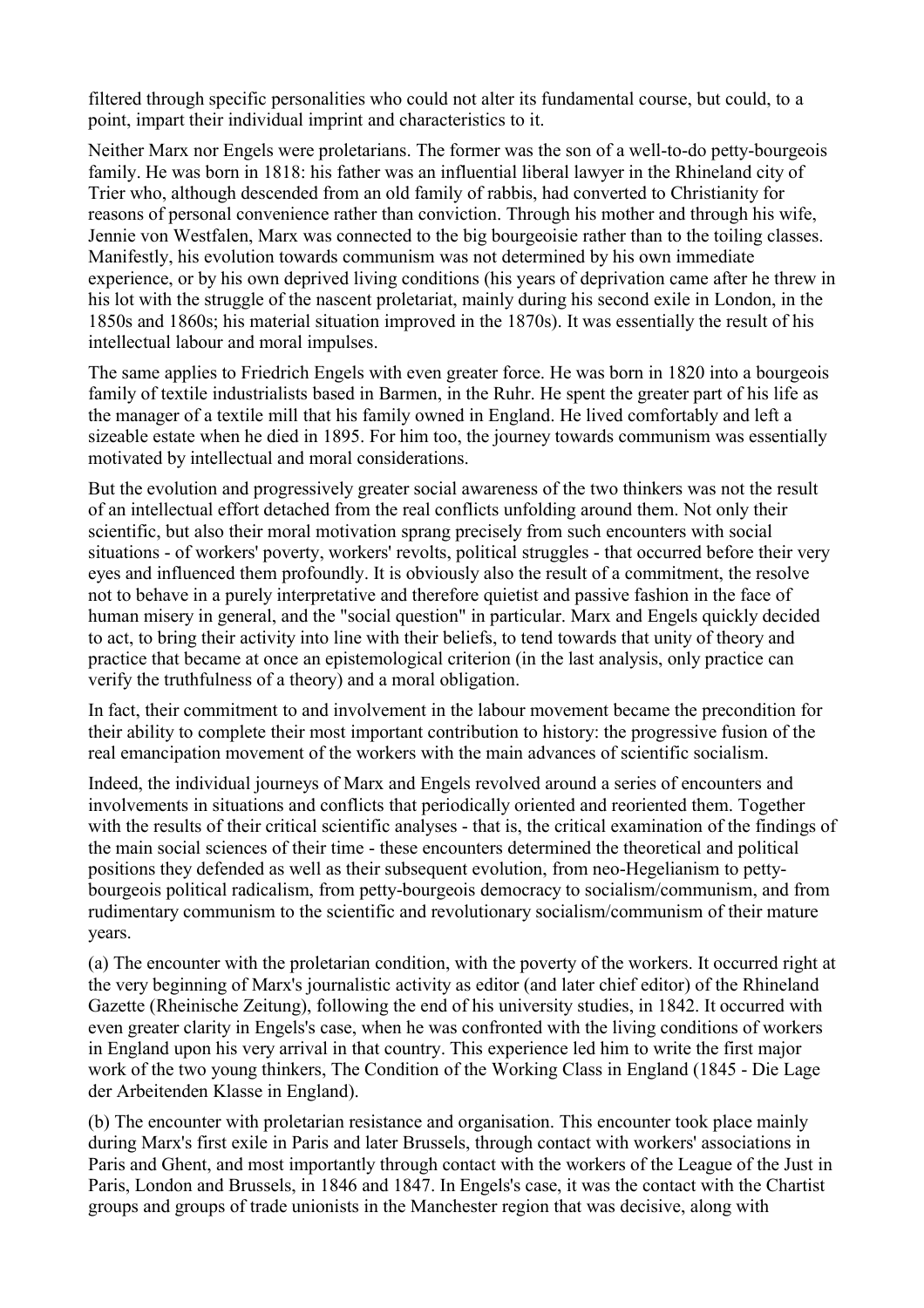scattered contacts with groups of workers of the League of the Just in the Ruhr, the entire experience taking place between 1844 and 1847. Moreover, the two founders of Marxism were deeply marked by the contemporary workers' uprisings, particularly the revolt of the Silesian weavers in 1844.

(c) The first-hand experience of the revolution of 1848-1850 through the personal and active participation of Marx and Engels in developments of that revolution in Germany, and the direct and rapid way in which they followed developments of the revolution in France, Austria, Hungary, Italy, etc. In fact, it was only after they had followed the proletarian insurrection of June 1848 in Paris and drawn a balance sheet of the counter-revolutionary role of the German bourgeoisie that they were able to develop a strategy for the conquest of power based on the logic of permanent revolution, in 1850.

(d) The experience of a living proletarian revolutionary organisation - the Communist League between 1847 and the first years of Marx's second exile in London. This experience made the two friends' understanding of proletarian organisation far more concrete, and prepared and armed them to deal with the political/organisational problems which they would face during the l860s, 1870s and later.

(e) The experience of the International Working- men's Association between 1863 and 1873, particularly the effort to involve the British trade unions in it. This was the first real encounter of Marx and Engels with mass organisations of the working class and with a politically and ideologically highly diversified milieu of workers, that is with the problems of pluralism inside the working class and workers democracy.

(f) The encounter, beginning in the 1860s but more particularly in the 1870s, with new advances of the ethnological and natural sciences - mainly through Darwin and Morgan - which enabled Marx and Engels to refine their conception of historical materialism.

(g) The experience of the Paris Commune, probably the most important political experience during the lifetime of Marx and Engels, the experience which contributed most extensively to clarifying their understanding both of the theoretical/political question of the state, and of the key question of the political goals of the proletarian revolution: the establishment and the form of the dictatorship of the proletariat.

(h) The experience - mainly in Engels's case - of the growth in diversity and potential for unification of the mass workers parties formed in many countries from 1875 to 1895, and the many strategic and tactical problems this raised.

While most of these encounters were fruitful and even exciting for the two founders of Marxism, while they enabled them to test and refine many of their political concepts and theoretical hypotheses, the truth is that on many occasions this progression took place through conflicts of ideas and persons in which the two became involved, often reluctantly. This "factional" aspect of the activities of Marx and Engels has often been denounced as a reflection of their personal defects, their alleged "authoritarianism" or even their "intellectual terrorism."

In reality, all history confirms that ideas and organisations can only advance through the clash of ideas and groupings that differentiate when faced with new events and problems. Believing that this process could take place in any other way would be tantamount to believing either that the individuals and social interests involved were completely undiversified, or, alternately, that some of these individuals were infallible, and their infallibility self-evident to all others. Discarding these two absurd hypotheses, it is obvious that tendency and group struggles are inevitable in politics in general, and in workers' politics in particular.

The successive conflicts and breaks which had the greatest impact on the intellectual evolution of Marx and Engels were, in chronological order:

(a) Their conflict with the contemplative and fundamentally liberal "Young Hegelians" as well as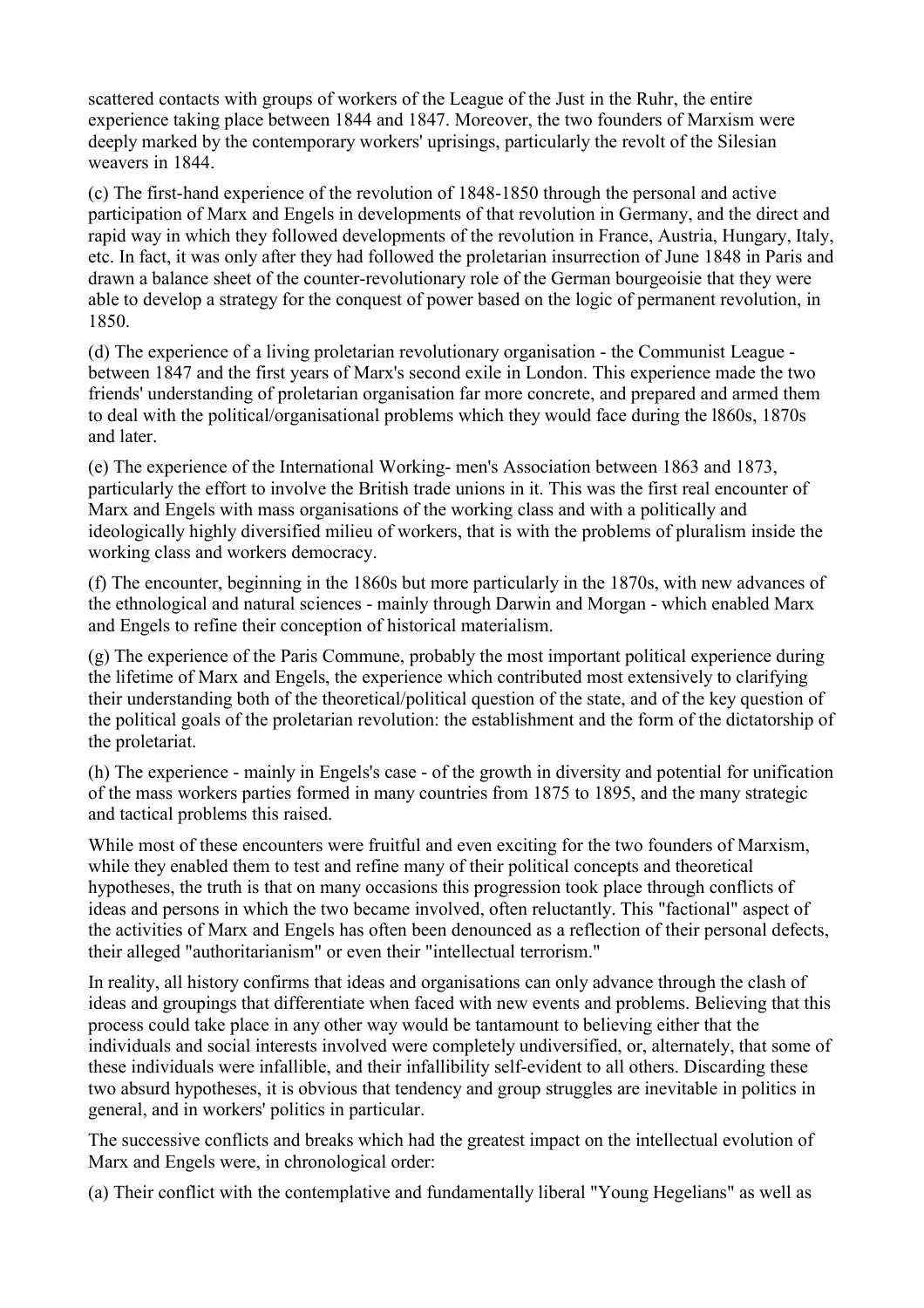with Moses Hess, with whom Marx and Engels broke in the 1844-1845 period. This break was expressed theoretically in The German Ideology and the Theses on Feuerbach (1845), a genuine birth certificate of Marxism. It was based on an extensive critical appropriation of the advances of German philosophy and French sociological historiography, but only a partial appropriation of the advances of English political economy.

(b) The conflict with Proudhon's utopian socialism and Weitling's insufficiently mature communism, a conflict that was spread out over the years from 1846 to 1848. It led to the writing of The Poverty of Philosophy (1846) and The Communist Manifesto (1848). It was combined with less violent clarification fights inside the Communist League, that continued beyond the revolution of 1848 until the early 1850s.

(c) The conflict - sometimes in the guise of a critical intellectual appropriation, sometimes in the guise of an "internal dialogue'"- with the main representatives of post-Ricardian English political economy, Hodgkin, Ravestone and Gray, which led to the writing of Marx's major economic works: the Grundrisse, Capital and Theories of Surplus-Value during the two decades from 1857 to Marx's death.

(d) The conflict with Bakunin and his supporters inside the First International (1865-1873), which continued for a while after the defeat of the Paris Commune.

(e) The conflict with various rightist tendencies in German social-democracy, first the Lassalleans, then the first representatives of reformist gradualism, a fight that runs from the unification congress of Gotha in 1875 to Marx's death and that was continued by Engels alone through the 1880s, until his own death in 1895. The main products of this conflict were Critique of the Gotha Program (1875) by Marx and Anti-Dühring (1879) by Engels.

The chronology of these conflicts seems to be a chronology of the main works of Marx and Engels. Only their political writings (such as The Eighteenth Brumaire of Louis Bonaparte, Class Struggles in France, Revolution and Counter-revolution in Germany), their journalistic writings and The Origins of the Family, Private Property and the State, as well as Engels's Dialectics of Nature, are missing from this list.

Except for one trip by Engels to the United States towards the end of his life, the actual experience of the two founders of Marxism was purely European. Their thought was deeply affected by Europe's distinctive social and intellectual history. As a result, they have often been reproached with "Euro-centrism," and even German particularism. These reproaches have no basis in reality.

Marxism is, of course, a product of the maturation of the contradictions of bourgeois society which undeniably appeared first in Europe. In this sense, it could not be developed in Asia, the Americas or Africa which experienced only a rudimentary form of capitalist development during most of the 19th century.

But although Marxism was born in Europe, it had from the outset an international, and even worldwide, dimension which made it dependent on everything that happened on other continents. The violent disruptive, destructive and inhuman impact of capitalism on pre-capitalist societies in the Americas, Asia and Africa was far worse than its impact on pre-capitalist society in Western, Southern, Central and Eastern Europe. Marx and Engels were too rigorous scientists and too passionate humanists not to notice this, to be indignant about it and to revolt against these abominable crimes.

As a result, the perception of the "Third World", of its degradation and inevitable revolt, was quickly integrated into their writings, after occupying only a small place in the writings of their youth. It is enough to recall their resolute support for the Indian Sepoys and the Chinese Tai-pings, and for the emancipation of the American slaves, to reject the accusation of Euro-centrism. In the same vein, they branded the joint French, Spanish and British expedition against Mexico as "one the most monstrous undertaking in the annals of international history" (23/11/1861, MEW, Vol. 15, p. 366). Their steadily more advanced investigation of the "Asian mode of production", of ethnology,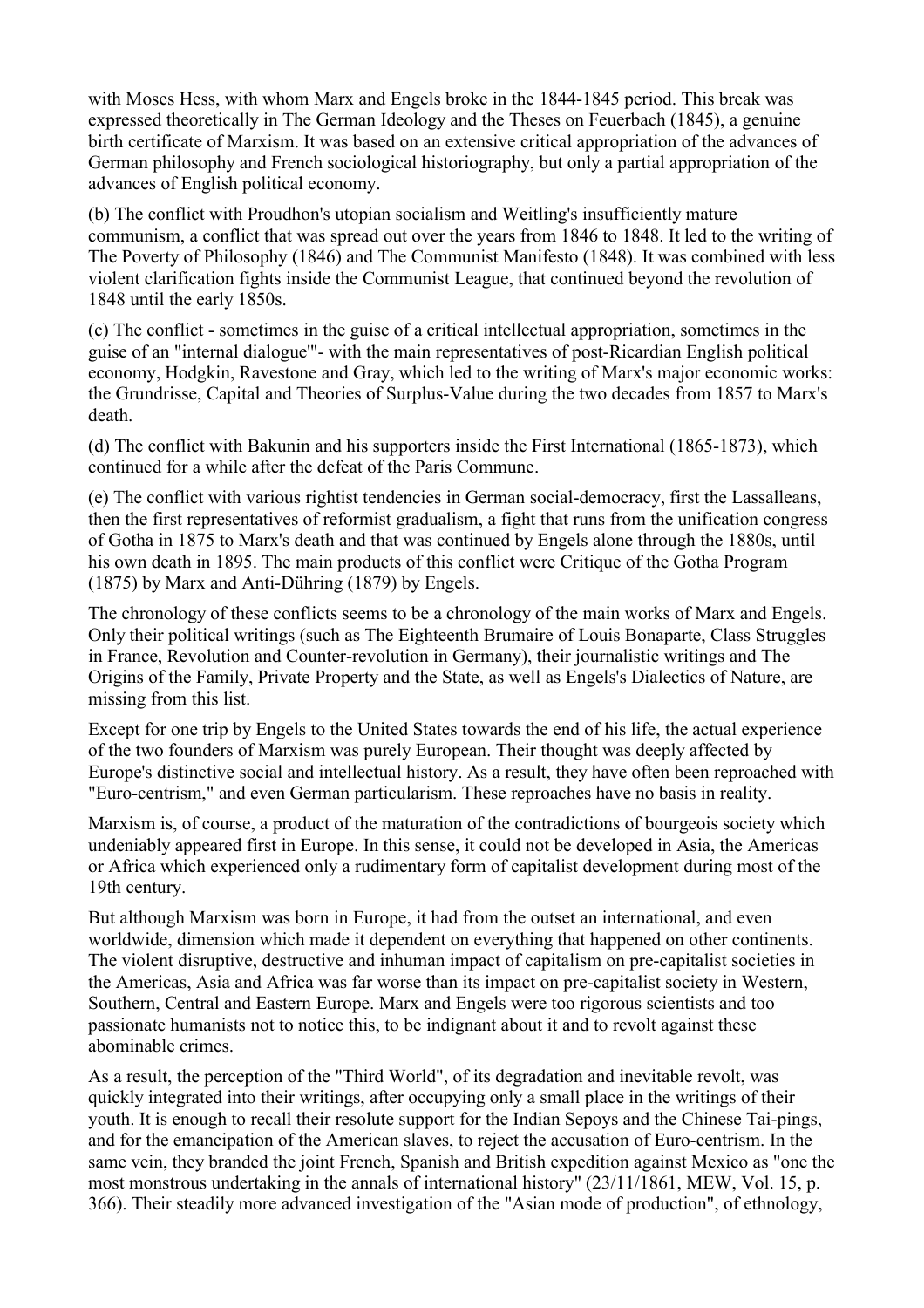of the particularities of non- European civilisations and societies, of the Russian village community (mir), occupied a growing place in the intellectual work of Marx and Engels in the last two decades of their life, and left a more and more marked imprint on their writings - including Capital.

At the same time, the international sources and resolutely internationalist activities of the two friends justify the rejection of the accusation of German nationalism levelled against them as straightforward slander. On the plane of ideas, the sources of Marxism are to be found in France and Britain as much as in Germany. On the plane of practice, the experiences and activities through which it participated in the political life of its time were located in France, Belgium, England and the countries of the Austro-Hungarian empire as much as in Germany. They also concerned Poland, Ireland, Hungary, Spain, Switzerland and even the United States and Russia. As for their organisation, it was, from the start not purely German, but international. This was already true of the Communist League. It was also true of the International Workingmen's Association (IWA). And it would be even truer of international social-democracy after 1885, leading up to the creation of the Second International. In the countries where their supporters were beginning to organise, Marx and Engels urged them to study the concrete social formation of their country, to incorporate the local traditions of struggle and to translate their programme into the language of the existing workers and radical organisations; this was the general message of their Letters to Americans, written from 1848 to 1885.

One of the greatest successes of their political life, and a source of genuine and legitimate pride for them, was the stand taken by their German comrades, Bebel and Liebknecht, when they opposed Germany's annexation of Alsace-Lorraine in 1871 and the first peace of Versailles. Their attitude was the same, some time before, when the IWA, British trade unions in the lead, opposed the pro-Confederate policy of the British government during the Civil War in the United States. To bring the working class of each country to develop its own foreign policy, based on its own class interests and a few great principles that flowed from them ("no people can be free as long as it oppresses another"), that was the constant ambition of their political life. It was exactly the opposite of nationalism, let alone German nationalism.

Marx and Engels were undeniably the product of their epoch. They could not completely rise above all the subjective limitations determined by the still excessively fragmentary experiences of proletarian and human emancipation. They were not infallible. They could not understand everything, explain everything, predict everything, even though they undeniably understood, explained and predicted what was essential. They had their failings.

Engels was mistaken when he called the small Slav nationalities in 1848-1849 "peoples without history," incapable of constituting states or even truly independent nations. History proved him wrong in this respect. Marx was wrong when he applauded the annexation of California and other Mexican territories by the United States in 1845, and characterised the Mexicans as "lazy" and incapable of exploiting the natural wealth of these territories. He repeated a racist prejudice in doing so.

In both cases, a judicious application of historical materialism would have made it possible to explain the specific behaviour of different actors in the 1845-1855 period, with very different conclusions from those reached by Marx and Engels. It would have made it possible to explain the second Mexican revolution (the Reforma) led mainly by Benito Juarez, a revolution which followed the war between Mexico and the United States to which Marx alluded. It would have made it possible to explain the birth of an anti-Tsarist and democratic Czech and Serbo-Croatian left that was at once fiercely nationalist and socialist, an outcome deemed impossible by Engels. In both cases, Marx and Engels were insufficiently Marxist. They should have used class criteria to interpret seemingly confusing political phenomena, such as the sudden turnaround of the Czech and Serbo-Croatian peasantry and intelligentsia during the revolution of 1848, and the apparent passivity of the Mexican peasantry before the Yankee conquest.

Similarly, while they developed an acute awareness of the dual oppression of women in class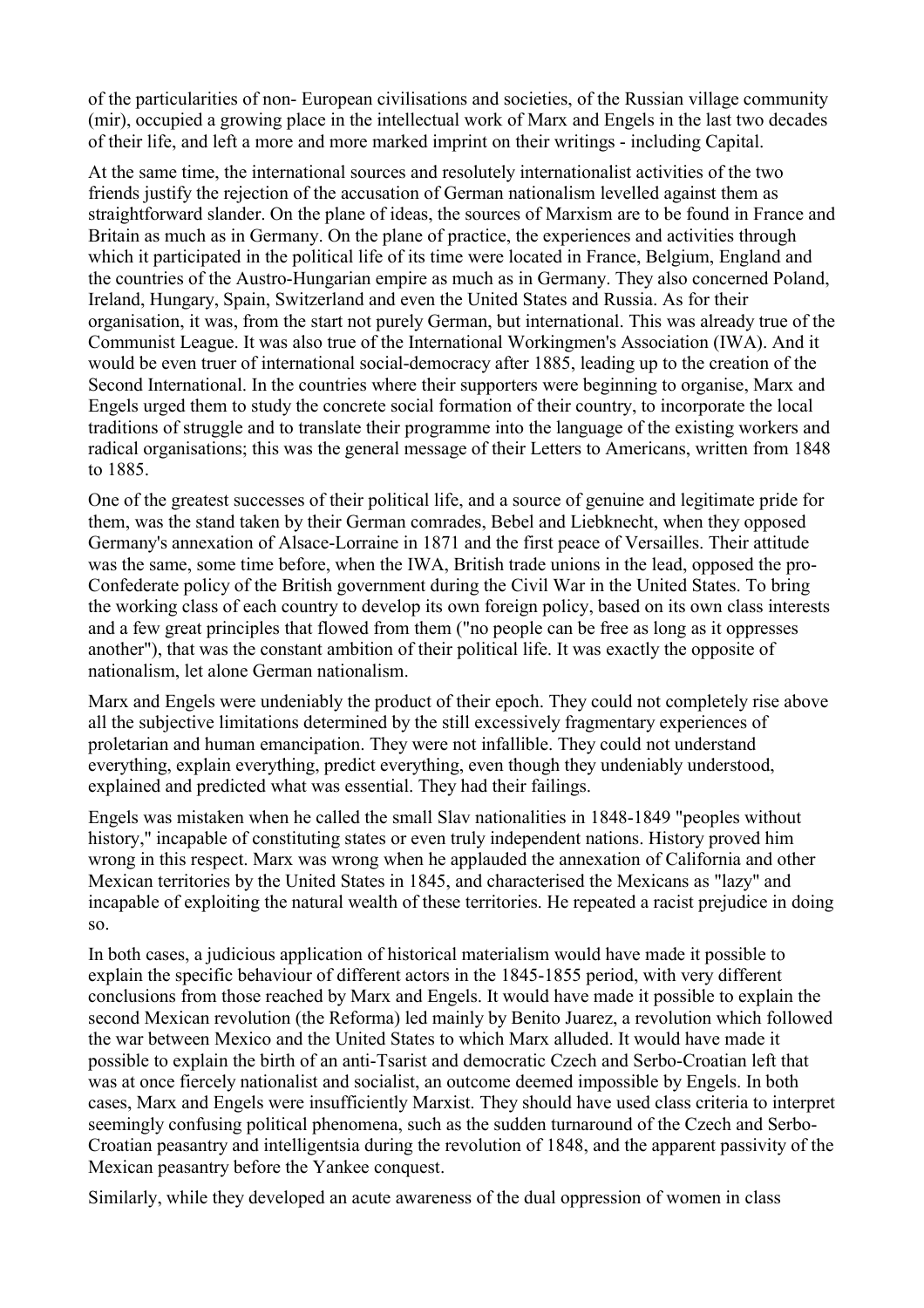society, and extended the analysis of the origins of that oppression to the very beginning of that society, Marx and Engels were not able to encompass all the necessary aspects of women's emancipation that progressively emerged in the 20th century.

Even with these qualifications, the overall balance sheet of the two friends' theoretical and practical activity is more than impressive. Their personal contribution to the progress of the social sciences and to proletarian and human emancipation places them at the summit of human achievement. Without them, the history of the 19th and 20th centuries would not have been what it was.

# **The reception and diffusion of Marxism throughout the world**

The explanation of the origins, content and development of Marxism must necessarily conclude with an analysis of its diffusion and real influence in the world. On the long run, ideas and overall bodies of ideas, that is doctrines, are worth what their impact on real history is worth. Ideas that never influence anything or anyone are necessarily marginal, even in the spiritual history of humanity, not to mention, of course, its material history. "Theory becomes a material force when it takes hold of the masses," the young Marx had already said.

The question of the time lag must of coarse be eliminated from this line of reasoning. Ideas that influence the world more and more some fifty or one hundred years after they were first formulated, are obviously more important than ideas that achieve an immediate impact but gradually decline thereafter, to the point of disappearing from the political scene.

The decisive criterion is whether their social impact is reflected in material reality, sooner or later, on a broad, growing and - when dealing with the ideas that purport to strengthen the workers movement, socialism and the universal cause of human emancipation - on a world-wide scale, as befits the world-wide nature of the "social question," the exploitation of the wage slaves, the oppression of the proletariat and all other oppressed human groups around the world: women, nationalities and oppressed races, etc.

Finally, the particular characteristics of the proletariat, its position of economic and ideological subordination within bourgeois society, a subordination that is not overcome by its growing organisation, combatively and social weight, entail that the specific (and sometimes deformed) version in which Marxism is transmitted to the large working class organisations and popular masses at a given historical stage, leaves a definite imprint on the evolution of class consciousness. The latter combines with the former in a sense, positively or negatively depending on the circumstances. But this articulation cannot in turn be detached from the real march forward of the proletariat's organisation and struggle, that is the real march forward of history.

The reception and diffusion of Marxism throughout the world must therefore be examined on several successive levels:

(a) the narrow level of the diffusion of the writings of Marx and Engels;

(b) the level of the influence of its ideas outside the workers movement properly speaking, that is in intellectual and academic milieus, and more generally in "the spirit of the time" (the dominant ideologies of the successive phases through which bourgeois society has passed;

- (c) inside the organised workers movement;
- (d) inside the broad working class;
- (e) at the international level.

The circulation of the various writings of Marx and Engels was very uneven and marked by fits and starts. Some of their writings had a relatively rapid and broad impact, chief among them, the Communist Manifesto, which was translated into a large number of languages, and distributed in tens and then hundreds of thousands of copies (although. even in this case, one had to wait for the 1920s and 1930s for its diffusion to become truly universal and be counted in the millions). Volume One of Capital also experienced a relatively rapid diffusion in a large number of languages, although on a smaller scale than the Communist Manifesto, usually a few thousand, not tens of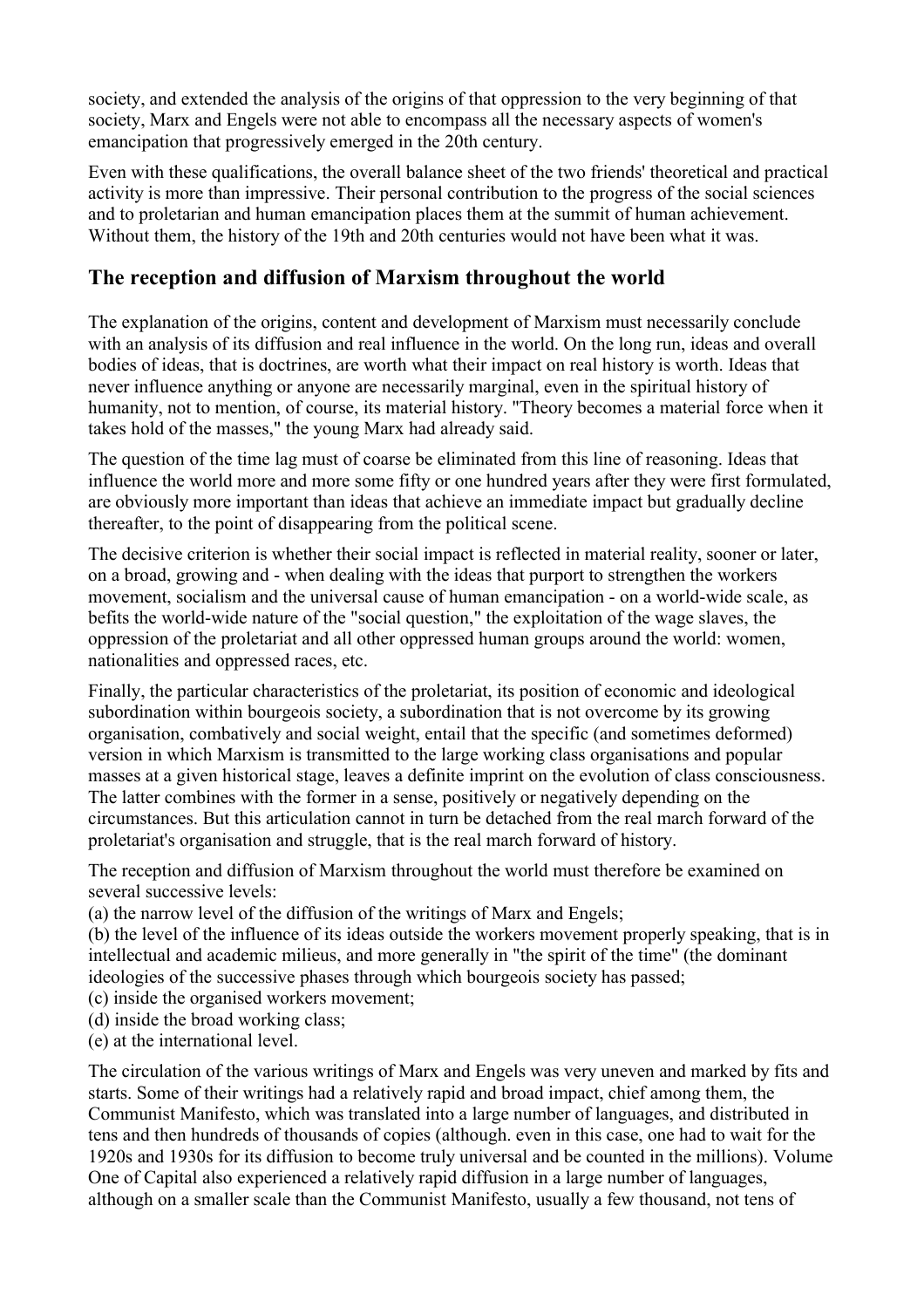thousands, copies in each language. The diffusion of almost all their other works, save for Engels's Anti-Düring, was far more uneven and limited.

In this regard, one should note that some of the major works of Marx and Engels were only published for the first time after a considerable delay, even in their original language, German. The Critique of the Gotha Program, Volumes Two and Three of Capital were only released in print twenty years after they were written; the German Ideology and the Grundrisse, some eighty years after they were written. This meant that three successive generations of Marxists did not have access to an adequate overall view of the doctrine of Marx and Engels, often only through sheer lack of information and data.

We should note that some manuscripts of Marx still have not been published to this day. The last of his major economic works was only published in 1983.

By the same token, works by popularisers of Marxism have generally had a far broader impact than the writings of the great masters themselves. In this respect, a special mention should go to the brochures of Karl Kautsky, above all The Economic Doctrine of Karl Marx and the Erfurt Ptogram (of the SPD), hundreds of thousands of copies of which were printed in many languages. Other popularisation authors had a similar impact on a narrower scale, that is in one or a few languages. Among these were Bebel in German, Jules Guesde and Lafargue in French, Labriola in Italian, Iglesias in Spanish, Herman Gorter in Dutch, Plekhanov in Russian, De Leon and Debs in the United States. Their writings were far more widely read by the first generations of Socialists than the works of Marx and Engels themselves.

The reception of Marxism in the academic and intellectual circles was even slower and more irregular. This should not surprise us. The reluctance of the bourgeoisie and upper layers of the petty-bourgeoisie to take Marxism seriously on the intellectual plane was commensurate with the intransigent opposition of Marx and the Marxists against not only the material interests of bourgeois society, but also against its most cherished "values." The very fact that Marxist ideas were gaining greater influence among the masses was an additional argument for keeping them out of the educational system, the universities, the "official" textbooks. Save for a few rare exceptions - such as the Austrian economist Böhm-Bawerk, the Italian philosopher Benedetto Croce and the leader of the Czech bourgeoisie Thomas Masaryk - the appointed representatives of bourgeois ideology did not deign to polemicise against Marxism with a minimum of theoretical seriousness. This situation only changed towards the end of World War One, with the victory of the Russian revolution, the upsurge of the European labour movement from 1918 to 1923, the spread of communism in China and, a bit later, the economic crisis of the 1930s. Marxism progressively penetrated the academic world, first in Central Europe and China, India and Japan, then in the Anglo-American sphere. In France and Latin America, it only made a major breakthrough in intellectual milieus after World War Two.

During the entire period of 1875 to 1900, polemics about Marxism were essentially confined to polemics inside the Socialist movement, under the stimulus of debates, attempted revisions and successive schisms, chief among which was the revision undertaken by one of Engels's main intellectual collaborators and executors, Eduard Bernstein.

All in all though, Marxism had a growing, albeit sometimes indirect, influence on the academic social sciences, mainly historiography and sociology, by introducing an increasing awareness of the importance of the "economic factor" and of social groups (as opposed to "great men") in history. Thus, it refashioned the very concept of history, from a history of states and essentially political and military events, to a history of societies.

Marxism's impact on "official" economics was more belated. It affected mainly the field of the theory of economic fluctuations (business cycles), then that of large aggregates (macro-economic theory), especially from the 1930s, then the fields of planning and the analysis of imperialism and under-development, and finally that of the analysis of post-capitalist societies.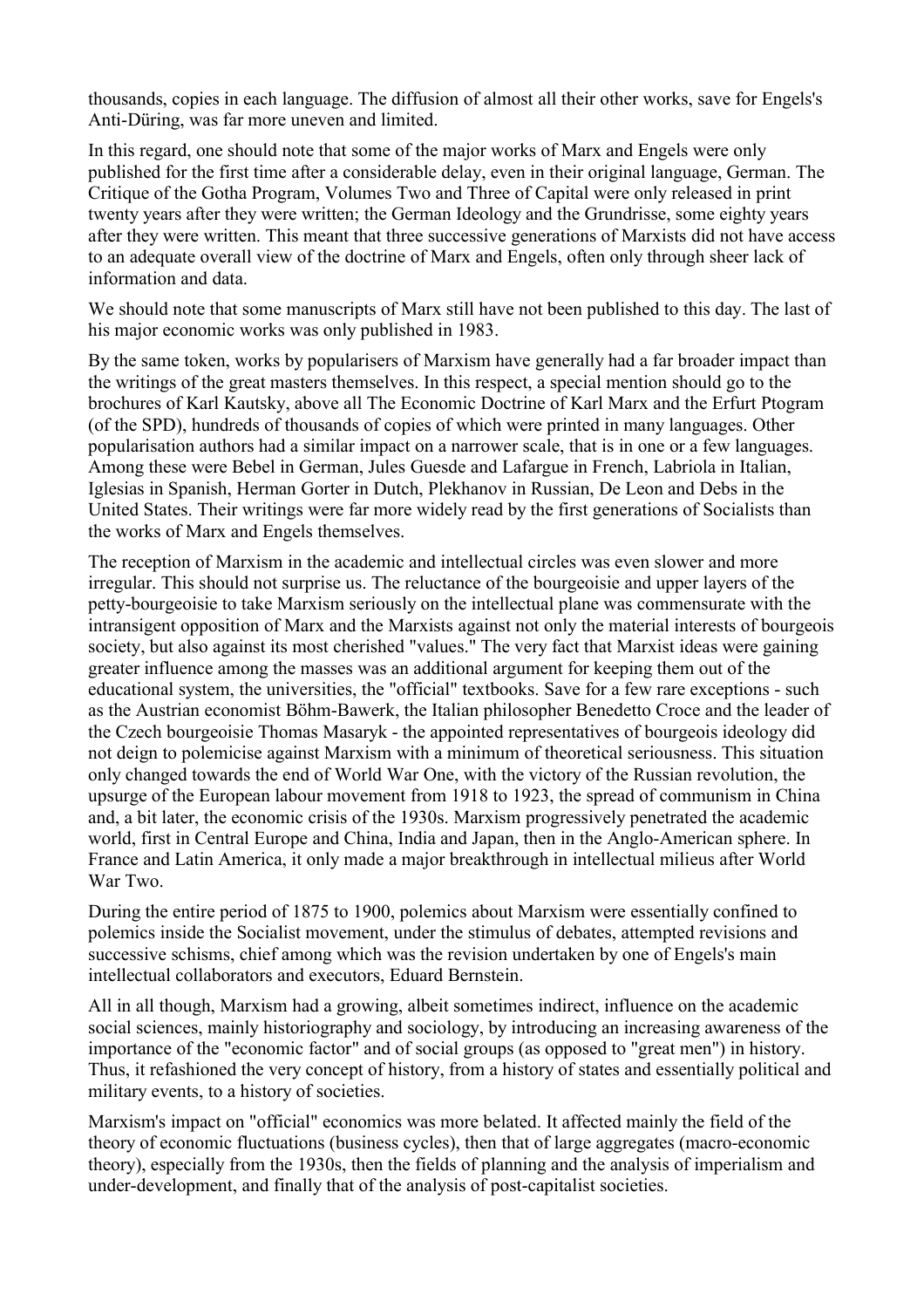The influence of Marxism inside the organised workers movement only developed in a decisive way with the creation of the large mass social-democratic parties in the years from 1885 to 1900 (in Germany: 1875 to 1900). It never achieved more than marginal influence in the mass trade unions of the Anglo-American cultural sphere. The same is basically true of the Labour Parties which emerged successively from these mass trade unions in Australia, Britain, New-Zealand and most recently, English Canada.

The social-democratic parties that eventually came together to create the Second International (through two rival congresses in Paris in 1889, a second united congress in Brussels in 1891, and a third, equally united, congress in Zurich in 1893) generally adopted the fundamental theses of Marxism in their programmes or professions of principle. Most were modelled on the Erfurt Program drafted by Kautsky with the close collaboration of Engels himself.

Undeniably, this was a rather summary version of Marxism, boiled down to a few central ideas: the class struggle; the socialist goal of that struggle, through collective ownership of the major means of production and exchange; the conquest of political power to achieve that goal; international solidarity of the workers. But compared to the ideology of the first organisations of the working class, whether trade unions, co-operatives or political organisations, the doctrine that was thus popularised constituted a quite coherent whole that represented an enormous advance, especially since it was able to influence broad masses, contrary go the first communist sects and leagues.

Its main weakness lay in its narrow determinism, verging on fatalism, that saw the supersession of capitalism by socialism in a more or less inevitable fashion, under the combined impact of economic evolution and Socialist organisation (of the workers), but failed to stress the political initiative and conscious action of the party. This often implied downplaying, even disparaging, direct mass action, not to mention revolutionary action and the destruction of the bourgeois state ('"Generalstreik ist Generalunsinn": general strike is general nonsense, the leaders of the German trade unions used to say.)

Only after the Russian revolution of 1905 did a broad international current, embodied essentially by Rosa Luxemburg and the Russian Socialists Lenin and Trotsky, reclaim and revive the Marxist tradition of direct mass action and revolutionary initiative of the party. During the thirty previous years, that tradition had been marginalised inside social-democracy - except, partially, in Belgium and confined to Anarcho-Syndicalist and Revolutionary Syndicalist circles (Spain, Britain, Argentina, partially the United States, Italy and France).

Sometimes though, there was a more direct interaction between the organisational, electoral and trade-union expansion of international social-democracy in the quarter century that stretched from 1875 to 1900, and the actual spread of Marx's ideas and works. A special case deserves mention in this respect: that of Finland. This small country under the boot of Tsarism succeeded in the span of one decade, between 1899 and 1911 in creating one of the most powerful and combative workers movements of the world. The rapid ascent of this party was to lead in 1917-1918 to the deepest and most tenacious proletarian (but also most repressed) revolution outside Russia. In the parliamentary elections of 1913, the Finnish Socialists obtained 43% of the vote, the highest figure in Europe, more than the German social-democracy. They then extracted from the Diet a decision to publish Volume One of Marx's Capital, at Parliament's expense!

The penetration of Marxist ideas and doctrine among the broad working masses during the epoch of the Second International has generally been exaggerated by historians, including those of the labour movement. In fact, the masses of workers formed their political and trade union beliefs through the filter of two experiences: their day-to-day struggles for immediate demands (economic goals and universal suffrage, in a few countries national-democratic demands were added to this set); and the regular education dispensed by the Socialist press and Socialist rallies. There already was a big gap between Marxism as a coherent doctrine and the summary Marxism of social-democratic programmes. From these programmes to the practice, to the day-to-day experience and education of the workers, the distance was even greater.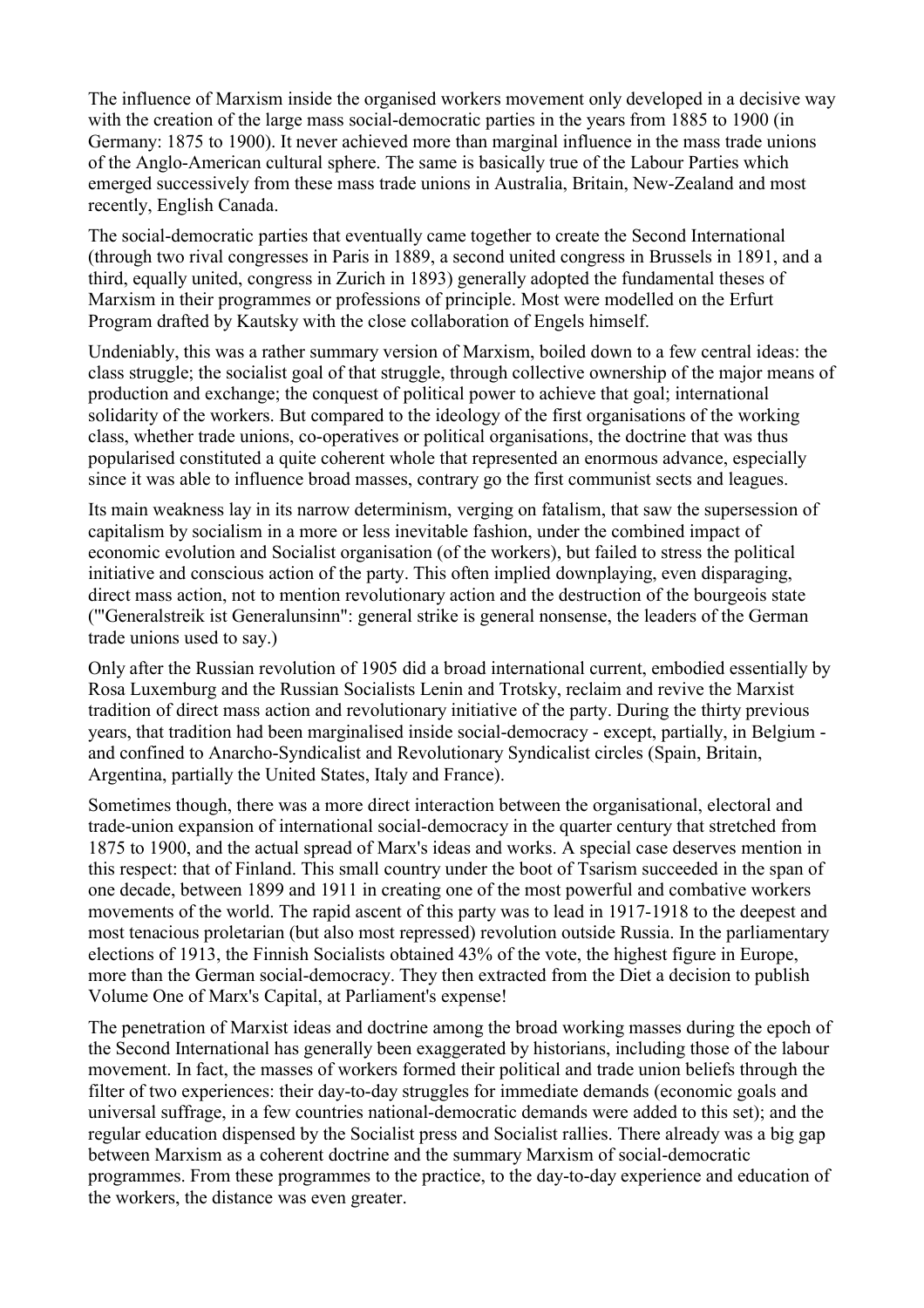Systematic political education of workers was conducted on an extremely small scale. Marxist theoretical reviews, including the most prestigious, the Neue Zeit, only succeeded in reaching a few thousand subscribers (10,000 in the case of the Neue Zeit). The central schools of the parties, including that of the SPD, which had one million members, did not bring together more students than the present school of the Fourth International.

This limited penetration of Marxism among the masses can be illustrated by an example. In Milan, the fortress of Italian socialism, public libraries loaned 264,000 books in 1910. Forty-four percent of the loans were to workers, and 32% to students. The names of Marx and Engels do not appear once among the authors of books loaned out!

What Marxism brought to the masses, beyond strong political organisations and the general understanding of the need to combine trade union action with class independence and political action - including international action - was a general feeling of marching "with history": the feeling that capitalism was doomed and that socialism must succeed it.

About the manner in which the transition from the former to the latter would take place, there were few precise ideas and even little substantive debate. Serious discussion was basically confined to the spheres of the most active political activists, and even to the upper spheres of the party. It concerned thousands of individuals whereas the Socialist movement numbered in millions. It only penetrated deeper into the masses towards the end of the 1914-1918 world war, that is when it was posed in practice under the combined impact of the war and the great proletarian revolutions that emerged from it: the Russian, Finnish, German, Austrian, Hungarian revolutions, as well as the revolutionary crisis in Italy.

Nevertheless, Marxist doctrine had a deep effect on the masses, sometimes through indirect and unforeseen mediations that should not be underestimated. An example of this sort of progression is the struggle for the shortening of the working day to eight hours.

Marx was the great propagandist and the great educator of the international workers movement on the emancipatory value and importance of the shortening of the workday. The idea of an international action by male and female workers for a class goal common to the proletarians of all countries, is also clearly an idea of Marxist origin. But in practice, the decision to turn May Day in all countries into an international day of strike for the eight-hour day, only became widely accepted after five Anarchist leaders in Chicago, the Haymarket martyrs, were accused of having thrown a bomb at the police, condemned to death and executed in 1886. This tragedy was needed to inflame the imagination and sensitivity of the workers on a mass scale. It was the event which triggered a powerful, and, in the long run irresistible movement (the eight-hour day was eventually won in almost all industrialised countries); the spark of Marxist thought and propaganda alone proved inadequate for that job.

A certain confusion developed among the masses around the end of the 19th century, as the revolutionary content of Marx's and Engels's doctrine was undermined from within socialdemocracy by Bernstein's revisionism and the ministerial collaboration advocated and then practised by Millerand in France and Bissolati in Italy. The confusion was particularly grave because this revisionism, although rejected on the plane of ideas by most well-known social-democratic leaders identified with Marxism, actually increasingly corresponded to their day-to-day practice. This was particularly true of Anseele and Vandervelde in Belgium, Troelstra in the Netherlands, Branting in Sweden, Stauning in Denmark, Greulich in Switzerland, Palacios and Justo in Argentina, and, to a large extent, Victor Adler in Austria. Only Bebel in Germany, Guesde in France, and Sen Katayama in Japan, were intransigently consistent in their opposition to the revisionist practice and theory spreading during this period. But Bebel's and Guesde's intransigence crumbled in the years that followed the Russian revolution of 1905, around 1910. (Guesde became a minister in the so-called "Sacred Union" bourgeois coalition government of 1914). Only Katayama remained an intransigent Marxist.

While it is true that Marxist theory was not widely disseminated among the masses in its original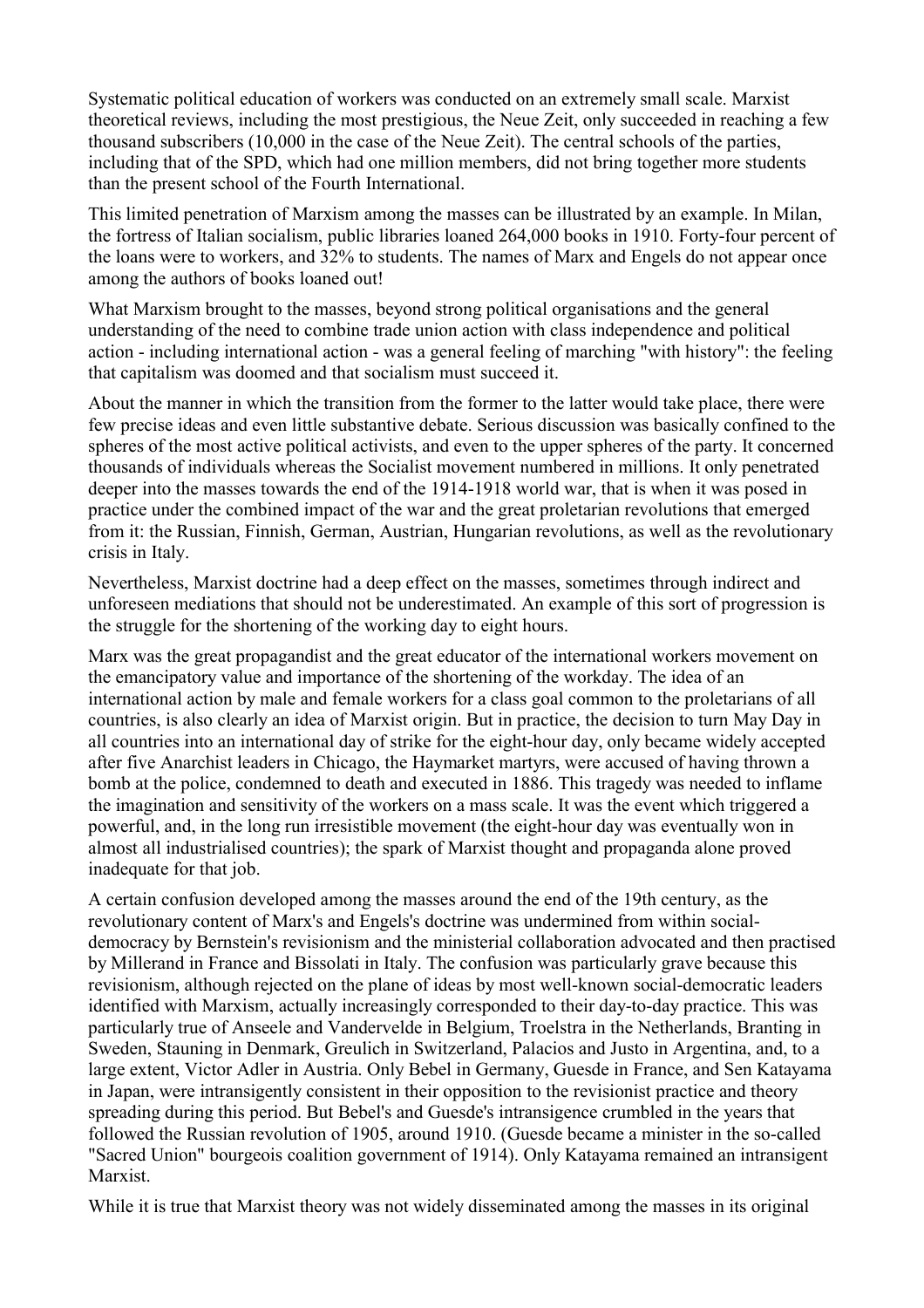and integral version, another myth also needs to be refuted, namely the claim that even the few key ideas of Marxism incorporated into their programme and propagated by the first mass socialdemocratic parties, did not really influence the consciousness of the masses. This claim is particularly wrong with respect to internationalism. There were in fact impressive practical demonstrations of proletarian internationalism in the heyday of the Second International. It was precisely because that practice had existed that the betrayal of August 1914 appeared so disorienting to the broad masses, and monstrous to the Socialist left.

Shortly after the outbreak of war between Russia and Japan in 1904, the Socialist leaders of these two countries, Plekhanov and Sen Katayama embraced at the Congress of the International in Amsterdam, and proclaimed their shared opposition to the war and to the ruling classes of their respective countries who had provoked it. When the Russian revolution of 1905 broke out, it elicited a powerful movement of international solidarity. In fact, it triggered a radicalisation of the workers struggles in several countries, notably a general strike for universal suffrage in Austria. When the Swedish bourgeoisie tried to stop the movement for Norwegian independence by a military intervention in 1906, the congress of the Swedish social-democratic party decided to oppose the war by all means, including a general strike, and organised a gigantic demonstration in Stockholm that forced the government to back off.

In 1913, the Italian Socialist Party despite a chauvinistic campaign supported by one third of its own parliamentary caucus, organised a general strike against Italy's colonialist expedition to Tripoli (Libya).

At that point, Marxist education, the deepening and enrichment of Marxism, its application to the new analytic and strategic problems posed by the onset of the era of imperialism, were pursued mainly by the Socialist left. This left developed mainly inside the Social- Democratic Parties themselves until 1914 (1917 and even 1920), although in several countries it led to splits even before World War One: Russia, Poland, the Netherlands, Bulgaria. Elsewhere, Revolutionary Syndicalist currents developed certain aspects of Marxism outside the Socialist Parties. This Marxist left was to lead up to the creation of the Third International following the great revolutions of 1917 to 1919.

The most striking phenomenon of this entire period of growth of mass political parties influenced by Marxism, was the world-wide extension of its influence, touching successively Western and Central Europe, then the United States, Southern and Eastern Europe (Russia, the Balkans), Asia (Armenia, Georgia, Iran. Japan, China, India, Indonesia), Latin America (Argentina, Uruguay, Brazil, Mexico, Cuba, Chile), Australasia (Australia, New Zealand) and Africa (Egypt, Tunisia, South Africa).

By rebound, but with some delay, the specific problematic of the colonial and semi-colonial countries was progressively integrated into Marxist analysis and practice, particularly after the Russian, Iranian and Chinese revolutions of 1905 to 1912. It should be noted that this process basically did not take hold during the Mexican revolution of 1910 to 1917, the last great contemporary revolution in which no clearly Marxist current emerged.

At the end of the third congress of the Socialist International held in Zurich, on August 12, 1893, Friedrich Engels, who was seated in the hall as a simple delegate, was carried to the podium by an immense ovation. Moved by the gesture, the old militant regretted that Karl Marx, his companion of so many struggles, had not witnessed this upsurge of the organised labour movement world-wide. He then expressed his unshakeable confidence in "the new, stronger, invincible international." Glancing back over the fifty-two years of his political life, looking at the cities of Vienna, Berlin, Paris and London, he proclaimed that "Marx and himself had not struggled in vain, that they could look back on their work with pride and satisfaction." He concluded: "There is not a single country, not a single great state where social-democracy is not now a power that all must heed. We are, we too, 'a great power' that is feared. The future depends far more on it and on us, than on any one of the bourgeois 'great powers'!"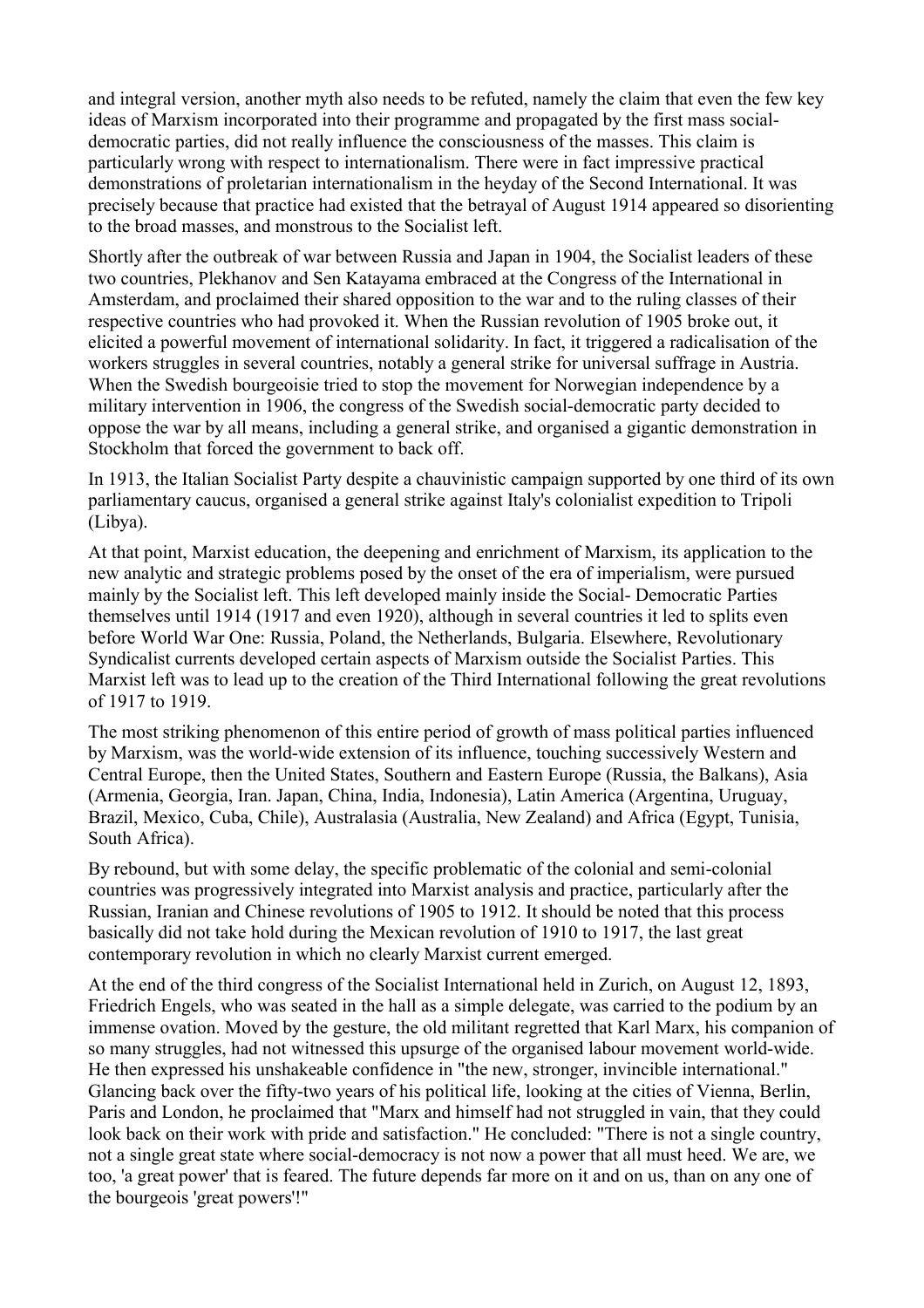# **THE EIGHT MAIN PERIODS OF THE "HISTORY" OF MARX**

### **1. 1837-1843: radical democracy**

• Doctoral thesis: "The differences between the philosophy of nature of Democritus and Epicurus," 1838-1841.

- Editorial work on the Rhineland newspaper Rheinische Zeitung, 1842-1843.
- Critique of Hegel's 'Philosophy of Right,' 1843.

### **2. 1843-1844: from political emancipation to social emancipation**

- The Jewish Question, 1843-1844 (Franco-German Yearbook).
- Introduction to Towards a Critique of Hegel's 'Philosophy of Right,' 1844.
- Economic and Philosophical Manuscripts (Manuscripts of 1844), 1844.

### **3. 1845-1847: foundations of historical materialism**

- The Holy Family, 1844-1845.
- Theses on Feuerbach. 1845.
- The German Ideology, 1846.
- Letter to Annenkov, 1846.
- The Poverty of Philosophy, 1847.

#### **4. 1848-1850: from the bourgeois revolution to the proletarian revolution ("permanent revolution")**

- The Communist Manifesto, 1848.
- Wage Labour and Capital, 1849.
- Address to the Central Committee of the Communist League, 1850.

### **5. 1850-1852: balance sheet of the revolutionary wave, class struggles and political struggles**

- Class Struggles in France (three essays published in the review Neue Rheinische Zeitung), 1850.
- The 18th Brumaire of Louis Bonaparte, 1852.

### **6. 1853-1859: preparation of Capital**

- Articles (political commentary) for the New York Daily Tribune, 1852-1862.
- Grundrisse (Foundations of a critique of political economy), 1857-1858.
- Critique of Political Economy, 1859.

### **7. 1860-1867: completion of his economic work and creation of the First International**

• Mister Vogt, 1860.

- Theories of Surplus-Value, 1862-1863.
- Capital (Manuscript Volume III), 1865.
- Inaugural Address of the International Workingmen's Association, 1864.
- Capital (Volume I published), 1867.
- Capital (Manuscript Volume II), 1869-1879.

### 8. **1867-1883: the proletarian revolution on the march... and the workers parties**

- The Two Addresses on the Franco-Prussian War, 1870.
- The Civil War in France, 1871.
- Critique of the Gotha Program, 1875.
- Anti-Dühring (by Engels), 1878.
- Letter to the Leaders of German Social-Democracy, 1879.
- Letter to Vera Zasulich, 1881.
- Preface to the second Russian edition of the Communist Manifesto, 1882.

# Glossary of people and things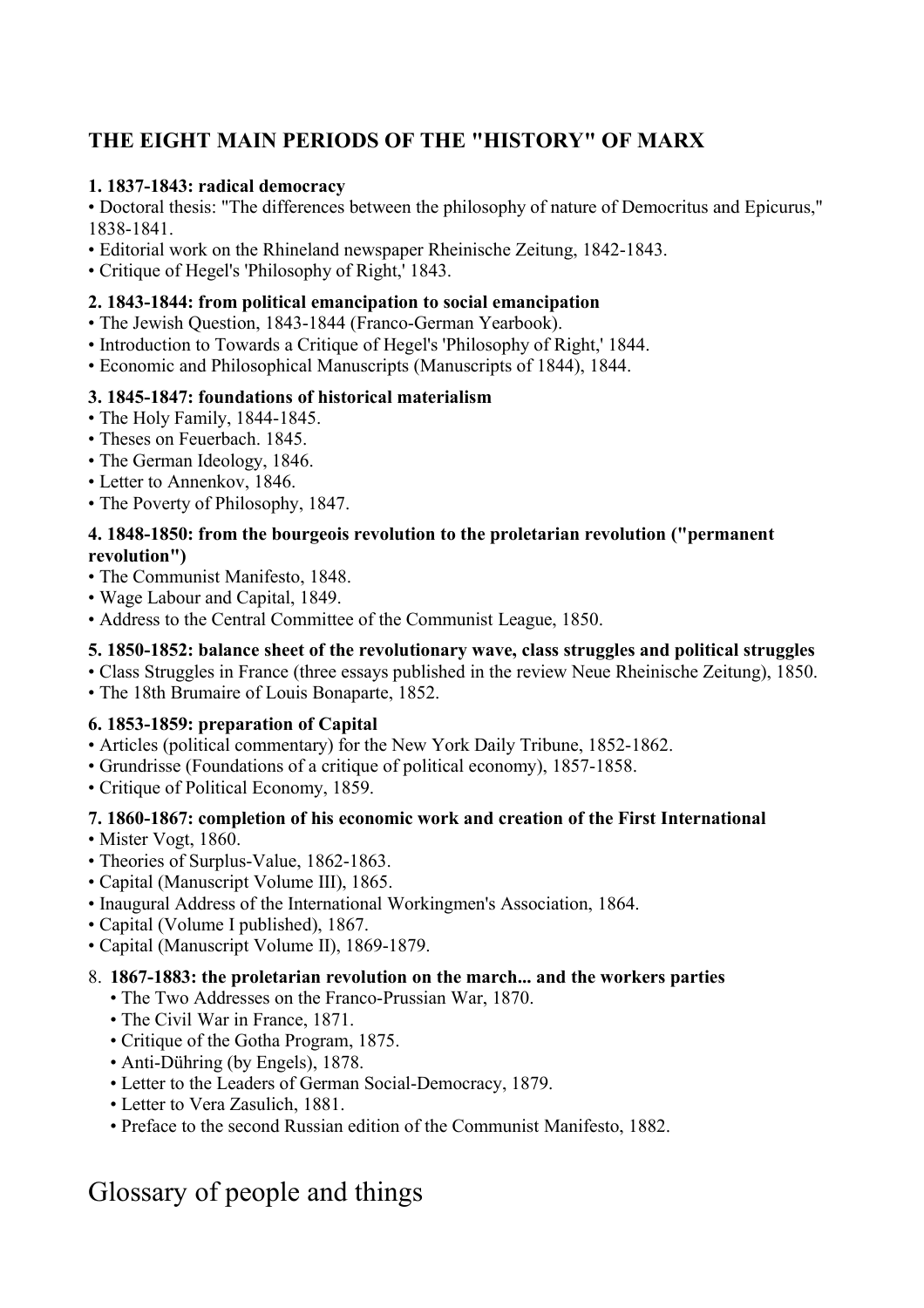**Adams, Samuel** (1722-1803): advocated a break with the English Crown and organised a correspondence committee that acted as a revolutionary nucleus in the Boston region during the period that preceded the American revolution.

**Adler, Victor** (1852-1918): founder and leader of the Social-Democratic Party of the Austro-Hungarian Empire; identified with the centre-left of the Second International.

**Albertus Magnus** (1200-1280): Bavarian theologian and philosopher of the Scholastic School; tried to legitimate the Christian faith with rational arguments; supported a crude version of the labour theory of value.

**Albigensians**: religious movement that flourished in Southern France in the 13th century; the pope declared it heretic and the feudal nobility of Northern France organised a bloody crusade against it (also known as Cathars).

**Anabaptists**: radical Protestant sect of the 16th century that called for a return to the ideas of the first Christians and common ownership of wealth.

**Anseele, Edouard** (1856-1938): leader of the social-democratic Belgian Workers Party; identified with the right of the Second International.

**Aquinas, Thomas** (1225-1274): Italian theologian, the main Scholastic philosopher of the 13th century (see Albertus Magnus). His school, called Thomism, borrowed many concepts from Aristotle and Avicenna.

**Aristotle** (384-322 BC): the main philosopher of ancient Greece, one of the most encyclopaedic thinkers of all times; was the tutor of Alexander the Great.

**Avicenna** (980-1037): Arab philosopher and physician of Iranian origin; he reintroduced Aristotle's rationalism into medieval philosophy. Scholasticism (see Albertus Magnus) and Thomism owe him a lot. Had many radical followers, the so-called Avicennian left.

**Babeuf, Gracchus** (1760-1797): French revolutionary of definite collectivist and communist orientation. His Conspiracy of the Equals was crushed and he was executed in 1797. His followers are called Babouvists.

**Bagaudae**: literally "beggars", "vagrants"; bands of run-away slaves who fled the estates and cities of their masters from the 3rd to the 5th century AD, and contributed to the downfall of the Empire and slave mode of production.

**Bakunin, Mikhail** (1814-1876): Russian revolutionary, one of the founders of Anarchism; an opponent of Marx in the First International.

**Ball, John** (died 1381): one of the leaders of the English Peasants' Revolt of 1381 (see Jacqueries); the chronicler Froissart reported that he defended revolutionary ideas on common ownership of wealth.

**Balzac, Honoré de** (1799-1850): French author of The Human Comedy, a collection of novels which made a emotive analysis of French society under the Restoration and at the beginning of the July Monarchy (1815-1848).

**Bebel, August** (1840-1913): founder of the Marxist German Social-Democratic Party, known as the Eisenach Party, which fused with the Lassallean Social-Democratic Party at the Congress of Gotha; he became the leader of the united Social-Democratic Party and the key leader of the Second International, in which he identified with the centre-left.

**Bernstein, Eduard** (1851-1932): German social-democratic leader who initiated the theoretical controversy over revisionism with his book Evolutionary Socialism (1899).

**Biruni, Abu ar Al-** (973-1050): Iranian-Arab astronomer and historian who operated in the framework of the conquest of India by Islamic sovereigns, which led him to an interesting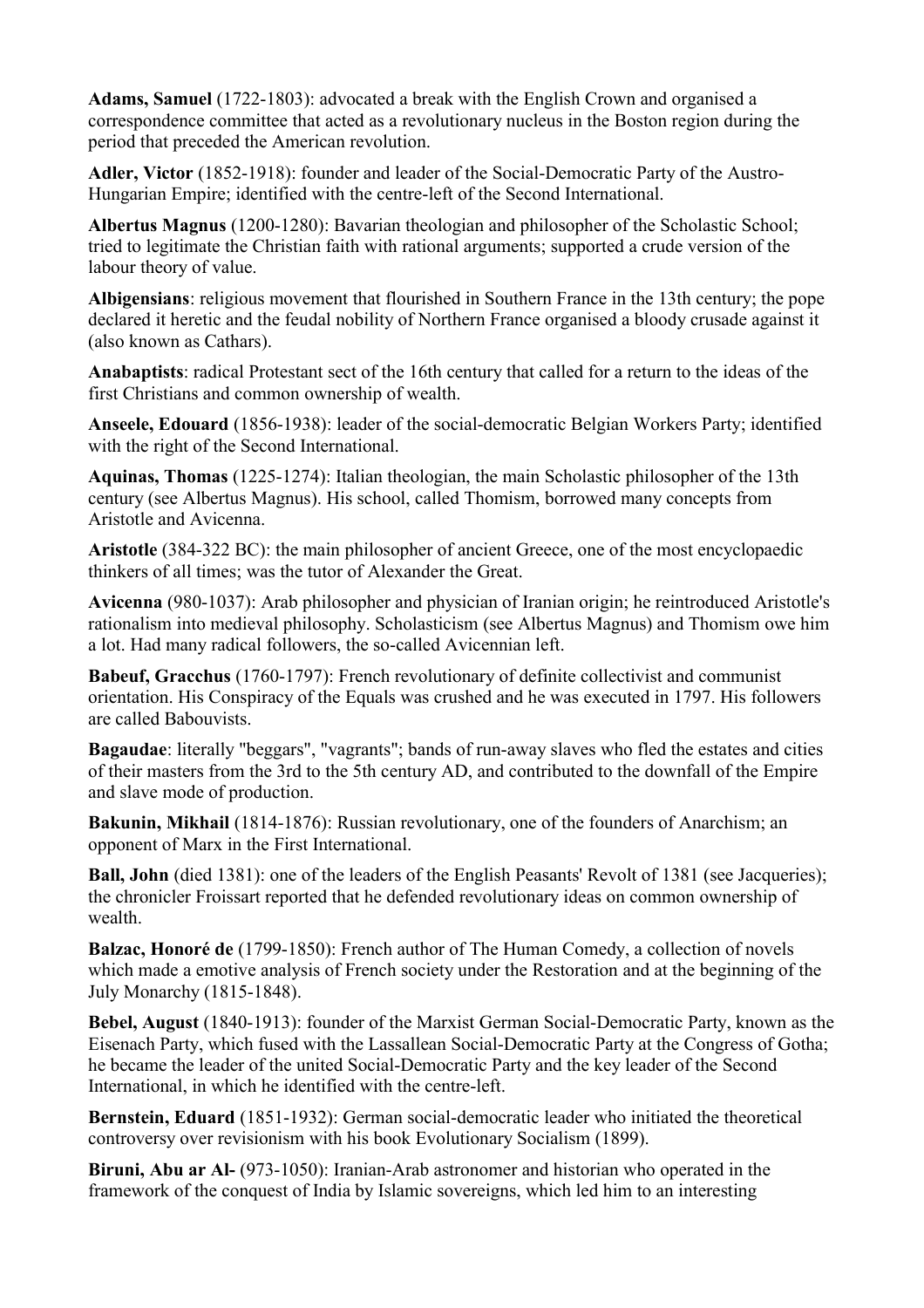comparative study of the civilisations of India, Islam and Ancient Greece; his investigations led him to the verge of historical materialism.

**Bissolati, Leonida** (1857-1920): Italian right-wing social-democratic leader; advocated participation in the bourgeois government as early as 1902; expelled from the SP in 1912 for his support to the Italian colonial expedition in Tripolitana (Libya).

**Blanc, Louis** (1811-1882): French utopian socialist and politician; he was made Minister of Labour in the government that emerged during the revolution of 1848, and tried to employ the Parisian jobless in "National Workshops" whose closures subsequently caused the workers' insurrection of June 1848.

**Blanqui, Auguste** (1805-1881): French revolutionary communist; his doctrine is called Blanquism (See Chap. V).

**Boehm-Bawerk, Eugen von** (1815-1914): Austrian economist, the founder of the marginalist theory of value; wrote Karl Marx and the End of his System in 1887.

**Bolivar, Simon** (1783-1830): born in Caracas, main bourgeois leader of the Liberation War in Latin America (1810-1824): he won the battle of Ayacucho (1824) which ended Spanish rule on the continent.

**Bourbons**: ruling dynasty of France from 1589 to 1792; restored to the throne 1815 to 1830 (Restoration).

**Branting, Karl Hjalmar** (1860-1925): founder and leader of the Swedish Social-Democratic Party, identified with the right of the Second International; he served as a minister in several cabinets.

**"Bra nus"** (bare arms): the name given to labourers, pre-proletarians and proletarians in Paris during the French revolution of 1789-1794; they were one of the components of the "sans-culottes" (See this item).

**Bray, John Francis** (181.)-1895): English utopian socialist and economist; made a radical critique of society based on Ricardo's concepts; author of the theory of a currency based on labour, adopted by Proudhon, among others.

**Brissot, Jacques-Pierre** (1754-1793): deputy to the Convention, the ruling assembly during the French revolution, where he was a leader of the most clearly bourgeois party, that of the Girondins.

**Buonarotti, Philippe** (1761-1837): French revolutionary of Italian origin; a follower of Babeuf, he establish the continuity between Babouvism and Blanquism.

**Cabet, Etienne** (1788-1856): French utopian socialist whose book Voyage in Icaria had a great influence in the French working class.

**Calvin, John** (1509-1564): French Protestant theologian; took power in Geneva and founded a sort of theocratic republic. His doctrine is called Calvinism and had great influence in the Netherlands, France and Scotland. It was the most bourgeois variant of Protestantism (See Luther).

**Campanella, Tommaso** (1568-1639): Italian utopian thinker, wrote City of the Sun ; spent 27 years in prison.

**Cats, Jacob** (1804-1885): one of the first Belgian Socialists, he worked as a weaver and authored the People's Catechism (1839) which notably inspired Engels for the first draft of the Communist Manifesto.

**Chrysostom, John** (ca. 347-407): Greek bishop of Constantinople, author of the formula "Property is Theft."

**Cobbett, William** (1763-1835): English socialist pamphleteer, one of the precursors of the Chartist movement.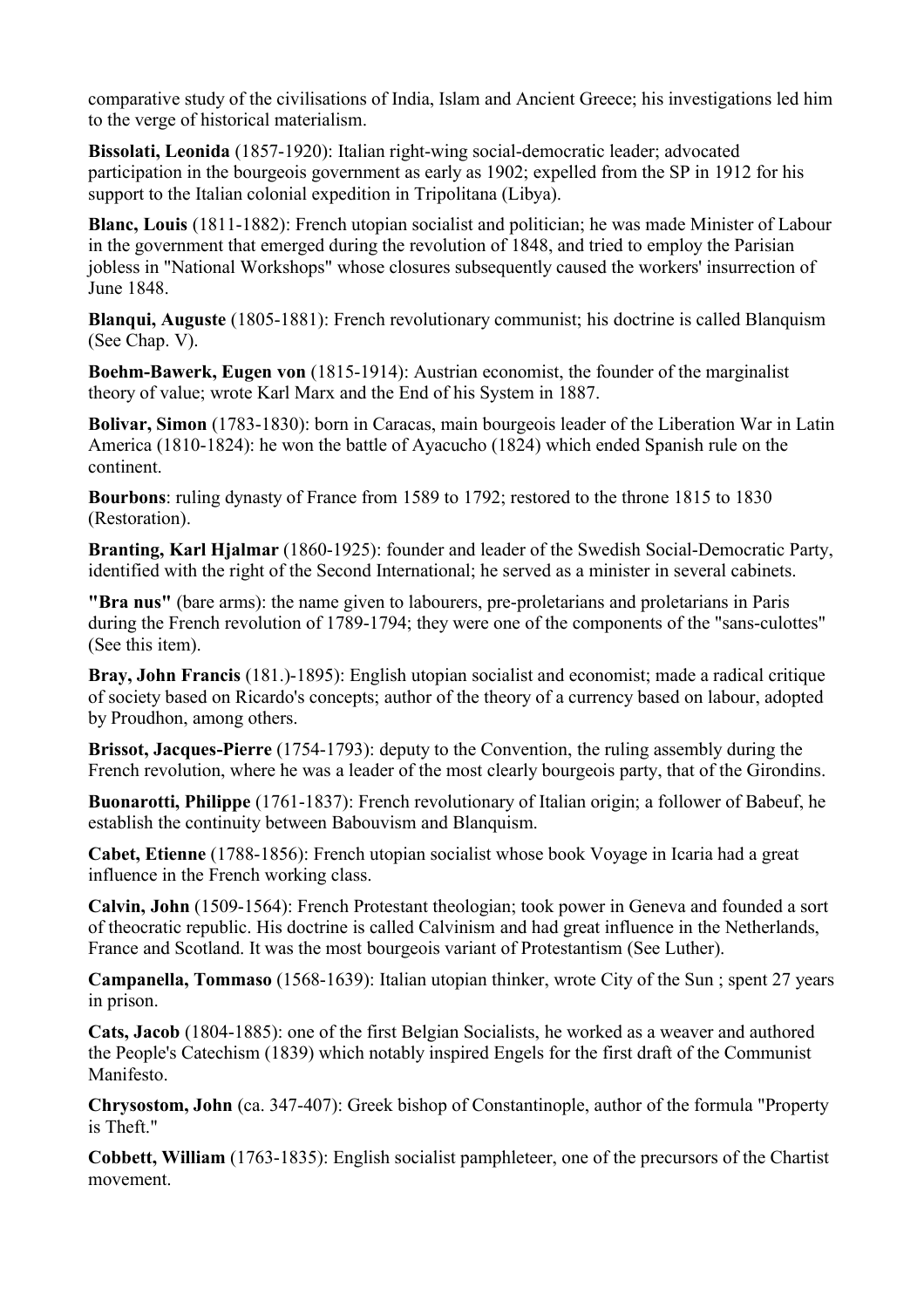**Compagnonnages**: associations of journeymen, originally parallel to the masters' corporations of their craft; in early 19th century France many of these journeymen worked for unrelated employers.

**Considérant, Victor-Prosper** (1808-1:93): French utopian socialist, a disciple of Fourier.

**Condorcet, Marie** (1743-1794): French philosopher, economist and politician who came close to historical materialism in his approach to human prehistory; he advocated equality of the sexes.

**Consulate**: conservative government of France (1799-1804) that followed Thermidor and the defeat of the radical currents (see Jacobins, Babeuf) it was dominated by Napoleon Bonaparte, who turned it into a more authoritarian Empire (1804-1815).

**Croce, Benedetto** (1866-1952): Italian philosopher, author of an attempt to refute historical materialism.

**Darwin, Charles** (1809-1882): English naturalist and biologist, author of Origin of the species (1859).

**Debs, Eugene V.** (1855-1926): main leader of the US Socialist Party before and during World War One; identified with the left of the Second International.

**De Leon, Daniel** (1852-1914): American left-wing Socialist who advocated "industrial unions" a prefiguration of certain forms of soviet organisation.

**Descartes, René** (1596-1650): French philosopher and scientist who took refuge in Holland, one of the founders of naturalist philosophy and the modern scientific method.

**Diderot, Denis** (1713-1784): French materialist and atheist philosopher of the Enlightenment, editor of the Encyclopédie.

**Diggers**: a plebeian communistic current of the English revolution, in the 1640s; along with the True Levellers of Winstanley, it acted as a left wing of the radical democratic Levellers' movement.

**Don Cossacks**: from the Turkish kazak a "free man"; communities of peasants who took refuge in the Ukrainian steppes in the Middle Ages to escape serfdom; beginning in the 18th century, they were used by the Tsars as armed detachments.

**Donatians**: Christian sect of North Africa from the 4th to the 6th centuries AD; it expressed the interests of the slaves and toilers and aspired to a common wealth.

**Enlightenment**: the period of the revolutionary struggle of the rising bourgeoisie from 1730 to 1789; the name is derived from the fight against obscurantism (Church dogmas and absolutism).

**Esseans**: Jewish act from the 2nd century BC to the end of the first century AD, which lived in small communities based on collective ownership; it was fiercely opposed to private property and social inequality.

**Fénelon, François** (1651-1715): French writer, author of the utopia The Adventures of Télémaque, a precursor of the Enlightenment.

**Feuerbach, Ludwig** (1804-1872): main representative of the Hegelian left, he turned towards materialism with his critique of religion.

**Fourier, Charles** (1772-1837): main French utopian socialist (See Chapter IV).

**Galilei, Galileo** (1564-1642): Italian scientist, a founder of the experimental method in the natural sciences, and of naturalist philosophy, a precursor of materialism.

**Garibaldi, Giuseppe** (1807-1882): Italian revolutionary, led the Expedition of the Thousand which brought down the semi-feudal regime of Sicily and Naples in 1860 and contributed decisively to Italian unification.

**Gorter, Herman** (1864-1927): Dutch poet, main representative of the Socialist (and later Communist) left in the Netherlands before and after World War One.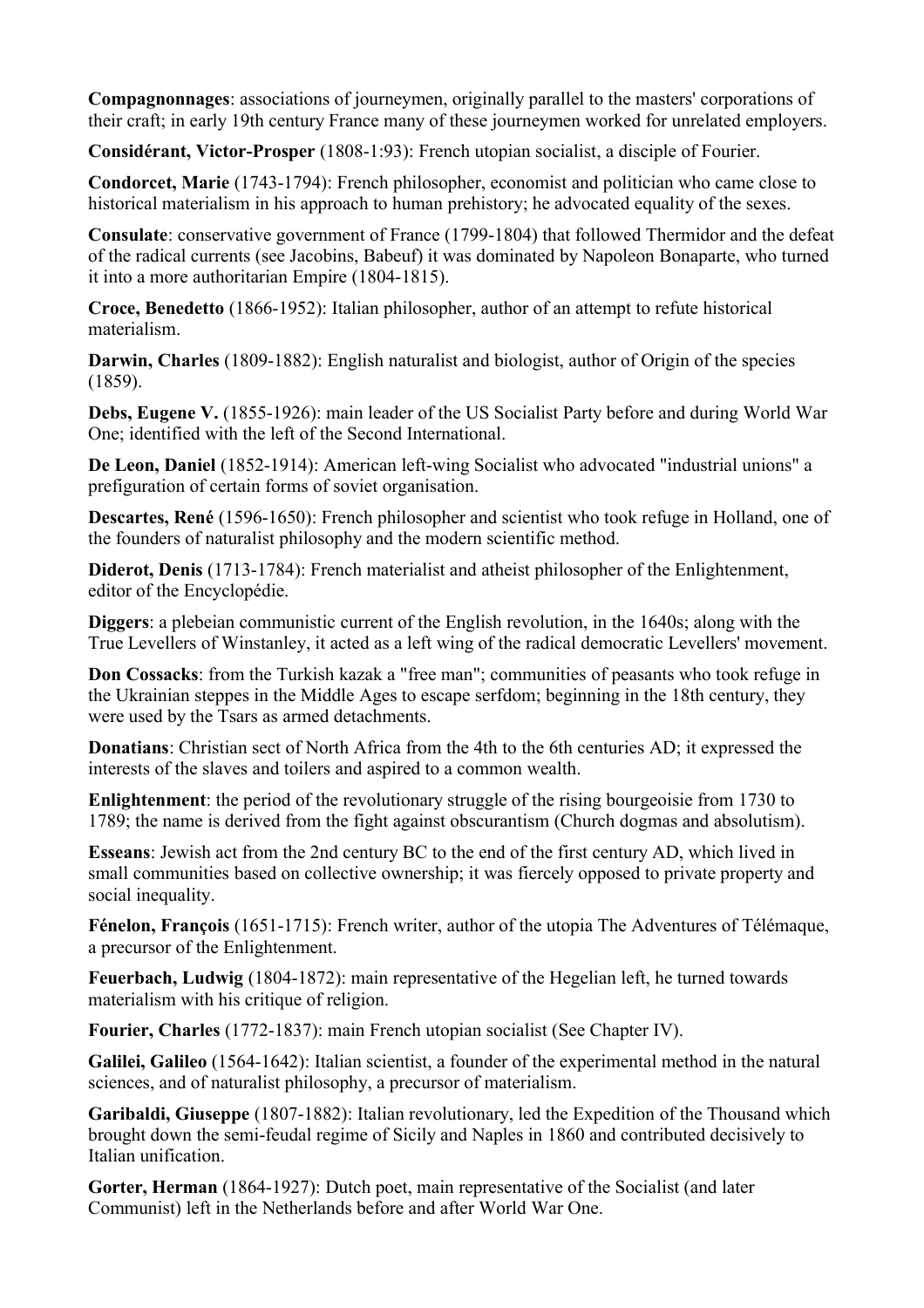**Gray, John** (1798-1850): disciple of Robert Owen, an advocate of money based on silver.

**Greulich, Herman** (1842-1925): fender and main leader of Swiss social-democracy before World War One.

**Guesde, Jules** (1845-1922): leader of the Marxist wing of the French Socialist Party; identified with the centre-left of the Second International until his capitulation to social-patriotism in 1914.

**Guizot, François** (1787- 1874): French politician, conservative prime minister on the eve of the revolution of 1848; as a historian, he used the concepts of "class" and "class struggle" in his History of the English Revolution.

**Han dynasty**: Chinese emperors (202 BC to 221 AD). Hardy, Thomas (1752-1832): working-class leader of the London Corresponding Society during the French revolution (see Chapter VI).

**Harrington, James** (1611-1677): ideologue of the bourgeoisie during the English revolution of 1640-1660; advocated the republic, a written constitution, a bicameral system; influenced the authors of the Constitution of the United States in the 18th century. Author of the utopia Oceana.

**Haymarket martyrs**: Parsons, Spies, Engel, Fischer and Lingg, Anarchist leaders in Chicago who promote the struggle for the eight-hour day; they were falsely accused of having thrown a bomb and killed seven policemen in Haymarket Square, on May 4, 1886, during a rally that followed a strike of 400,000 workers. The first four were hanged; Lingg killed himself before the execution.

**Hegel, Georg Friedrich Wilhelm** (1770-1831): German philosopher, encyclopaedic thinker on a par with Aristotle, Avicenna and Al-Biruni, he exercised a decisive influence on Marx and Engels.

**Heine, Heinrich** (1797-1856): radical German poet, exiled to Paris where he befriended Marx.

**Heraclitus** (540-580 BC): Greek philosopher of Asia Minor, the founder of dialectic thought.

**Hesiod** (flourished mid-8th century BC): ancient Greek poet, author of Labours and Days.

**Hess, Moses** (1812-1875): German utopian socialist ideologue; influenced Karl Marx, then supported Lassalle and became one of the forerunners of Zionism.

**Hodgskin, Thomas** (1787-1869): English economist; tried to defend a proletarian standpoint on the basis of Ricardo's economic theories.

**Hussites**: Christian religious movement founded by Jan Hus (1369-1415) in 15th century Bohemia and declared heretic; one branch, the Taborites, established a Commune based on collective ownership in the city of Tabor.

**Ibn-Khaldun** (1332-1406): Arab historian and philosopher, a precursor of historical materialism.

**Iglesias, Pablo** (1850-1925): Spanish typographical worker; founder and main leader of Spanish social-democracy before World War One.

**Jacobins**: political party of the radical petty-bourgeoisie during the French revolution; under Danton, Robespierre and Saint Just, it gave impetus to a radical phase, until the Ninth of Thermidor (July 27, 1794), at which point the political counter-revolution gained the upper hand.

**Jacqueries**: regional peasant revolts of the 14th century, particularly in France (1358), England (1381) and Flanders; the broader revolts of the Hussites (see this article) and Peasant War in Germany (1524-1525), led by Thomas Münzer, drew on the legacy of these earlier revolts.

**Juarez, Benito** (1806-1872): main leader of the Second Mexican Revolution (see Reforma).

**Justo, Juan** (1865-1928): leader of the Argentine social-democratic party before World War One.

**Kant, Emmanuel** (1724-1804): German idealist philosopher.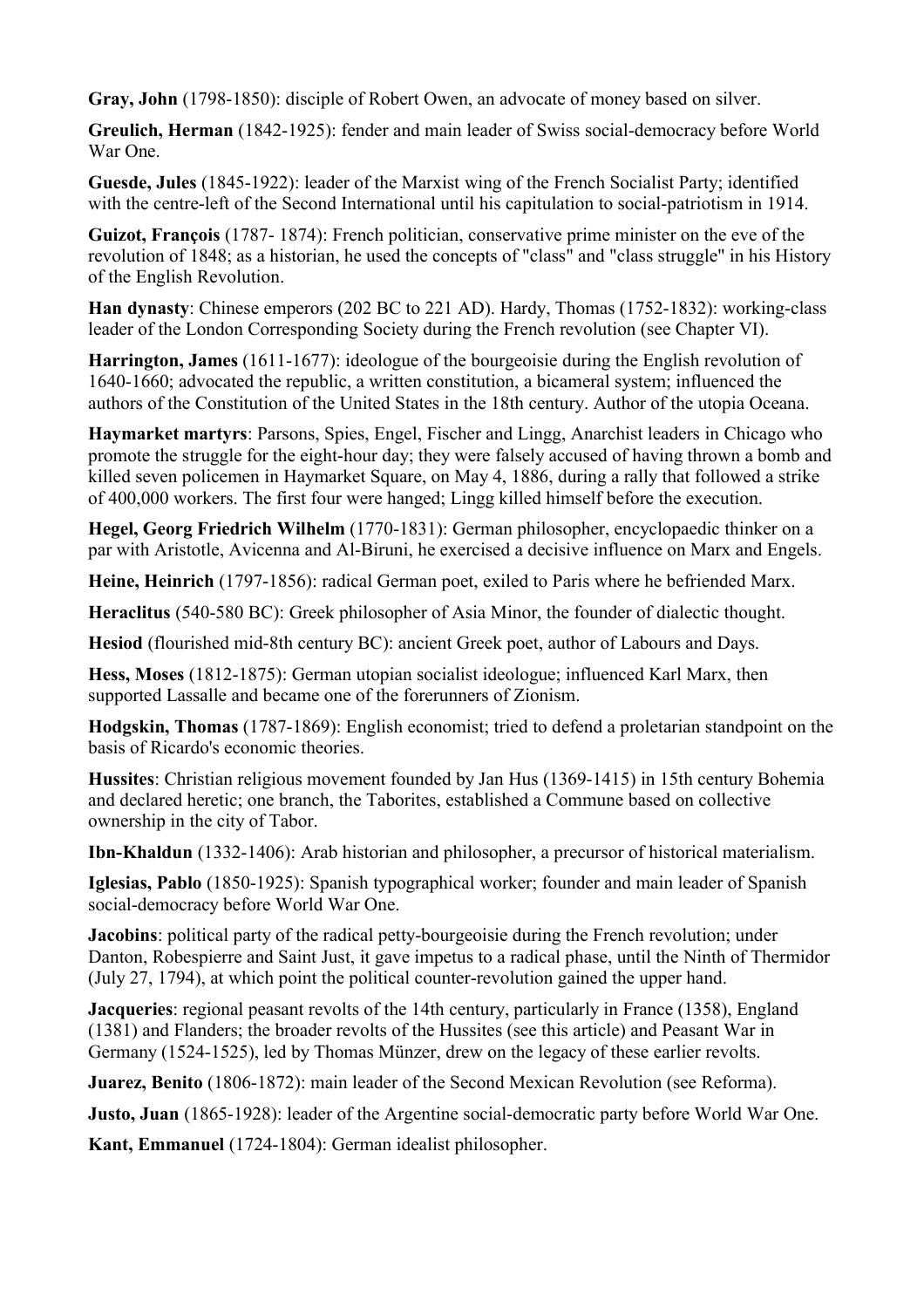**Katayama, Sen** (1859-1933): founder of the Japanese Metalworkers' Union (1898), of the Marxist Socialist Party (1901) and, after World War One, of the Communist Party; identified with the left of the Second International.

**Kautsky, Karl** (1854-1938): Engels's executor, along with Eduard Bernstein; main theoretician of German social-democracy and the Second International before World War One; identified with the centre-left of the International, in which he was the main vulgariser of Marxist theory.

**Kung-Sun Lung** (320-250 BC): Chinese philosopher, one of the founders of dialectic thought in that country.

**Labriola, Antonio** (1843-1904): main theoretician and vulgariser of Marxism in Italy before World War One.

**Lafargue, Paul** (1842-1911): French Marxist theoretician of Caribbean ancestry; husband of Marx's daughter, Laura.

**Lassalle, Ferdinand** (1825-1864): founder of the first German workers' party in 1863; a gifted agitator but a weak theoretician; his party fused with the Marxist workers party at the Congress of Gotha (1875).

**Lenin, V. I.** (1870-1922): Russian revolutionary, leader of the Russian Social-Democratic Labour Party, identified with the left of the Second International.

**Levellers**: a radical democratic movement of the English revolution, led by John Lillburne; not present in Parliament, its programme, the "Agreement of the People" (1647), advocated a democratic republic; it stood for economic measures on behalf of small farmers and craftsmen (see Diggers).

**Liebknecht, Wilhelm** (1826-1900): founder, with Bebel, of the German Marxist workers party in 1869.

**Louverture, Toussaint** (1743-1803): leader of the revolt of the slaves of Santo Domingo (Haiti), and of the "Black Jacobins".

**Luther, Martin** (1483-1546): German theologian who launched the Reformation which gave rise to Protestantism, in 1517; its main offshoots are Lutheranism, which is prevalent mainly in Germany and Sweden, Calvinism and Puritanism (See these articles).

**Luxemburg, Rosa** (1870-1919): Polish and German revolutionary, a leader of the left of the Second International.

**Mably, Gabriel** (1709-1785): French philosopher and historian, a forerunner of the utopian socialists.

**Marx, Eleanor** (1855-1898): English revolutionary, daughter of Marx, helped organise the international Socialist congresses; a founder of the Socialist League (1885) and mass-action oriented Union of Gas Workers (1885).

**Masaryk, Thomas** (1850-1937): political leader of the Czech bourgeoisie in the Austro-Hungarian Empire, then, after 1918, president of the Republic of Czechoslovakia; author of an attempt to refute Marxism published in 1898.

**Mazdekeans**: Manichean religious movement, that is conceiving the world as dominated by the struggle between Good and Evil; flourished in Iran in the 5th and 6th centuries AD; tended towards collective ownership of wealth.

**Meslier, Jean** (1664-1733): French priest and utopian socialist writer, argued for a common wealth in his Testament.

**Michel, Louise** (1830-1905): French member of the First International; participated in the Paris Commune and became one of the best known propagandists of the workers movement, in which she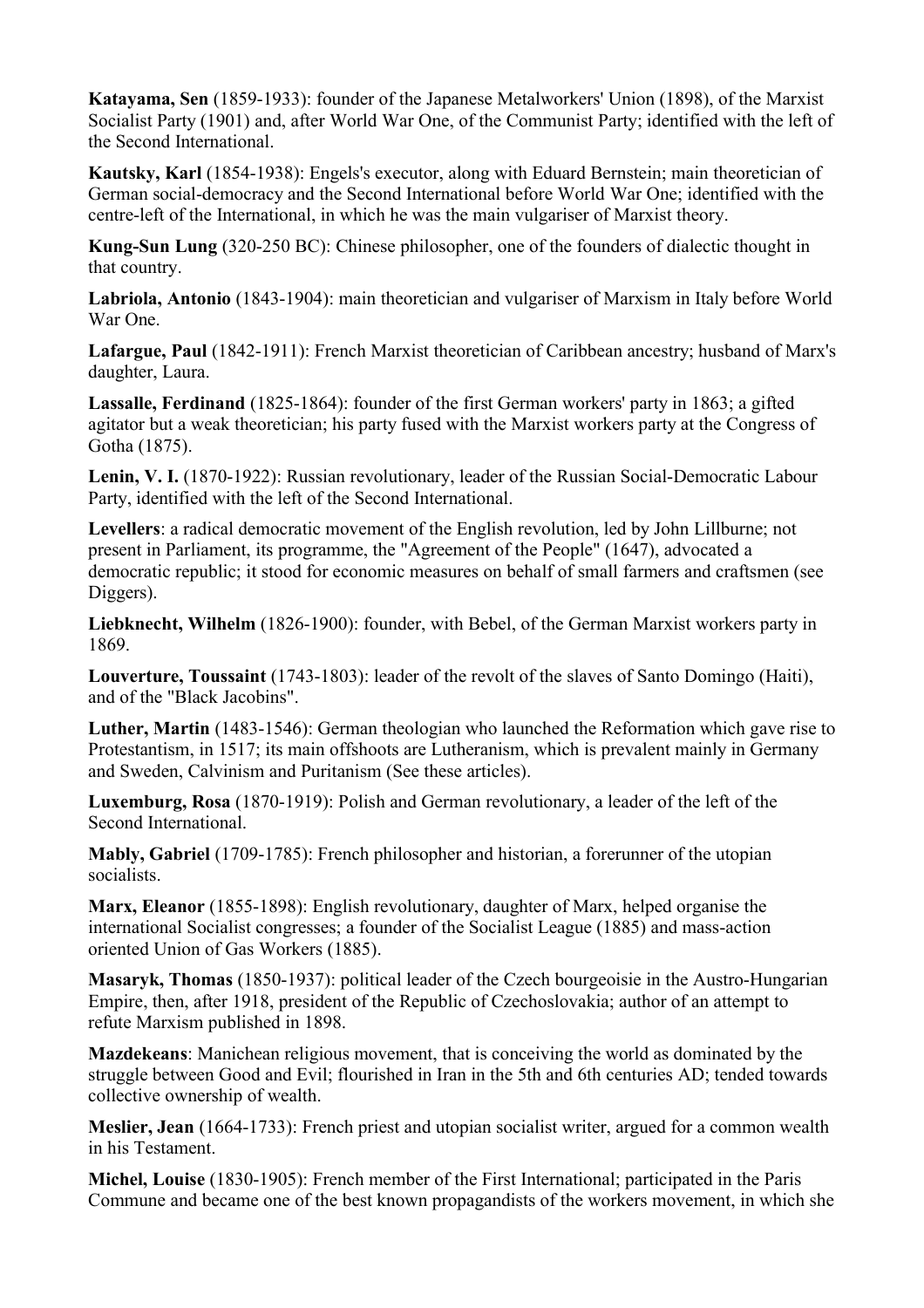defends Anarchism.

**Mignet, François Auguste** (1796-1884): historian of the French revolution.

**Millerand, Alexandre** (1859-1943): a leader of the French social-democratic right; he joins the Waldeck bourgeois coalition government in 1898, triggering a debate in the Second International on "Millerandism"; later adhered to the bourgeois right and became an ultra-conservative President of the Republic after World War One.

**Montesquieu, Charles de** (1689-1755): French Enlightenment author, one of the founders of modern historiography and bourgeois liberal political theory.

**More, Thomas** (1477-1535): English ideologue and politician; chancellor of King Henry VIII, who had him beheaded for his opposition to absolutism.

**Morgan, Lewis** (1818-1881): American anthropologist; his materialist research, notably Ancient Society, profoundly influence Marx and Engels and inspired Engels's book, Origin of the Family, Private Property and the State.

**Münzer, Thomas** (ca. 1489-1525): main leader of the German Peasants' War in 1525.

**O'Connor, Feargus** (1796-1855): leader of the Chartists (see Chapter V), son of the famous Irish nationalist leader.

**Owen. Robert** (1771-1858): one of the great English utopian socialist thinkers, founder of the cooperative movement (see Chapter V).

**Paine, Thomas** (1737-181X: Anglo-American ideologue and pamphleteer, one of the main theoreticians of petty-bourgeois radicalism in the late 18th century; his main work was entitled The Rights of Man.

**Palacios, Alfredo** (1880): one of the main leaders of Argentine social-democracy before World War One.

Petty, William (1623-1687): English founder of modern political economy; enunciator of the labour theory of value.

**Plato** (428-348 BC): one of the great Ancient Greek philosophers, he was Aristotle's teacher and wrote the first sketch of an ideal utopian state, The Republic.

**Plekhanov, George** (1856-1918): for over a quarter century, the main vulgariser of Marxism and founder of the Marxist movement in Russia; he drafted the programme of the Russian Social-Democratic Labour Party with Lenin but began moving to the right after the Russian revolution of 1905, a drift which accelerated sharply after the outbreak of World War One.

**Pugatchev, Yemelyan** (1726-1775): Cossack leader of a large-scale peasant revolt in Russia in the 18th century.

**Proudhion, Pierre-Joseph** (1809-1865): French utopian socialist, a precursor of Anarchism; his followers were influential in France between 1848 and 1871, including inside the Paris Commune.

**Puritanism**: anti-hierarchical current of the Protestant Reformation (see Luther) which was influential in England in the 17th century; it had a big impact on the English revolution of 1640- 1688, and subsequently, on the evolution of religious ideas in all Anglo-American countries.

**Quesnay, François** (1694-1774): French physician and economist, a founder of the Physiocrats' school of political economy (see Chapter III); presumed creator of the concept of "social class."

**Ravestone, Piercy** (ca. 1780-1830): English economist who tried to criticise bourgeois society from the standpoint of Ricardo's economic principles.

**Restoration**: France's regime 1815-1830 (see Bourbons).

**Ricardo, David** (1772-1823): the greatest English classical economist, a supporter of the labour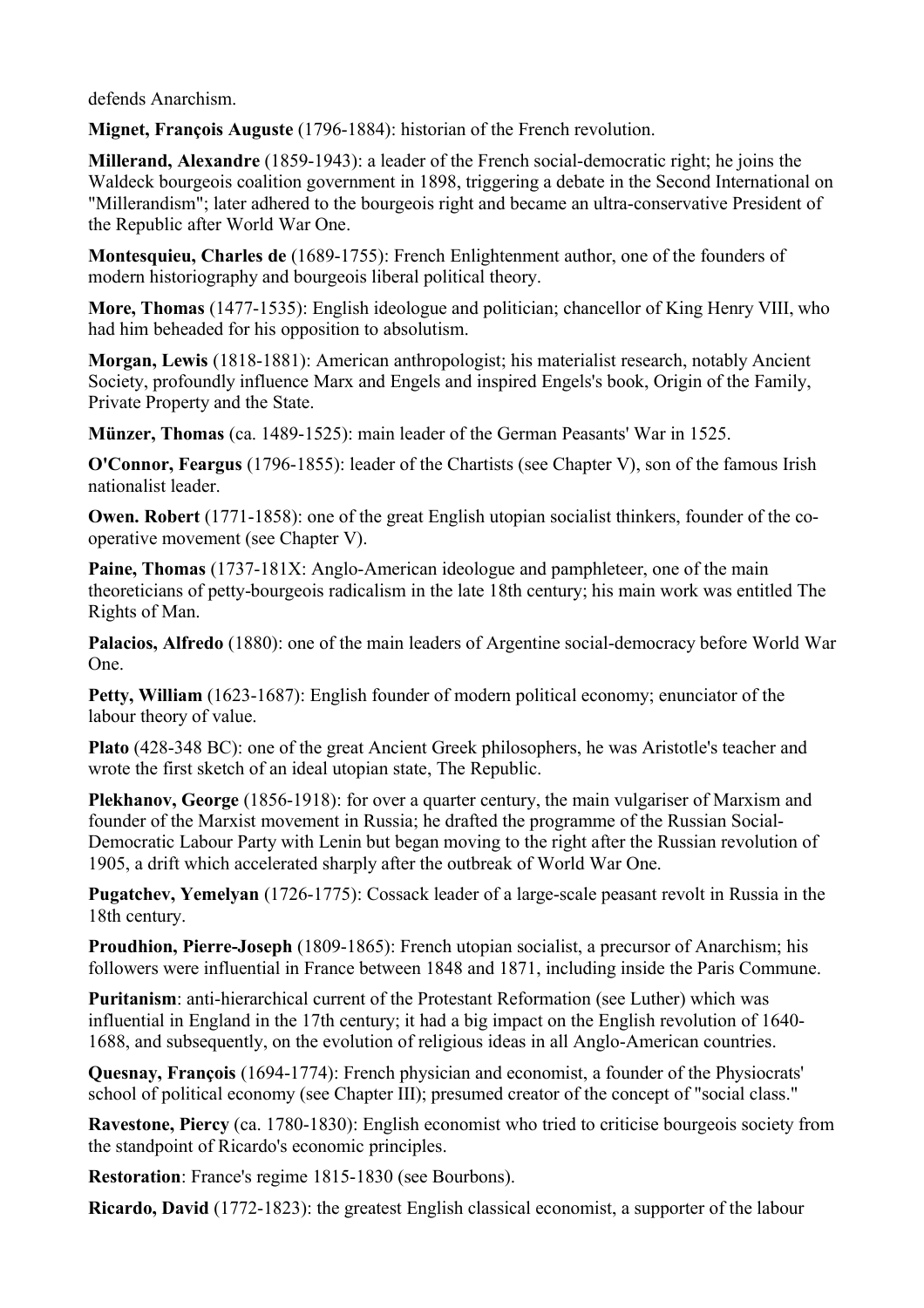theory of value; profoundly influenced Karl Marx.

**Reforma**: name of the Second Mexican Revolution led by Benito Juarez from 1857 to 1867; it targeted mainly the oligarchy and Church wealth.

**Rousseau, Jean-Jacques** (1712-1778): great ideologue of petty-bourgeois radicalism during the Enlightenment (see this entry); born in Geneva, he was one of the forerunners of modern historiography and sociology.

**Saint-Simon, Claude de** (1760-1825): French philosopher and writer, one of the main utopian socialists.

**"Sans-culottes"**: the craftsmen, apprentices, fishwives, and other toilers who made up the city people and constituted the urban base of the radical democratic current during the French revolution of 1789 (see "bras nu" and Jacobins).

**Schapper, Karl** (1812-1870): leader of the League of the Just then of the Communist League, along with the workers Joseph Moll and Heinrich Bauer (see Chapter V).

**Schiller, Friedrich** (1759-1805): the main classical German writer, along with Goethe, but more radical than the latter in history and politics.

**Sepoys**: soldiers of the Indian army who triggered a revolt against British colonial rule in 1857- 1858.

**Shelley, Percy** (1792-1822): English poet, one of the greatest revolutionary poets of all times.

**Smith, Adam** (1723-1790): Scots economist, one of the founders of the classical school of political economy.

**Spartacus** (died 71 BC): Roman slave of Greek origin (from the province of Thrace) who led up to 70,000 slaves in a great revolt in 73-71 BC.

**Spinoza, Baruch** (1632-1677): Judeo-Dutch philosopher, founder with Descartes of modern naturalist philosophy, a precursor of materialism; also one of the founders of modern political science and one of the greatest thinkers of all times, on a par with Aristotle, Avicenna, Al-Biruni and Hegel.

**Stauning, Thorvald** (1873-1942): founder and main leader of Danish social-democracy before and after World War One; identified with the right of the Second International; several times a minister in the cabinets of Denmark.

**Tai-Chen** (Tai Tung-Yuan) (1724-1777): great Chinese philosopher, a dialectician who came close to materialism.

**Taiping**: Chinese revolutionary movement of a populist and peasant nature, inspired by a heretic Chinese Christian sect, between 1851 and 1864; Marx considered it the embryo of a Jacobin-led bourgeois revolution.

**Tang dynasty**: Chinese Emperors from 618 to 907 AD.

**Thermidor**: July 27, 1794, decisive conservative turning point of the French revolution (see Jacobins and Consulate).

**Thierry, Augustin** (1795-1856): French historian, author of the History of the Conquest of England by the Normans.

**Thiers, (Louis) Adolphe** (1797-1877): French historian and bourgeois politician, author of a History of the French Revolution and of a History of the Consulate and Empire ; he led the counterrevolution during the bloody repression of the Paris Commune.

**Thucydides** (465-388 BC): the greatest historian of Antiquity, born in Athens.

**Tokugawa**: family of the Japanese feudal nobility which seized the shogunate (the day-to-day